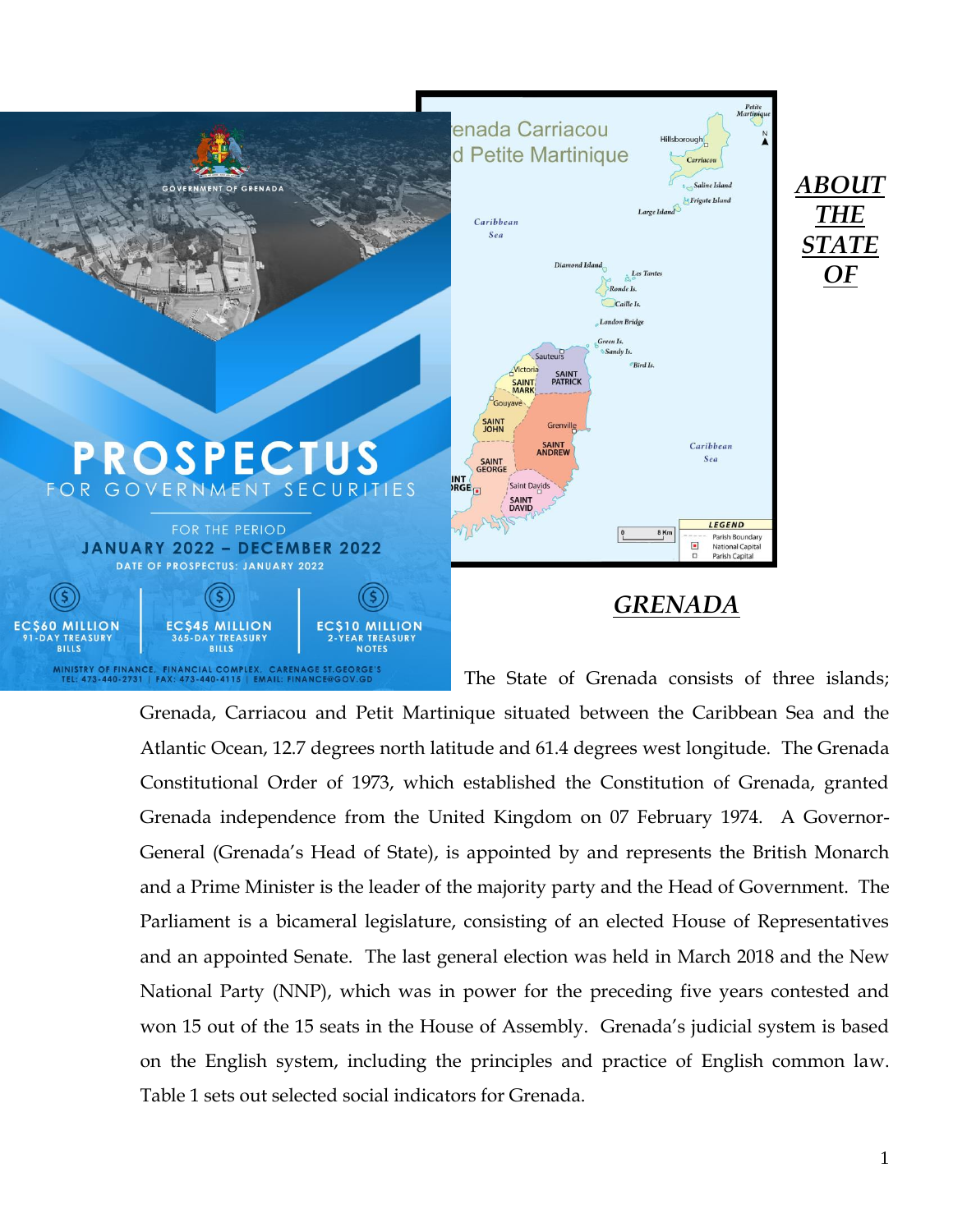| Human development index, score out of 100 (2019)           | 0.779          |
|------------------------------------------------------------|----------------|
| Life expectancy at birth in years (2019)                   | 72.4           |
| Access to Electricity (% of population) (2020)             | 95.4 per cent  |
| Gross National Income (GNI) per capita (2011 PPP\$) (2017) | 14,711.9       |
| <b>Population Estimate (2020)</b>                          | 113,135        |
| Population rate of growth (per cent)(2020)                 | $0.5$ per cent |
| Infant mortality per 1,000 live births (2019)              | 14.7           |
| Labour force participation rate (3rd Quarter, 2020)        | 66.2 per cent  |

**Table 1: Grenada Selected Social Development Indicators**

*Source: World Bank (WDI 2018), UNDP HDR 2019 and Central Statistical Office(CSO)*

# **NOTICE TO INVESTORS**

*The Government of Grenada is issuing this Prospectus to provide information to the public. The Government accepts full responsibility for the accuracy of the information given and confirms having made all reasonable inquiries to ensure the accuracy of this. To the best of its knowledge and belief, there are no other facts, the omission of which would make any statement in this Prospectus misleading.*

*The Prospectus has been drawn up as per the rules of the Regional Governments Securities Market. The Regional Debt Coordinating Committee and Eastern Caribbean Central Bank accept no responsibility for the content of this Prospectus, make no representations as to its accuracy or completeness and expressly disclaim any liability whatsoever for any loss whatsoever arising from or reliance upon the whole or any part of the contents of this Prospectus.*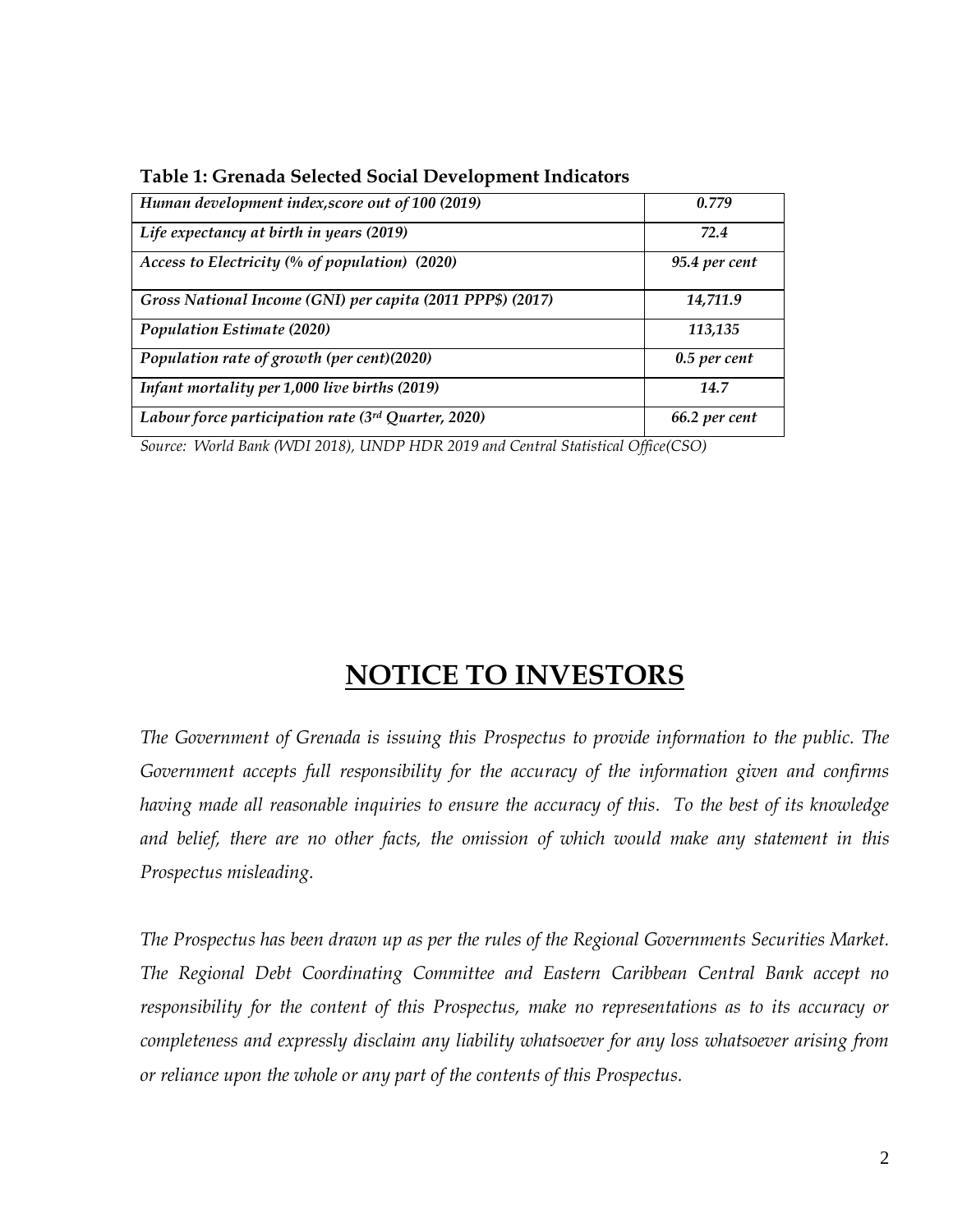*This Prospectus and its content are issued to cover the series of Government securities to be issued over the period January 2022 to December 2022. If in need of financial or investment advice, please consult a person licensed under the Securities Act or any other duly qualified person who specializes in advising on the acquisition of Government instruments or other securities.*

# Table of Contents

| 1.  | <b>ABSTRACT</b>                                     | 5  |
|-----|-----------------------------------------------------|----|
| 2.  | <b>INFORMATION ABOUT THE 2022 SECURITY ISSUANCE</b> | 6  |
| 3.  | <b>GENERAL INFORMATION</b>                          | 7  |
| 4.  | <b>EXECUTIVE SUMMARY</b>                            | 9  |
| 5.  | <b>FINANCIAL ADMINISTRATION &amp; MANAGEMENT</b>    | 11 |
| 5.1 | Debt Management Objectives                          | 11 |
| 5.2 | <b>Risk Management Framework</b>                    | 12 |
| 6.  | <b>MACRO-ECONOMIC PERFORMANCE</b>                   | 12 |
| 6.1 | <b>REGIONAL DEVELOPMENTS</b>                        | 12 |
| 7.  | <b>GOVERNMENT FISCAL PERFORMANCE</b>                | 23 |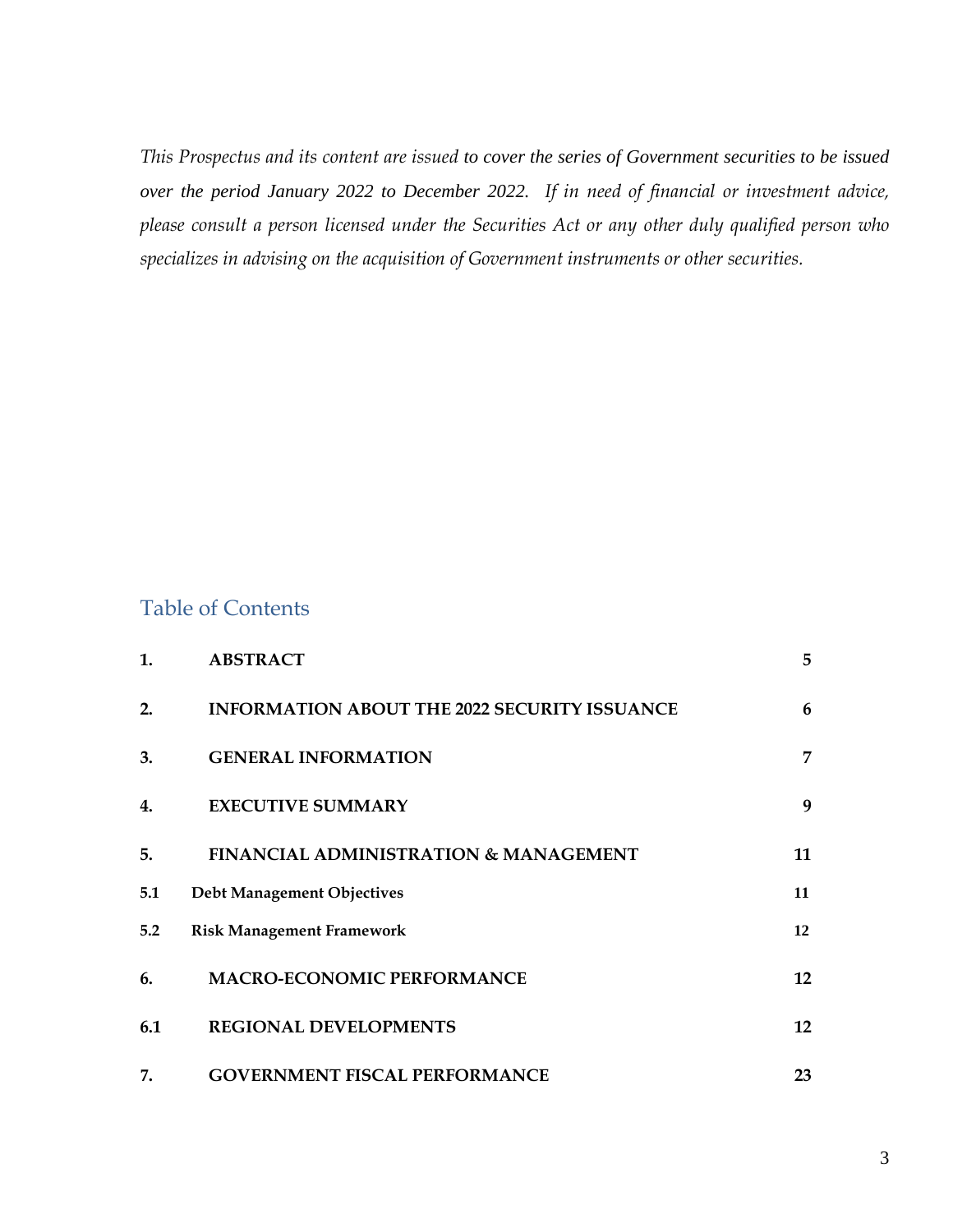| 8.          | <b>PUBLIC DEBT ANALYSIS</b>                                                                           | 24 |
|-------------|-------------------------------------------------------------------------------------------------------|----|
| 8.1         | <b>Central Government External Debt</b>                                                               | 24 |
| 9.          | <b>EXTERNAL SECTOR</b>                                                                                | 29 |
| 10.         | <b>MONETARY AND FINANCIAL SECTOR ANALYSIS</b>                                                         | 33 |
| 11.         | <b>UNEMPLOYMENT</b>                                                                                   | 36 |
| 12.         | PROSPECTS FOR 2022-2024                                                                               | 36 |
| 12.1        | <b>Risks to Outlook</b>                                                                               | 38 |
| 13.         | <b>SECURITY ISSUANCE PROCEDURES AND SETTLEMENT AND SECONDARY</b><br><b>MARKET ACTIVITIES</b>          | 38 |
| 14.         | <b>CURRENT ISSUES OF GOVERNMENT SECURITIES ON THE REGIONAL</b><br><b>GOVERNMENT SECURITIES MARKET</b> | 39 |
| 15.<br>2022 | UPCOMING ISSUES OF GOVERNMENT SECURITIES ON REGIONAL MARKET                                           | 40 |
|             | <b>APPENDICES</b>                                                                                     | 41 |
|             | <b>APPENDIX I: LIST OF LICENSED ECSE MEMBER BROKER DEALERS</b>                                        | 41 |
|             | APPENDIX II: SELECTED MACROECONOMIC INDICATORS 2016-2021(E)                                           | 42 |
|             | APPENDIX III: OUTSTANDING DEBT 2017 -2021(e)                                                          | 44 |
|             | APPENDIX IV: REAL GDP GROWTH RATES AND MEDIUM TERM PROJECTIONS                                        | 45 |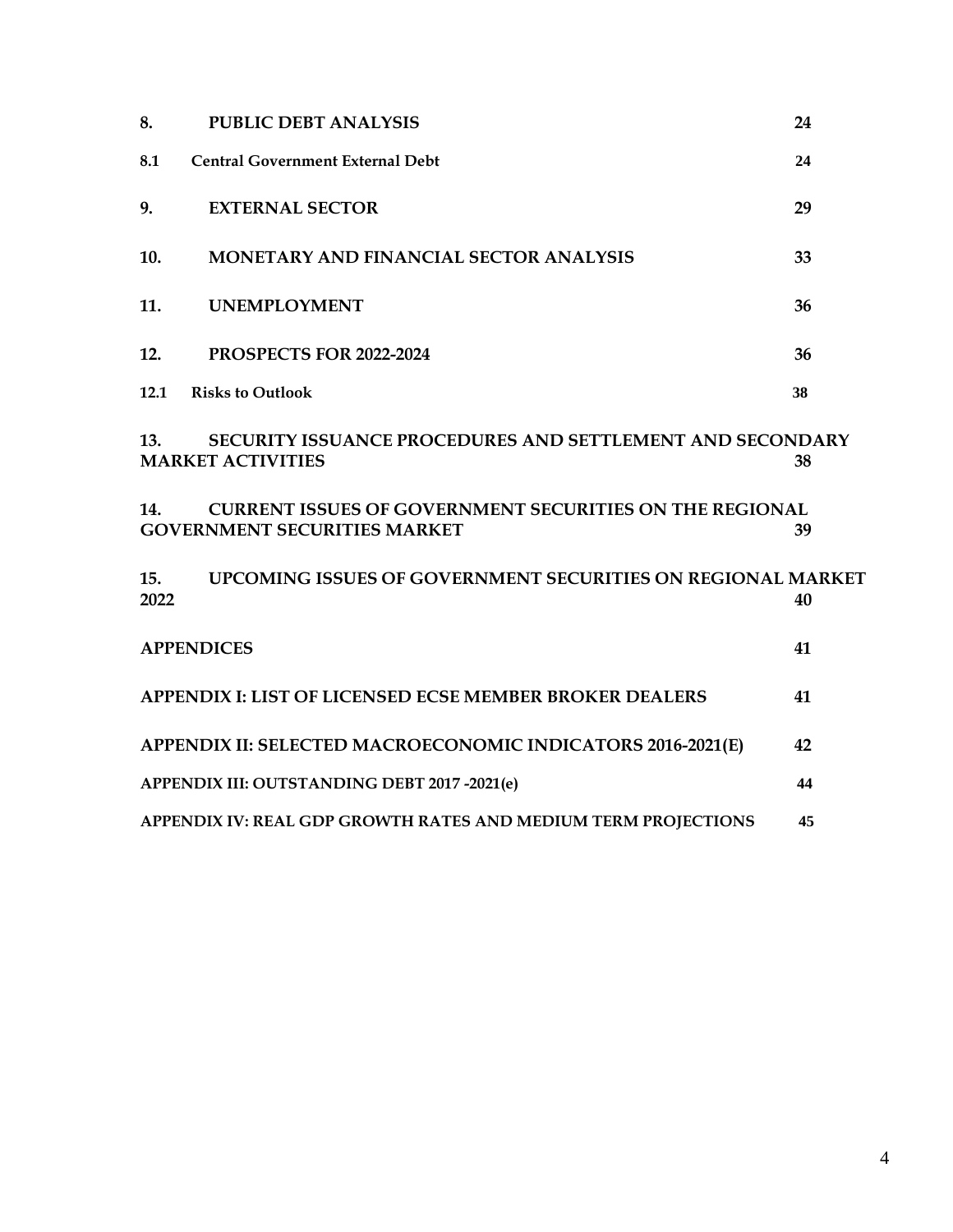# <span id="page-4-0"></span>**1. ABSTRACT**

During the period January 2022 to December 2022, the Government of Grenada is seeking to issue the following Government securities on the Regional Governments Securities Market to refinance its existing Treasury bills and notes currently on the market as follows:

# 91 Day Treasury bills

- Fifteen million (EC\$15.0M) in 91-day Treasury bills on January 12, 2022.
- Fifteen million (EC\$15.0M) in 91-day Treasury bills on April 15, 2022.
- Fifteen million (EC\$15.0M) in 91-day Treasury bills on July 19, 2022.
- Fifteen million (EC\$15.0M) in 91-day Treasury bills on October 20, 2022.

*The maximum coupon rate of the new bills being 3.5 percent per annum.*

# 365 Day Treasury Bills

- Twenty-five million (EC\$25.0M) in 365-day Treasury bills on August 03, 2022.
- Ten million (EC\$10.0M) in 365-day Treasury bills on October 24, 2022.
- Ten million (EC\$10.0M) in 365-day Treasury bills on December 12, 2022.

# *The maximum coupon rate of the new bills being 5.0 percent per annum.*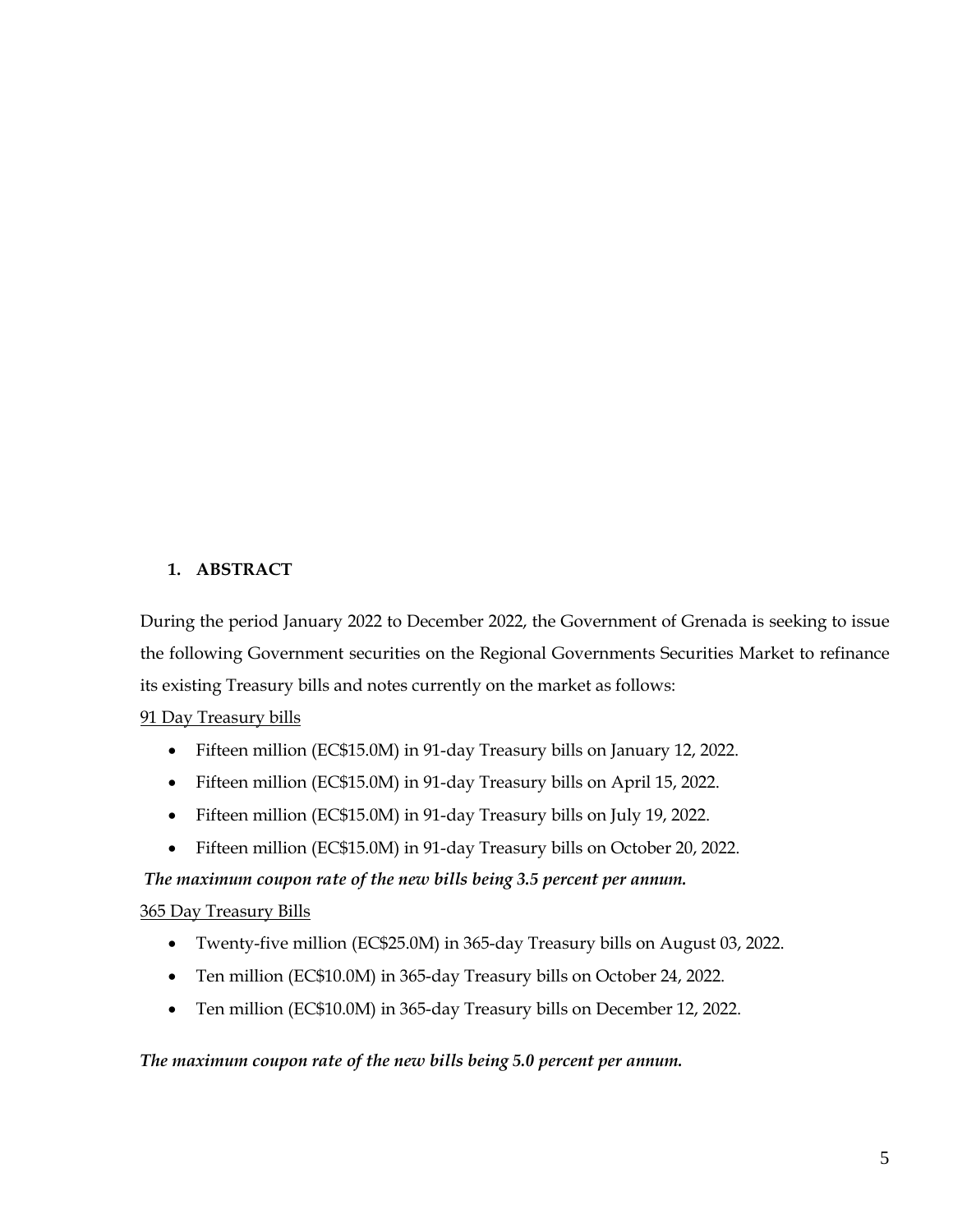#### 2-Year Treasury Notes

• Ten million (EC\$10.0M) in 2-year Treasury notes on February 14, 2022

## *The maximum coupon rate of the new notes being 5.5 percent per annum.*

In this Prospectus, references to "Grenada" are to the State of Grenada and references to the "Government" are to the Government of Grenada. The Treasury bill issues and notes are being raised under the authority of the Public Debt Management Act 2015, Part 3 Section 13, Laws of Grenada. The Constitution of Grenada stipulates that Principal and Interest payments are direct charges on the Consolidated Fund.

Bidding for all Government securities (Bills, Notes and Bonds) are open from 9:00 am to 12:00 pm on the respective auction dates.

A competitive uniform price auction will be used.

# <span id="page-5-0"></span>**2. INFORMATION ABOUT THE 2022 SECURITY ISSUANCE**

| <b>SYMBOL</b> |              | <b>AUCTION ISSUE/SETTLE MATURITY</b> |              | <b>ISSUE AMT. TENOR</b> |          | <b>INTEREST RATE</b> |
|---------------|--------------|--------------------------------------|--------------|-------------------------|----------|----------------------|
|               | <b>DATES</b> | <b>MENT DATE</b>                     | <b>DATE</b>  | EC\$M                   |          | CEILING %            |
| GDB140422     | $12$ -Jan-22 | 13-Jan-22                            | 14-Apr-22    | 15                      | 91 Days  | 3.5%                 |
| GDN150224     | 14-Feb-22    | 15-Feb-22                            | 15-Feb-24    | 10                      | 2 Years  | 5.5%                 |
| GDB180722     | 15-Apr-22    | 18-Apr-22                            | 18-Jul-22    | 15                      | 91 Days  | 3.5%                 |
| GDB191022     | 19-Jul-22    | 20-Jul-22                            | 19-Oct-22    | 15                      | 91 Days  | 3.5%                 |
| GDB040823     | 03-Aug-22    | 04-Aug-22                            | 04-Aug-23    | 25                      | 365 Days | 5.0%                 |
| GDB200123     | 20-Oct-22    | 21-Oct-22                            | 20-Jan-23    | 15                      | 91 Days  | 3.5%                 |
| GDB251023     | 24-Oct-22    | 25-Oct-22                            | 25-Oct-23    | 10                      | 365 Days | 5.0%                 |
| GDB131223     | $12$ -Dec-22 | 13-Dec-22                            | $13$ -Dec-23 | 10                      | 365 Days | $5.0\%$              |

# **Table 2: Securities Details**

**All ISSUES ON THE MARKET ARE IN EC DOLLARS SUBJECT TO REVISION BASED ON FINANCING METHOD EMPLOYED**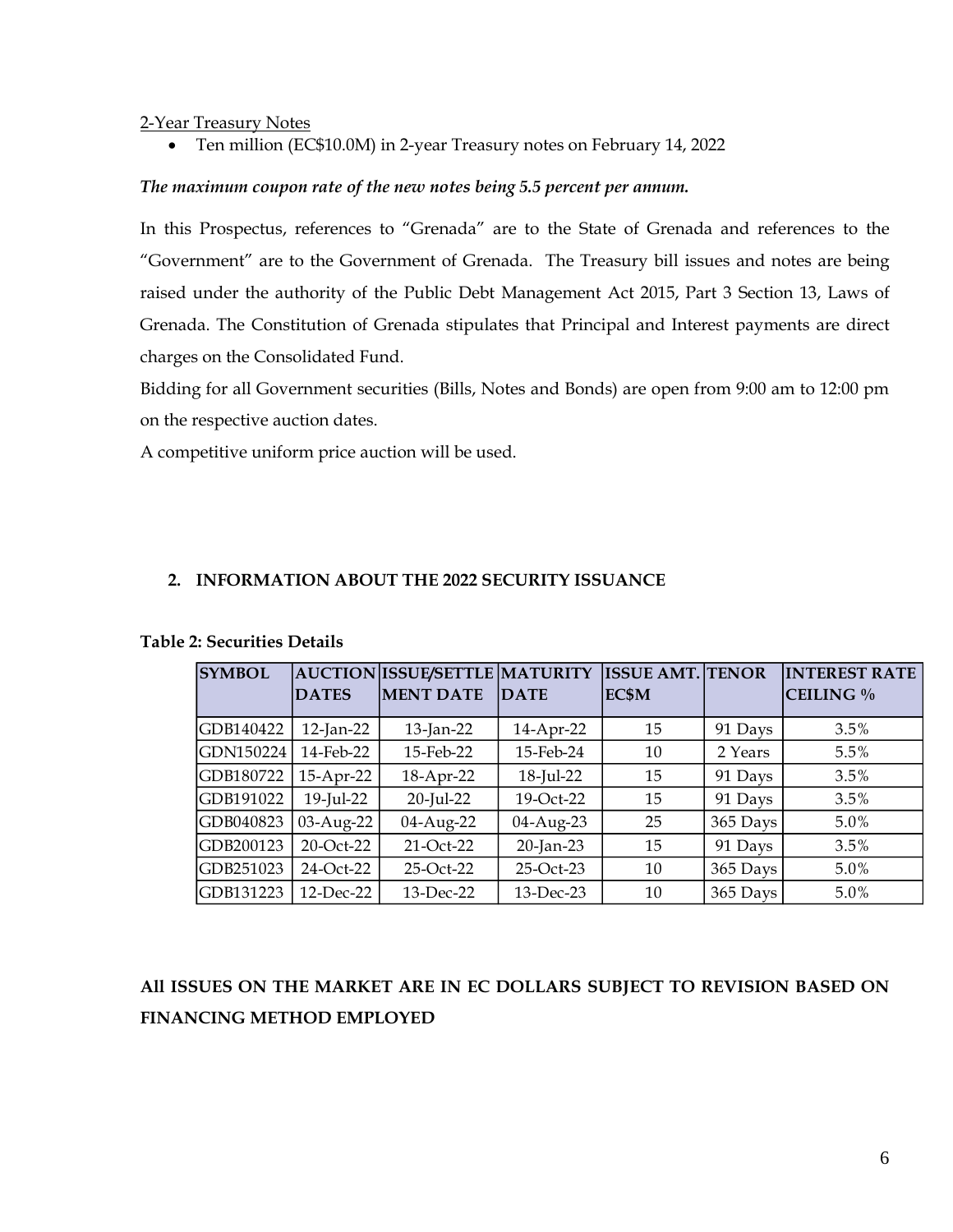# <span id="page-6-0"></span>**3. GENERAL INFORMATION**

| Issuer:                                    | Government of Grenada                                                                                                                                                                                                                                                                                                                                                                                                                      |
|--------------------------------------------|--------------------------------------------------------------------------------------------------------------------------------------------------------------------------------------------------------------------------------------------------------------------------------------------------------------------------------------------------------------------------------------------------------------------------------------------|
| Address:                                   | Ministry of Finance<br><b>Financial Complex</b><br>Carenage<br>St. George's<br>Grenada                                                                                                                                                                                                                                                                                                                                                     |
| Email:                                     | financegrenada@financegrenada.com                                                                                                                                                                                                                                                                                                                                                                                                          |
| <b>Telephone No.:</b>                      | 473-440-2731 / 440-2928                                                                                                                                                                                                                                                                                                                                                                                                                    |
| <b>Facsimile No.:</b>                      | 473-440-4115                                                                                                                                                                                                                                                                                                                                                                                                                               |
| <b>Contact Persons:</b>                    | Honourable Gregory Bowen, Minister for Finance<br>finance@gov.gd<br>Mr. Mike Sylvester, Permanent Secretary Ag.<br>psfinancegrenada@gmail.com, ps@mof.gov.gd<br>Mrs. Isha Abraham, Deputy Permanent Secretary Ag.<br>psfinancegrenada@gmail.com, isha.abraham@gov.gd<br>Mr. Philbert Charles, Accountant General<br>philbertcharles@gov.gd<br>Mr. Kerry Pierre, Head Debt Management Unit<br>kerrypierre@gmail.com; kerrypierre@dmu.gov.gd |
| Date of Issue:<br><b>Type of Security:</b> | January 2022 - December 2022<br>Treasury bills and Treasury notes                                                                                                                                                                                                                                                                                                                                                                          |
| <b>Amount of Issue:</b>                    | EC\$115 million                                                                                                                                                                                                                                                                                                                                                                                                                            |
| <b>Purpose Security Issue:</b>             | The Treasury bills are being issued as part of the<br>Government's Debt Management Strategy to lower the cost of<br>Government's borrowing by reducing reliance on the<br>overdraft facility.                                                                                                                                                                                                                                              |
| <b>Legislative Authority:</b>              | Public Debt Management Act 2015, Part 3 Section 13, Laws of<br>Grenada.                                                                                                                                                                                                                                                                                                                                                                    |
| <b>Bidding Period:</b>                     | 9:00 am to 12:00 noon on auction days                                                                                                                                                                                                                                                                                                                                                                                                      |
| Method of Issue:                           | The price of the issue will be determined by a<br>Competitive Uniform Price Auction with open bidding.                                                                                                                                                                                                                                                                                                                                     |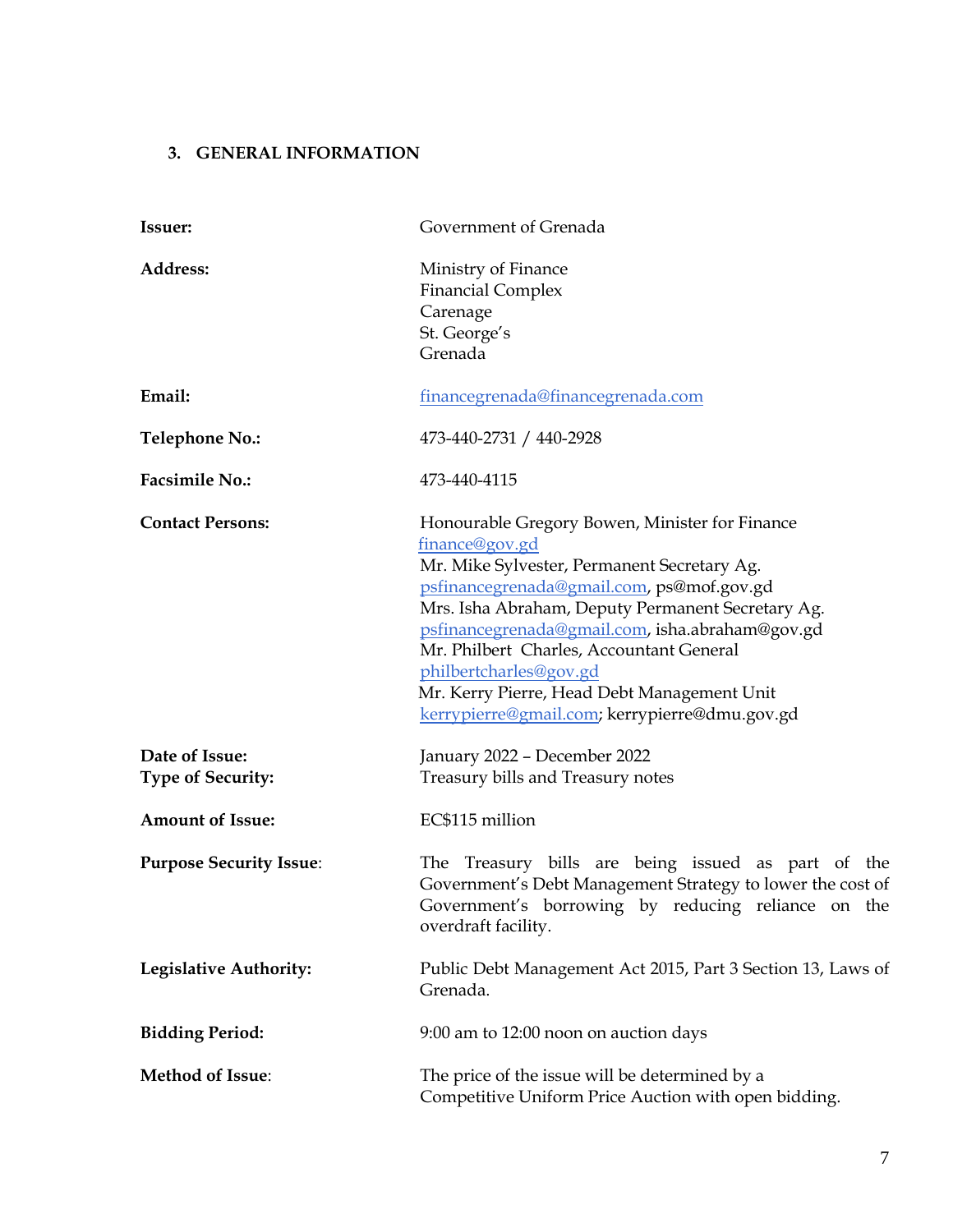| Listing:                                                                   | The Treasury Bills will be issued on the Regional<br>Governments Securities Market (RGSM) and traded on the<br>Secondary Market trading platform of the Eastern Caribbean<br>Securities Exchange (ECSE).                                                                                              |  |  |  |  |  |  |  |
|----------------------------------------------------------------------------|-------------------------------------------------------------------------------------------------------------------------------------------------------------------------------------------------------------------------------------------------------------------------------------------------------|--|--|--|--|--|--|--|
| <b>Placement of Bids:</b>                                                  | Investors will participate in the auction through the services<br>of licensed intermediaries who are members of the Eastern<br>Caribbean Securities Exchange.                                                                                                                                         |  |  |  |  |  |  |  |
| <b>Maximum Bid Price:</b>                                                  | \$94.50 (5.5 per cent).                                                                                                                                                                                                                                                                               |  |  |  |  |  |  |  |
| Minimum Bid:                                                               | EC\$5,000                                                                                                                                                                                                                                                                                             |  |  |  |  |  |  |  |
| <b>Bid Multiplier:</b>                                                     | EC\$1,000                                                                                                                                                                                                                                                                                             |  |  |  |  |  |  |  |
| <b>Bids per Investor:</b>                                                  | Each investor is allowed one $(1)$ bid with the option of<br>increasing the amount being tendered for until the close of<br>the bidding period.                                                                                                                                                       |  |  |  |  |  |  |  |
| Taxation:                                                                  | Yields will not be subject to any tax, duty or levy by the<br>Participating Governments of the Eastern Caribbean<br>Currency Union (ECCU). The countries are Anguilla, Antigua<br>and Barbuda, Dominica, Grenada, Montserrat, Saint Lucia, St.<br>Kitts and Nevis and St. Vincent and the Grenadines. |  |  |  |  |  |  |  |
| <b>Licensed Intermediaries:</b>                                            | Investors will participate in the auction through the services<br>of licensed intermediaries that are members of the Eastern<br>Caribbean Securities Exchange.                                                                                                                                        |  |  |  |  |  |  |  |
| $\bullet$<br>$\bullet$<br>$\bullet$<br>$\bullet$<br>$\bullet$<br>$\bullet$ | <b>Bank of Nevis Limited</b><br>Bank of Saint. Lucia Ltd.<br>Bank of St Vincent and the Grenadines Ltd.<br>St. Kitts Nevis Anguilla National Bank Limited<br>First Citizens Investment Services Ltd. (Saint Lucia)<br>Grenada Co-operative Bank Ltd.                                                  |  |  |  |  |  |  |  |
| Currency:                                                                  | All currency references will be the Eastern Caribbean dollar<br>unless otherwise stated.                                                                                                                                                                                                              |  |  |  |  |  |  |  |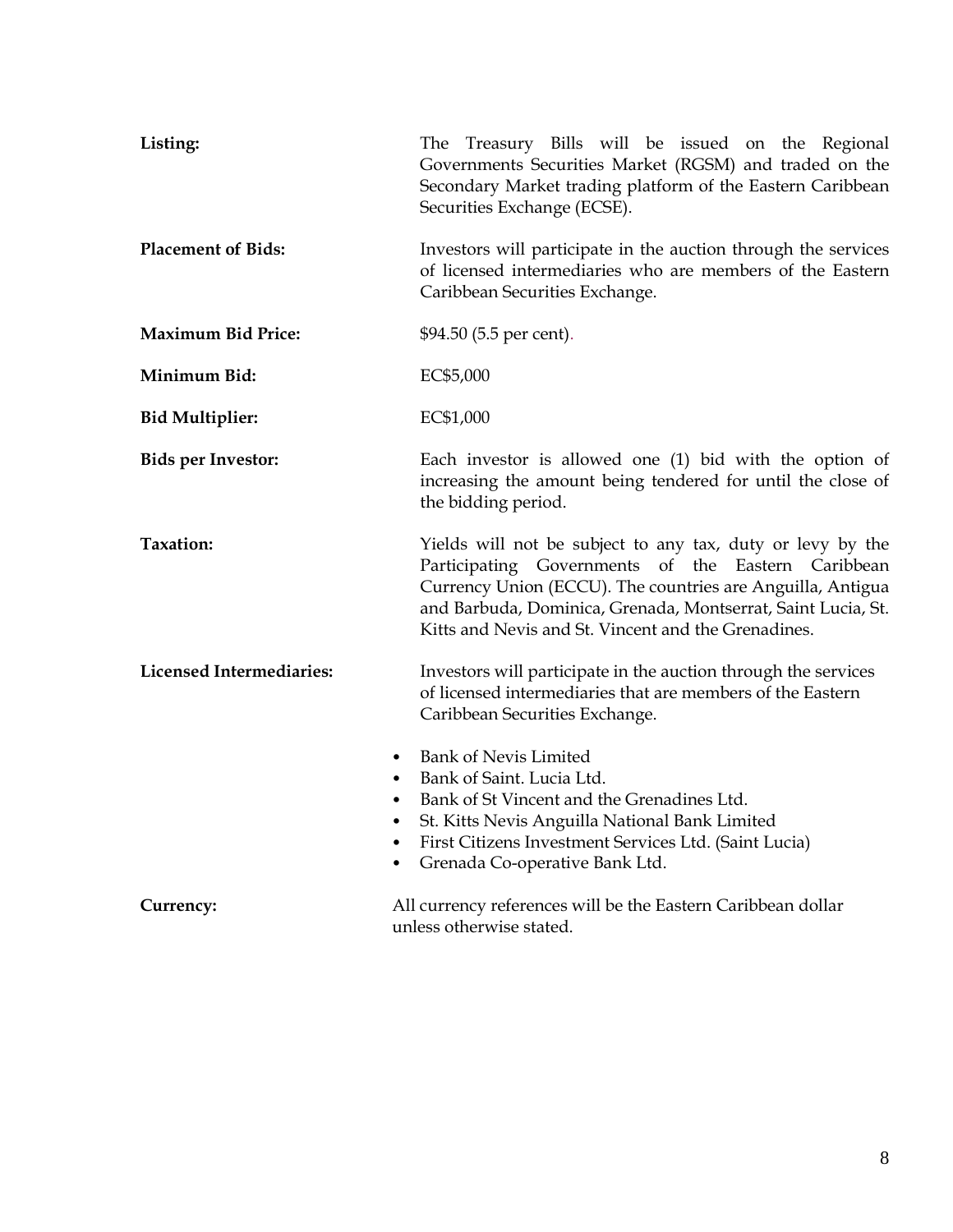#### <span id="page-8-0"></span>**4. EXECUTIVE SUMMARY**

The effect of the COVID-19 pandemic continues to be visible in the economy 19 months after the first case was recorded on island. Activity in most sectors for the first half of the year remained below pre-COVID-19 levels, but there are indications of recovery (albeit tepid) in some sectors relative to 2020. Real GDP Growth in 2021 is estimated to be in the range of 4.8 percent and inflation is expected to be in the region of 2.2 percent. Overall, the fiscal position improved, though not to pre-crisis levels. Primary and overall balances including grants of \$117.1 million (3.9 percent of GDP) and \$62.7 million (2.1 percent of GDP) are anticipated for the full year 2021.

Public debt to GDP ratio has progressively declined from 106.1 percent in 2014 to 57.7 percent in 2019. At the end of 2020, the ratio increased to 70.4 percent as a result of a deterioration in output and new borrowing occasioned by the COVID-19 pandemic. However debt is projected to return to a downward trajectory over the medium term. Despite financial pressures due to the onset of the COVID-19 pandemic, the Financial and Monetary sectors remained stable. The pace of Grenada's economic recovery is largely hinged on global recovery and the rate at which these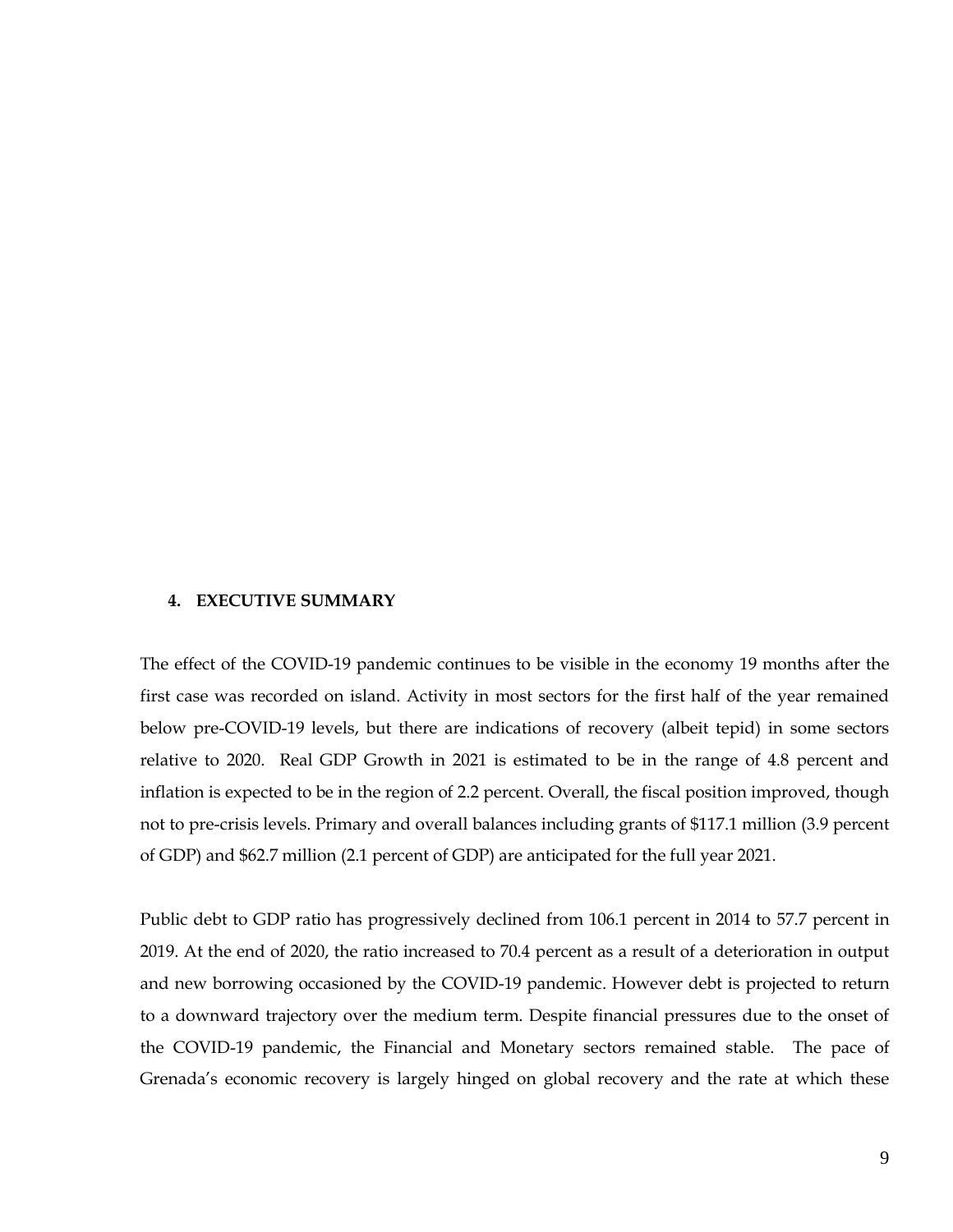positive impacts filter through the local economy. Over the medium term, inflation is expected to strengthen and growth is anticipated to average 4.3 percent.

The Debt Management Unit (DMU) is responsible for managing the public debt to enable greater efficiencies and reduce the cost of debt servicing. The DMU is also responsible for developing and publishing the Medium-Term Debt Strategy (MTDS) that provides the Government with a plan to achieve the desired debt portfolio consistent with its debt management objectives.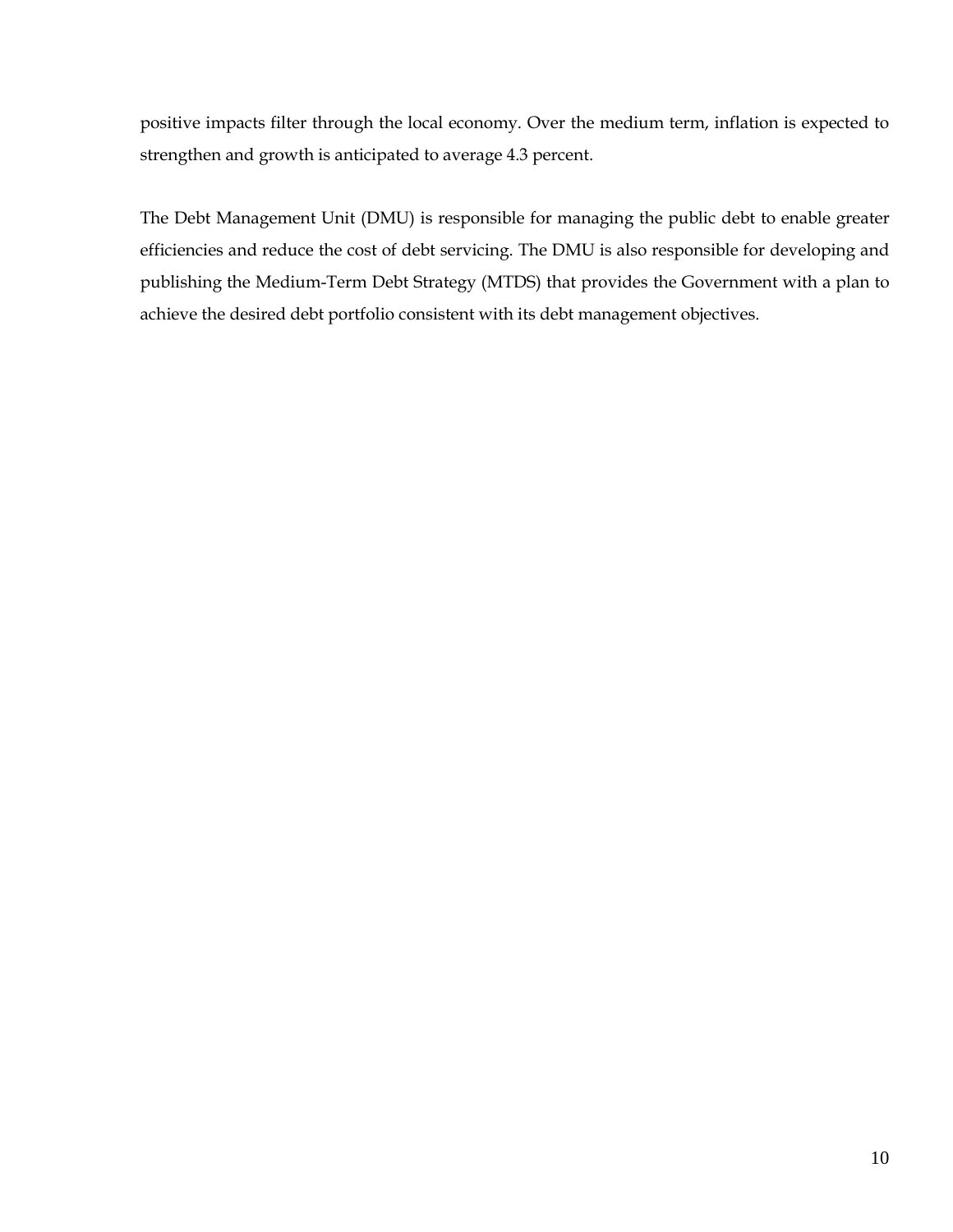# <span id="page-10-0"></span>**5. FINANCIAL ADMINISTRATION & MANAGEMENT**

The Public Finance Management Act 17 was enacted in 2015. In June of that same year, the Public Debt Management Act was passed by Parliament, as well as a Fiscal Responsibility Act (FRA) which sets the public debt target at 55 percent of GDP.

The 2015 Public Debt Management Act which was enacted in August 2016 outlines in some detail the functions and deliverables of the DMU, which reports, through the Minister of Finance, to the Parliament and people of Grenada. The Act also puts into law requirements such as the preparation and implementation of a MTDS, Debt Sustainability Analysis and Annual Borrowing Plans. Further, it constitutes the Public Debt Coordinating Committee, which is a technical committee that monitors the cash flow and assists with the planning and execution of debt payments and debt contraction decisions.

#### <span id="page-10-1"></span>**5.1 Debt Management Objectives**

Part I Section (4) of the 2015 Public Debt Management Act outlines Grenada's debt management objectives as follows; (a) ensuring that the financing needs of the Government are met on a timely basis and that its debt service obligations are met at the lowest cost over the medium-to-long term, in a manner that is consistent with an acceptable and prudent degree of risk;

(b) providing a framework for the management of public debt in a manner that achieves and maintains sustainable debt; and (c) ensuring that public debt management operations support the establishment of a well-developed domestic debt market in the medium to long term.

As part of its mandate, the DMU is therefore committed to continue striving towards actively managing Grenada's debt portfolio by adopting debt management objectives principally aimed at reducing public debt to its FRA target and keeping it on a sustainable path over the medium to long term. This objective is to be met by:

- ❖ Reducing the cost of debt servicing by borrowing primarily on concessional terms;
- ❖ Reorganizing the structure of the debt portfolio to increase efficiency, avoid bunching and ensure effective utilization of the proceeds;
- ❖ Supporting the development of the Regional Governments Securities Market; and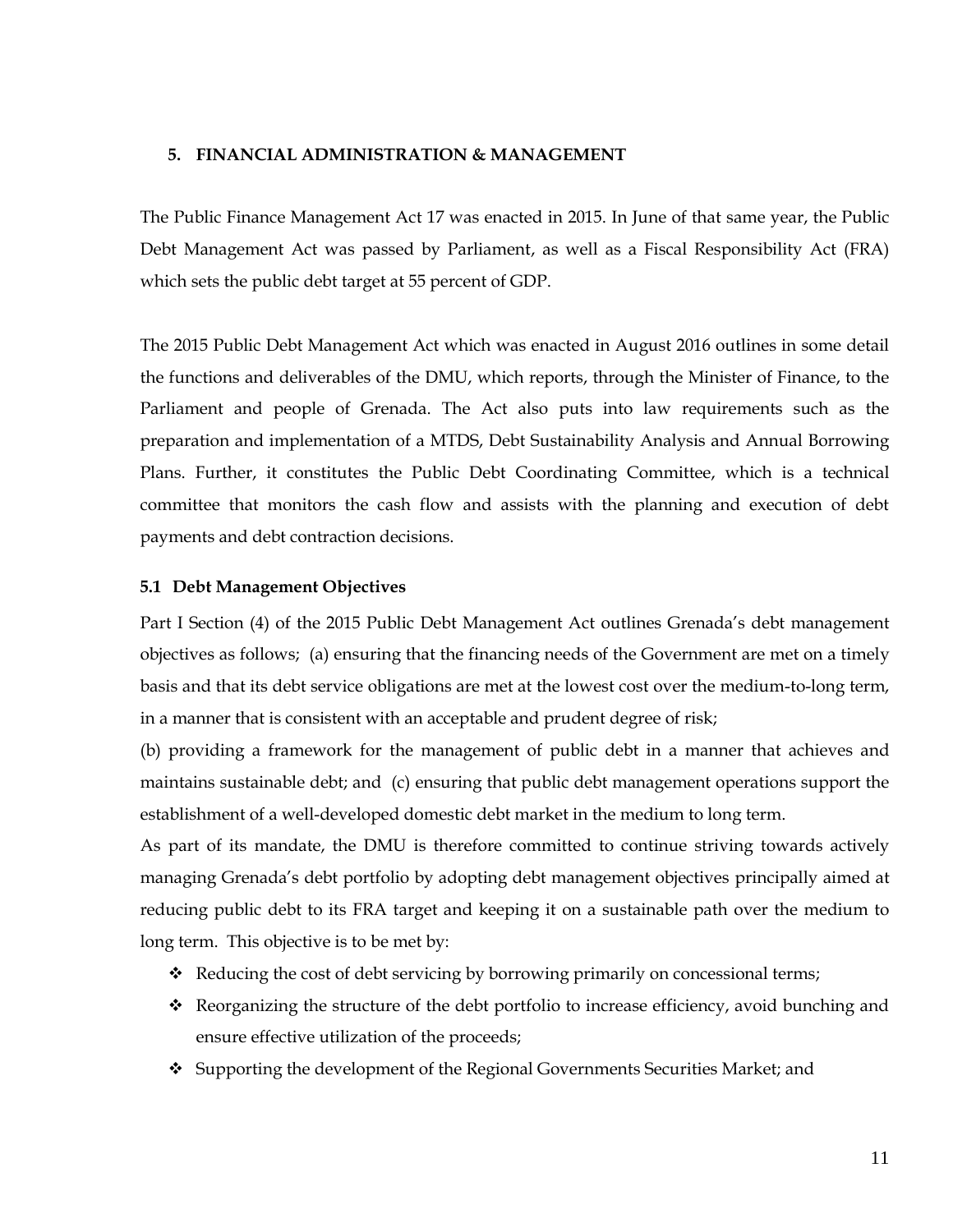❖ Managing the risk and financial cost associated with borrowing choices by refinancing higher-cost debt and in so doing, adjusting the maturity profile of the portfolio, which will ultimately lead to lower debt service costs.

# <span id="page-11-0"></span>**5.2 Risk Management Framework**

The Government, to minimize its risk, has adopted an integrated approach to the management of Government finances and debt management. Some of these measures include:

- ❖ The requirement for Parliament to approve new debt contracted by Government except for Treasury Bills;
- ❖ The legal authority for borrowing in any one year is the Loan Authorization Bill for that year;
- ❖ The legal authority for the issuance of Treasury bills is the Public Debt Management Act 2015, Part 3 Section 13, Laws of Grenada;
- ❖ The 2015 Public Finance Management Act and the 2015 FRA, which authorize only the Minister of Finance to contract debt on the country's behalf and sets a public debt to GDP target;
- ❖ In –house monitoring of macroeconomic variables, debt sustainability indicators as well as evaluating new loan contracts;
- ❖ An ex-ante analysis of new public debt by the DMU in the Ministry of Finance.

# <span id="page-11-1"></span>**6. MACRO-ECONOMIC PERFORMANCE**

Appendix II is a six-year (2016-2021) trend analysis of selected macroeconomic indicators.

# <span id="page-11-2"></span>**6.1 Regional Developments**

Occasioned by the impacts of the COVID-19 pandemic, member countries of CARICOM (excluding ECCU territories) recorded declines in real GDP averaging -5.0 percent in 2020. Driven by strong growth in Guyana because of oil production, growth is expected to rebound to 4.7 percent in 2021. In the ECCU sub-region, as the territories slowly recover from the pandemic, growth is estimated to average 0.9 percent in 2021 from an acute decline averaging -17.0 percent in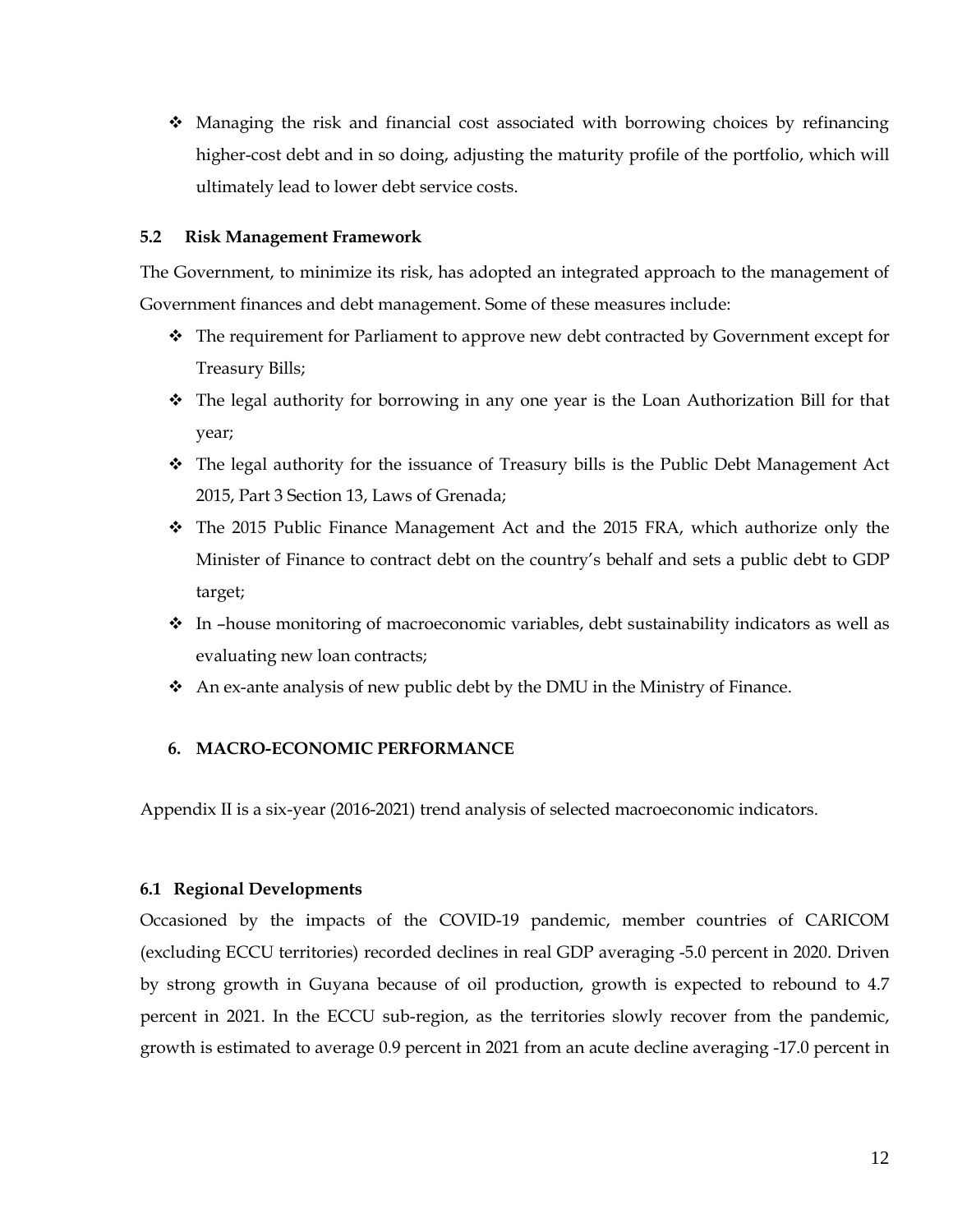2020. St. Lucia, Grenada and Dominica are anticipated to drive the regional recovery with expansions of 6.3 percent, 4.8 percent and 3.9 percent respectively. (Figure 1).



#### **Figure 1: Real GDP Growth**

On balance, risks to the regional growth outlook are tilted downward. Risks relate primarily to the COVID-19 pandemic and its prolonged socioeconomic effects. The fast-spreading Delta and threats of new variants have heightened uncertainty about when the pandemic can be defeated. A protracted health crisis can adversely affect tourist arrivals, remittances, and foreign direct investment in the region. The region's high vulnerability to natural disasters is an inherent risk and its susceptibility to the adverse effects of climate change can retard agricultural production as well as tourism activity.

#### **6.2 Performance of the Domestic Economy**

The Grenadian economy, like most economies, continued to be impacted by the COVID-19 pandemic 19 months after the first case was recorded on island. Activity in several sectors remained depressed, most notably tourism, although there were some signs of improvement. The sluggish recovery in global travel and the slower-than-anticipated vaccination rates were contributory factors to the weak performance of the sector in 2021. The spike in COVID-19 cases in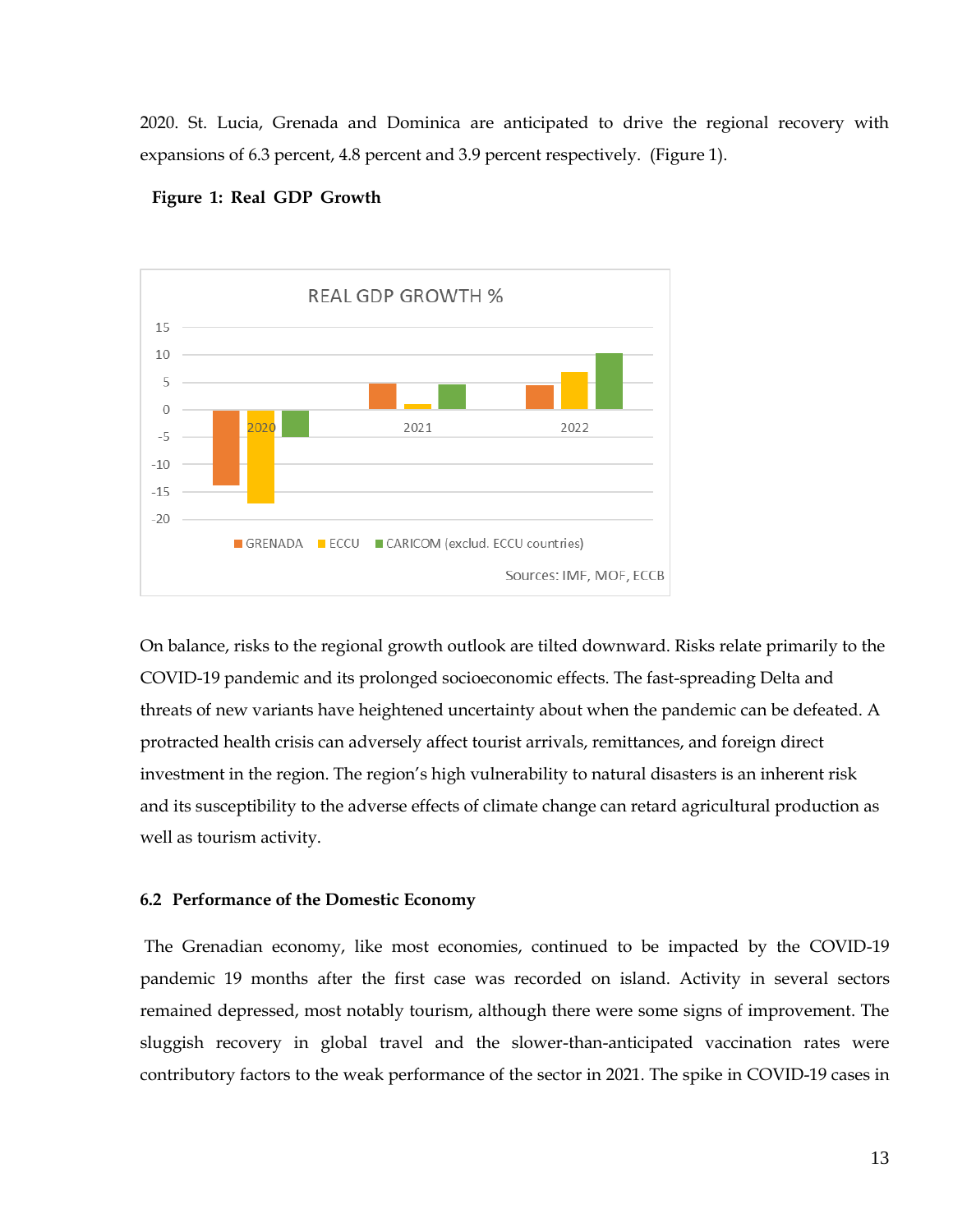September 2021 (Figure 6) retarded progress to some extent as measures had to be implemented to curb the spread of the virus. Restricted movement and limited hours of business, including "no movement weekends," limited operating hours and the shut-down of some types of businesses, negatively impacted the economy for several weeks. Additionally, it was observed that businesses in all sectors voluntarily ceased operations when a case was reported in their institution to prioritise the safety of their staff and customers. The length of the closure depended on the extent of the exposure to the virus and the speed at which testing was conducted. These interruptions, though temporary, further impacted businesses' bottom line. Notwithstanding, there are signs of a tepid recovery in the economy with some sectors such as construction and private education reporting growth relative to 2020. Preliminary data indicate that growth in 2021 will be in the range of 4.8 percent, a downward revision from the 5.2 percent published in July and the 6.0 percent projected in October 2020. There was a marginal increase in inflation in the first nine months of 2021, and this is expected to rise further with projected increases in global food and fuel prices, as well as international shipping costs.



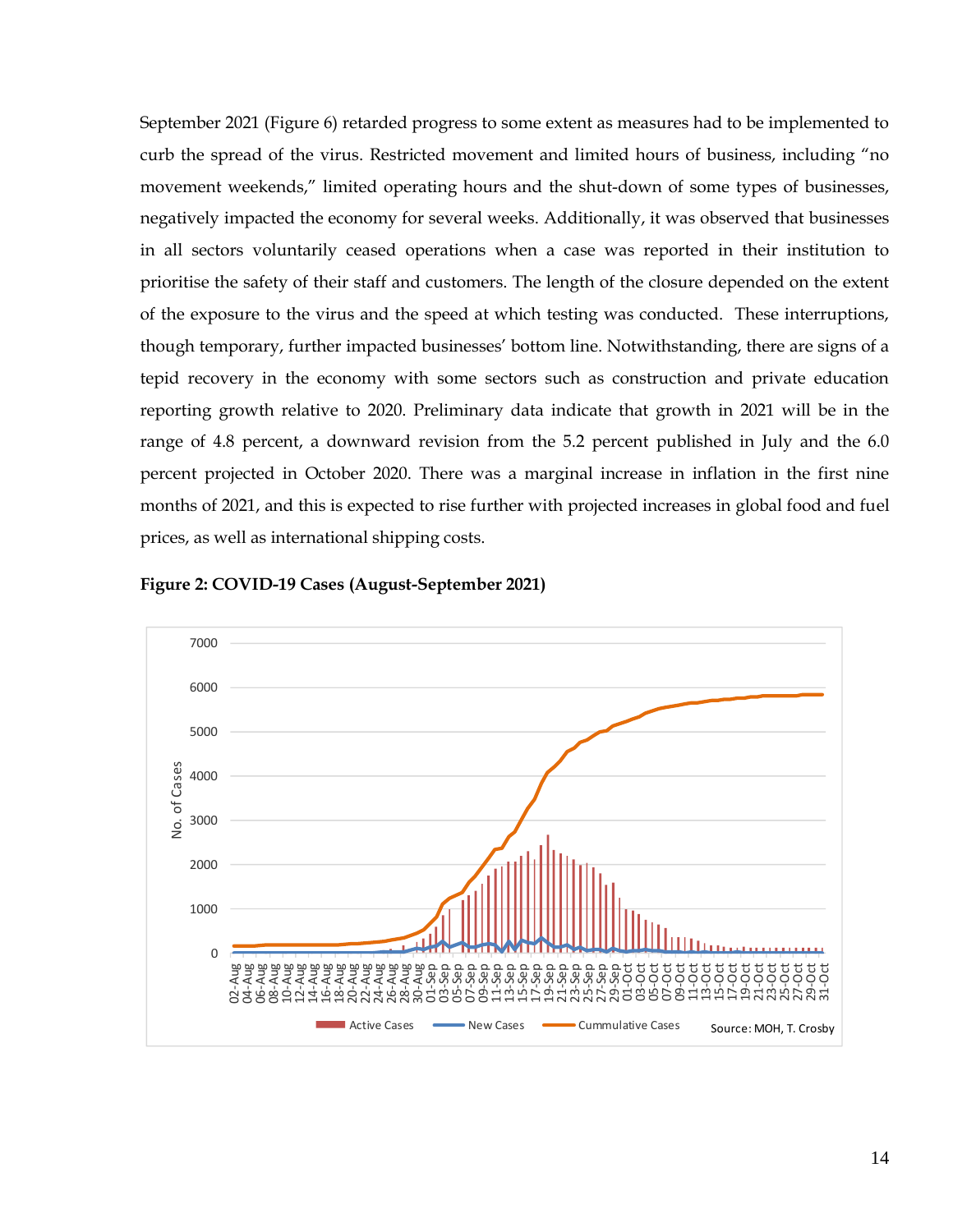# *Agriculture & Fishing*

Preliminary data for the first half<sup>1</sup> show mixed results for the agriculture sector in 2021 compared to the same period in 2020 (Figure 7). Various factors affected crop production, including crop cycles, weather patterns and subdued demand. Anecdotal information for the third quarter suggests some pick up in production linked to favourable rainfall coupled with increasing demand both locally and internationally.

Production of nutmeg and mace reduced by 2.0 and 27.3 percent respectively during the first half of 2021 compared to the same period in 2020. Nutmeg production was relatively low for the first half of 2021 partially due to lower-than-anticipated rainfall resulting in a late crop. However, anecdotal information on production for the third quarter indicate that there is some pick up expected for the rest of the year. In terms of mace, the price paid to farmers was adjusted from \$1 per pound to \$3 dollars per pound to incentivise production so that supply can meet increased demand in the international market. Notwithstanding, several issues continued to plague the subsector including cash flow challenges affecting the co-operative and lack of land clearing services to access farms. Nutmeg production, however, is expected to improve in the medium term, contingent on the success of propagation and planting drives as well as other support from the Government to resolve cash flow issues and improve farm access.

Cocoa production increased significantly by 35.3 percent during the first half of 2021 in comparison to the same period in 2020. The massive increase is largely due to second quarter production in 2021, which is compared to the second quarter of 2020 where restricted movement because of the pandemic, prevented farmers from harvesting. Moreover, the price of cocoa increased to \$4 per pound, the highest price recorded since 2014. On the export side, Grenada continues to secure premium prices for its cocoa due to its high quality. However, shortage of suitable ventilated containers for shipping to the international market adversely affected the subsector. Nonetheless, projects are being implemented to increase production and improve processing of cocoa.

Despite continued COVID-19-related challenges, the Marketing and National Importing Board (MNIB) recorded increases in the purchases of fresh produce such as bananas, plantains,

 $<sup>1</sup>$  Latest period for which data is available</sup>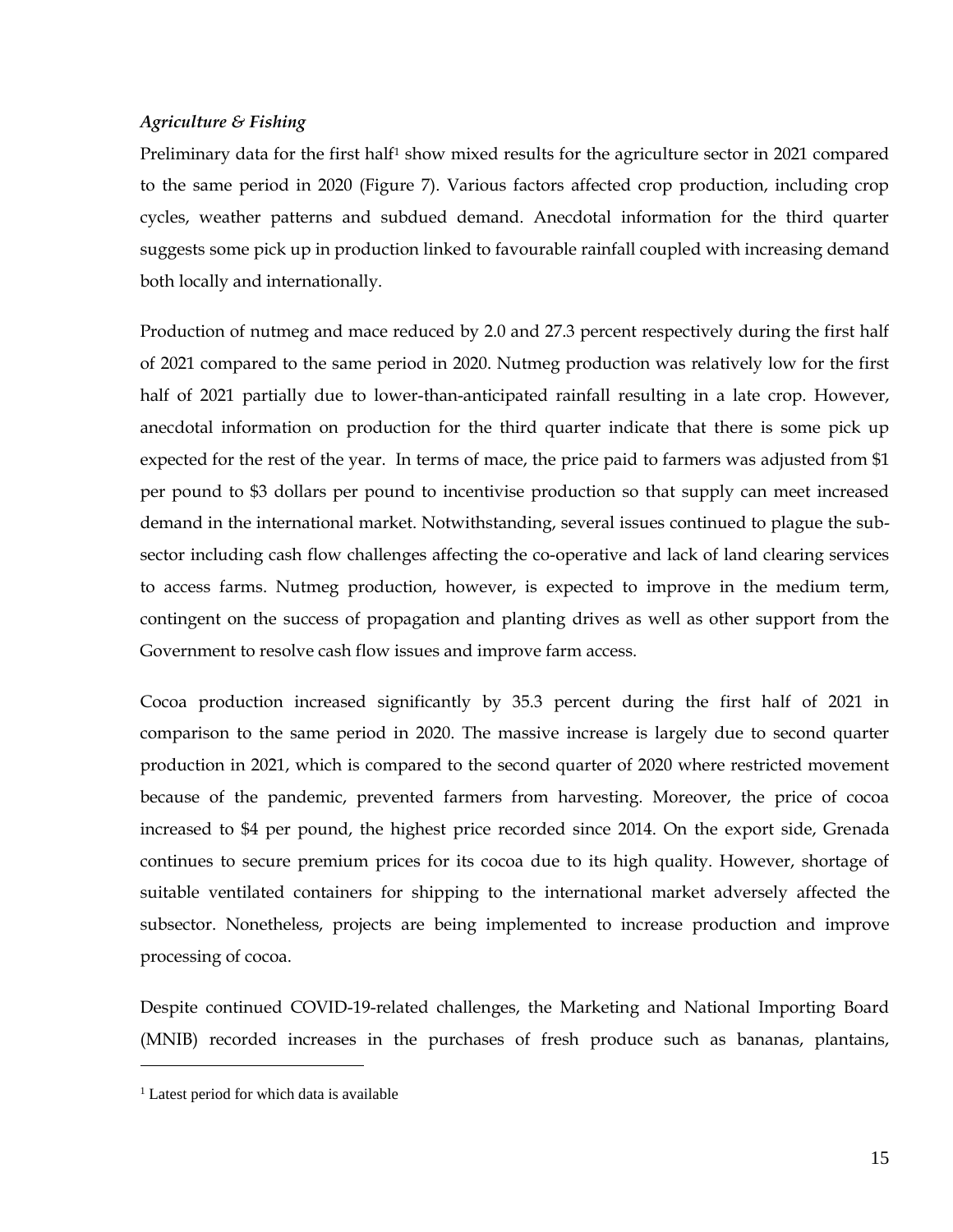watermelons, and root crops in 2021 relative to 2020 (used as a proxy for the production of fresh fruits, vegetables and root crops). A monthly average of 187,000 pounds of produce was recorded for 2021, which is 78.1 percent greater than the monthly average for 2020. The MNIB has implemented several measures to improve performance, including technical assistance to farmers and establishing production contracts to ensure a steady supply of certain produce for local consumption and export. It is therefore anticipated that production growth will continue in 2022 as the organisation seeks to uncover new markets for exports.

In the fishing sector, production growth is estimated at 5.5 percent for the first half of 2021 compared to the same period in the previous year. However, production remains below 2019 levels. The sector is currently confronting several challenges. Locally, the relatively low activity in the tourism sector and the temporary halt of face-to-face classes at the SGU decreased the demand for fish. Reduced airlift in 2021 has limited capacity to export to international markets. Consequently, fish exporters have cutback the volume of fish purchased locally causing fisherfolk to find alternative markets for their catch since the amounts caught could not be readily absorbed in the local market. Increased freight and fuel costs, as well as trade disruptions, also affected fish exports. There are some indications that production improved in the third quarter with increased demand due to improved tourist arrivals and the resumption of face-to-face classes at SGU.



**Figure 3: Production in Agriculture and Fishing**

*Source:*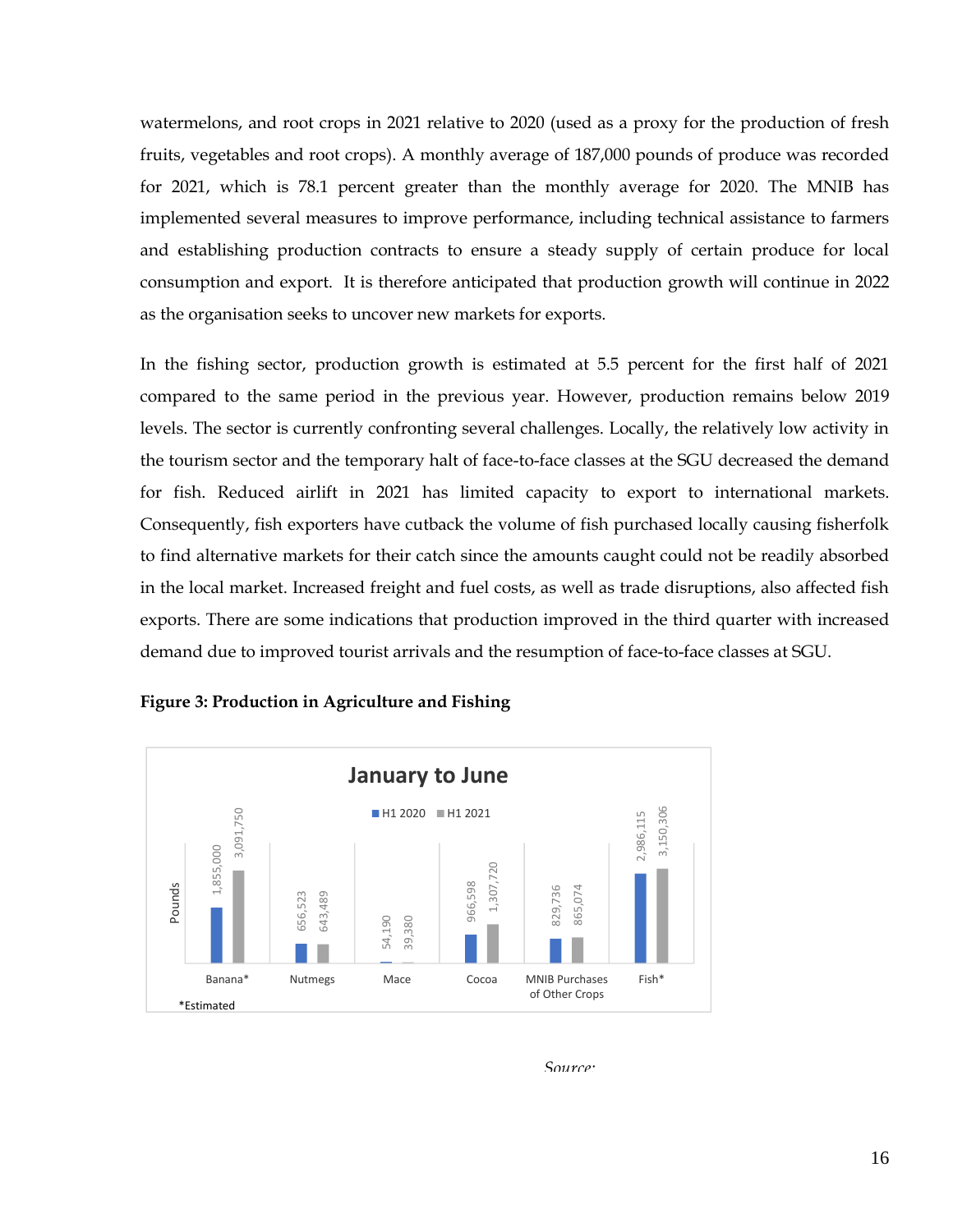# *Tourism*

The tourism sector remains the most affected by COVID-19 as this sector has yet to rebound in a meaningful way since the onset of the pandemic. Tourism statistics for the first three quarters of 2021 show a 41.2 percent decline in stayover arrivals relative to the same period in 2020 (Table 1) with reductions observed in every source market. The largest number of visitors in 2021, came from the United States, followed by the United Kingdom, and the Caribbean.

| <b>Visitor Arrivals</b>        | Jan - Sep-20 | Jan - Sep-21 | $\%$ Change |
|--------------------------------|--------------|--------------|-------------|
| <b>United States</b>           | 17,300       | 16,289       | $-5.8$      |
| Europe                         | 2,881        | 426          | $-85.2$     |
| United Kingdom                 | 7,028        | 2,697        | $-61.6$     |
| Canada                         | 4,400        | 628          | $-85.7$     |
| Caribbean                      | 5,369        | 1,685        | $-68.6$     |
| Other                          | 1,296        | 780          | -39.8       |
| <b>Total Stayover Arrivals</b> | 38,274       | 22,505       | $-41.2$     |
| <b>Cruise Passengers</b>       | 162,517      |              | -100.0      |

# **Table 3: Visitor Arrivals**

*Source: Grenada*

However, an examination of monthly arrivals shows improvements in the months of May to September 2021 relative to 2020 as that period in 2020 included the global lockdowns and depressed travel due to the pandemic. In 2021, though travel remained well below pre-pandemic levels, airlines increased flights and international travel gradually recovered. The largest number of stayover arrivals for the first nine months of 2021 were recorded in July (5,133) and August  $(4,357)$  (Figure 9), consistent with pre-pandemic trends<sup>2</sup>, though on a smaller scale. A quarter-onquarter analysis shows that the largest number of visitors in 2021 arrived in quarter three (12, 4780 compared to 987 in quarter three of 2020).

 $2$  These months historically record the highest monthly arrivals linked to the carnival season.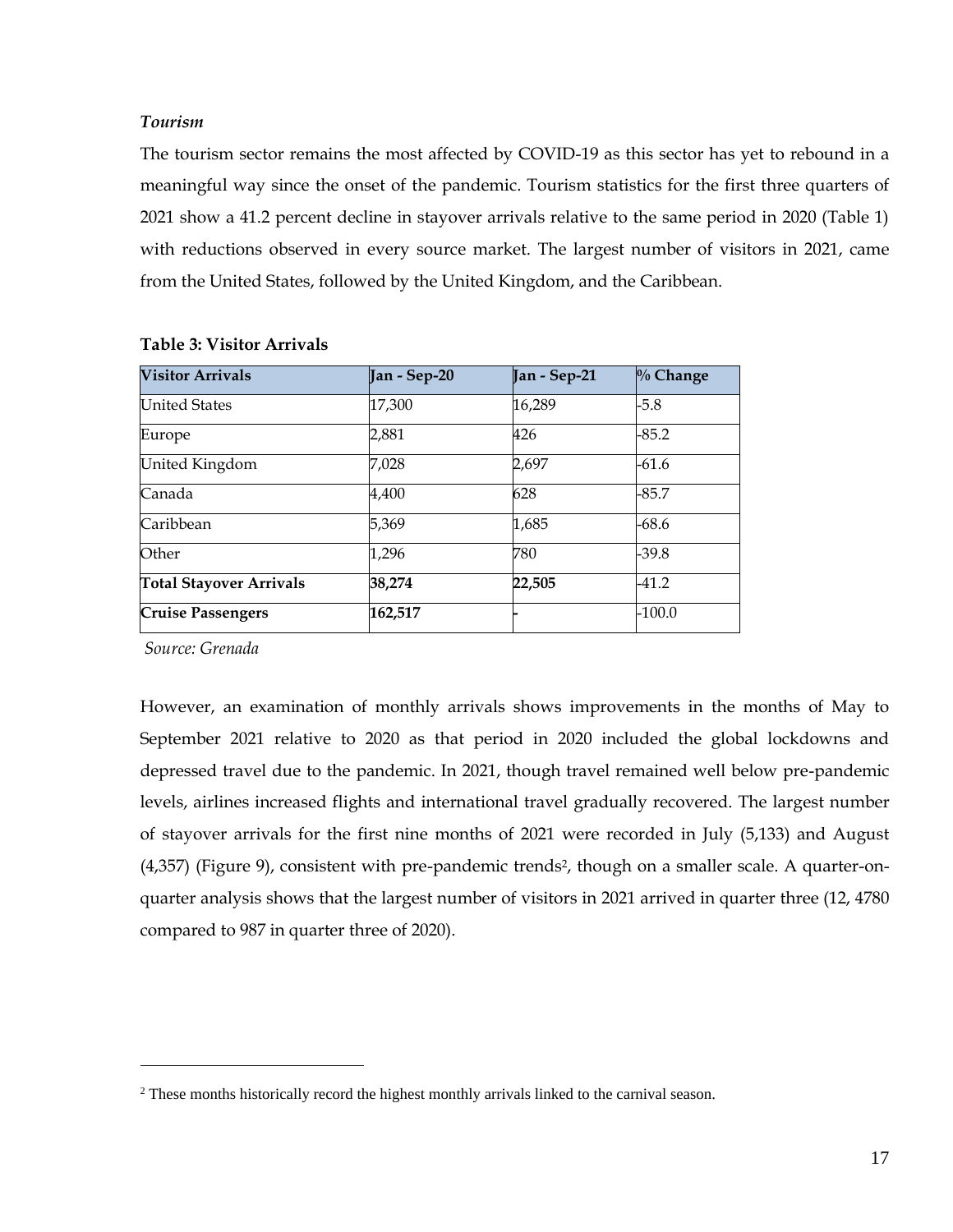**Figure 4: Monthly Stayover Arrivals**



Many factors continue to affect the hotel sector as some properties struggle to remain operational. The spike in COVID-19 cases in September 2021 and the restrictions implemented to manage the spread, negatively impacted tourist arrivals. As Grenada was given level 4 risk rating<sup>3</sup> by the Centers for Disease Control and Prevention (CDC), many tourists canceled flights and accommodation during that period. Locally, beach restrictions affected the dive and water sports subsectors while tour operators were not allowed to ply their trade. Restaurants also lost revenue due to in-house dining restrictions. Though the COVID-19 situation has dramatically improved since then, the level 4 rating was not yet been revised at the time of writing this report in October 2021. Nonetheless, stayover arrivals are expected to steadily increase during the last quarter of 2021. Several hotels, which temporarily closed their doors in 2020 have resumed operation in 2021, including the Spice Island Beach Resort and the Royalton Grenada Resort, which both reopened in October. Tourism businesses continue to implement measures and protocols to ensure the safety of staff and guests as the sector recovers. Many employees in the tourism sector have been vaccinated in preparation for the predicted increase in arrivals for the winter season. Continued recovery of the sector is dependent on improvement in the vaccination rate to reduce the possibility and/or

<sup>&</sup>lt;sup>3</sup> Highest risk rating for travel.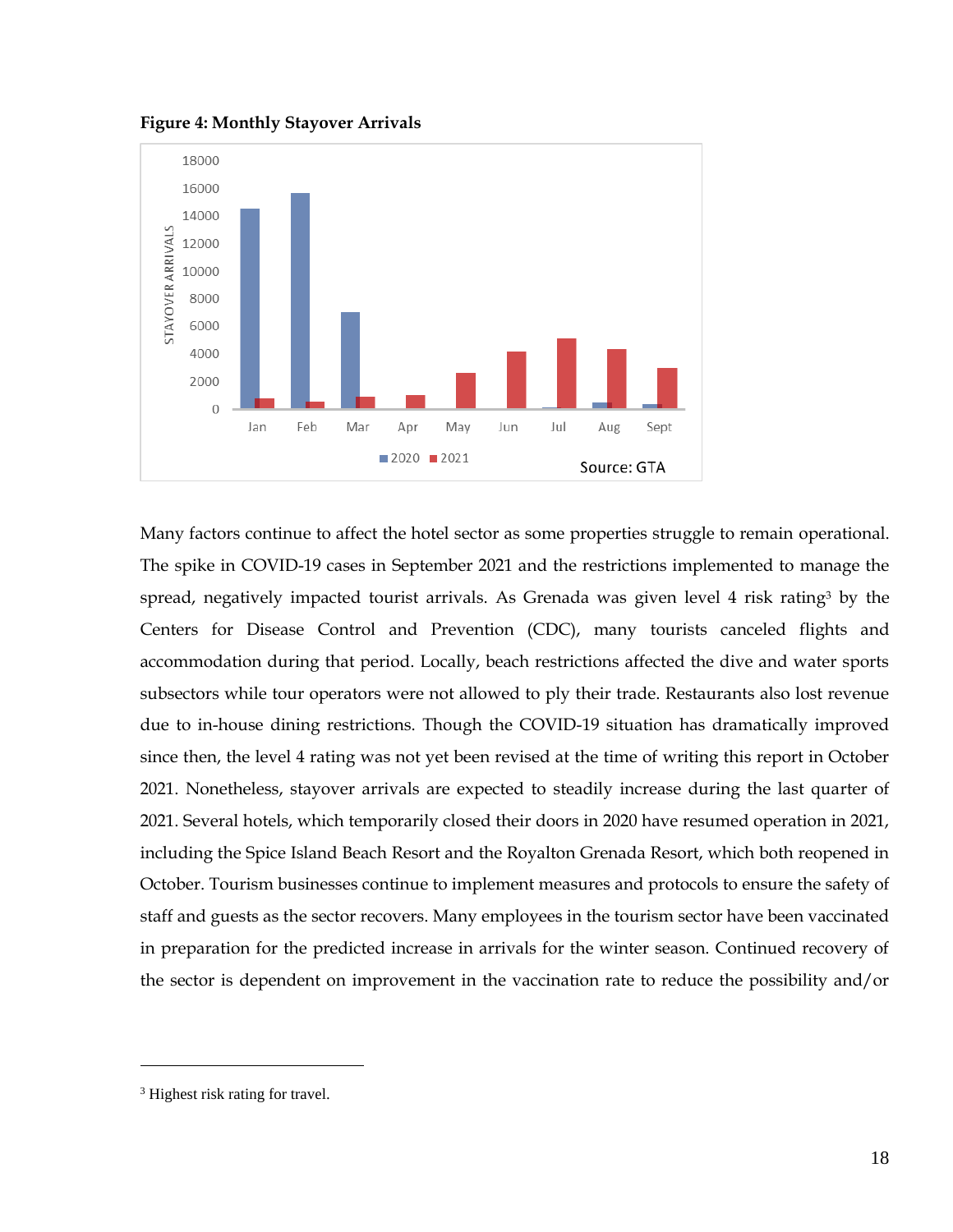severity of a second wave of COVID-19 cases, as well as global developments in international travel.

In terms of the cruise subsector, the cruise season remained closed since February 2020, hence no visitors were record for the first three quarters of 2021. However, the 2021/2022 cruise season is set to open in November 2021, with approximately 68 ships expected for the last quarter.

# *Construction*

Activity in the construction sector in the first half of 2021 was greater than in the same period in 2020. A 34.9 percent increase in the importation of construction materials was recorded in the first half of 2021, while retail sales of building materials expanded by 126.2 percent (Figure 8). This suggests a pick-up in both commercial and residential construction as evidenced by the increase in both indicators over the period. Improved implementation of Government's Public Sector Investment Programme (PSIP), mainly as it relates to the construction and repairs of roads, bridges, schools, and other public infrastructure contributed to the performance of the sector during the year. In the private sector, major construction projects included the Six Senses Resort in St. David as well as developments in Levera in the north of the island and Mt. Hartman in the south. Additionally, other smaller construction projects are ongoing, including expansion works by a major retailer in the south of the island.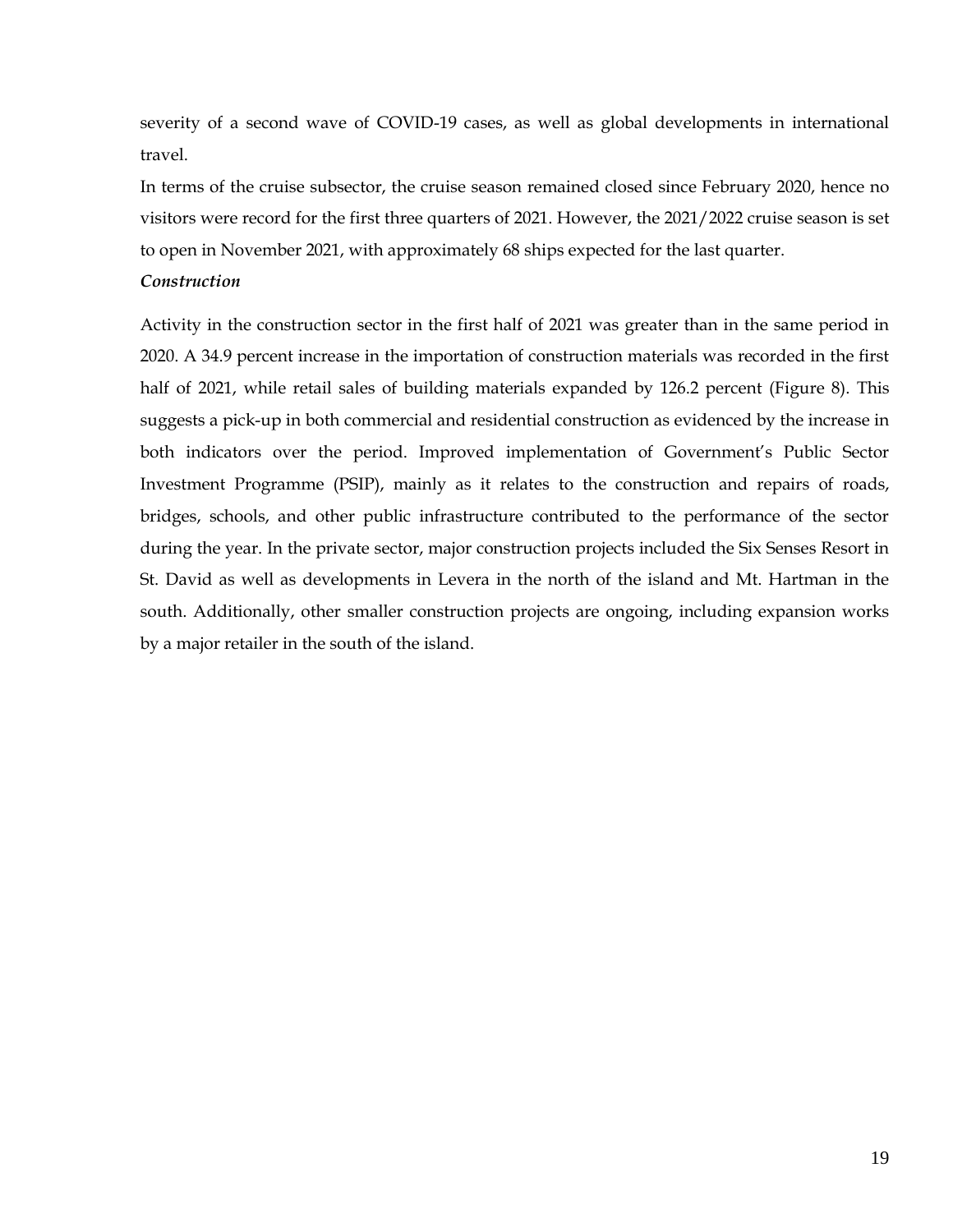# **Figure 5: Construction**



# *Wholesale and Retail Trade*

Preliminary data for the wholesale and retail trade sector indicate some improvement for the January to June period of 2021 against the comparable period in 2020. Retail sales excluding building material rose by 4.2 percent in the first half, indicative of increased spending power since the economic downturn caused by the pandemic. Additionally, retail sales of building material increased period on period by 126.2 percent, signaling a spike in residential construction (Figure 6).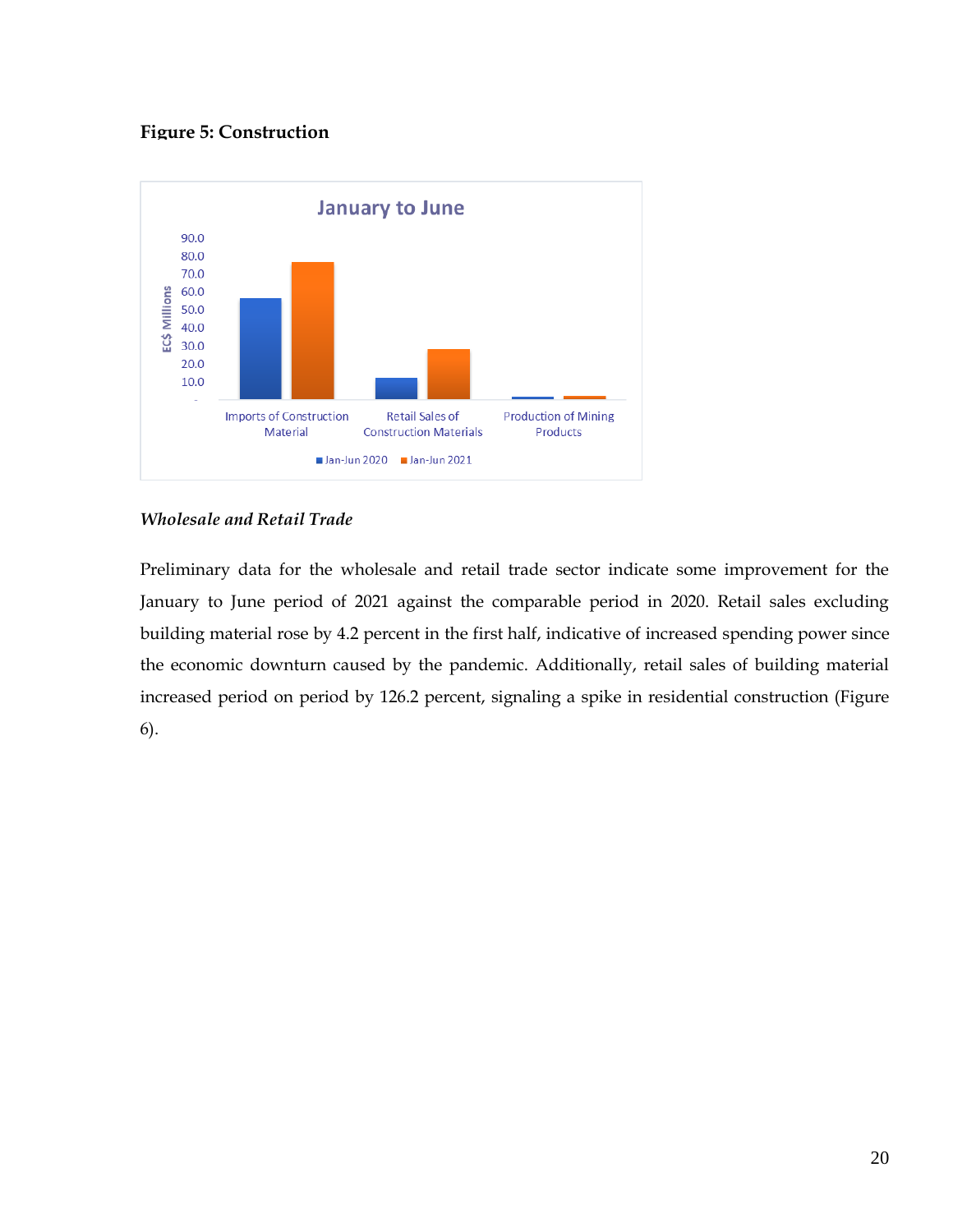**Figure 6: Retail Sales**



The sector experienced several challenges in 2021, largely related to shipping delays, decreased supply of goods, material shortages, increased shipping rates and increased base costs of goods. These issues have raised the cost of doing business and reduced profit margins as some wholesalers and retailers have absorbed at least a portion of the price increases. Uncertainty relating to the alleviation of these trade issues threatens the outlook for the sector as businesses will eventually be forced to pass on increased costs to consumers, which may result in a drop in demand. Notwithstanding, there have been some improvements in the wholesale and retail sector brought on by the COVID-19 pandemic. For example, more businesses are incorporating ICT into their operations, starting with the digitisation of business processes and the development of online shopping websites and applications.

## *Private Education*

The St. George's University (SGU), which is the largest contributor to private education, announced the resumption of face-to-face classes for the August 2021 term. The institution, which has been delivering classes online since March 2020, announced its decision to resume in-person learning on April 15, 2021, signaling the return of its students to the island. Additionally, the University implemented a strict vaccination policy whereby all faculty, staff, students, and service providers of the University must be fully vaccinated to be allowed onto its campuses. Although most students returned in August, the spike in COVID-19 cases in September prompted the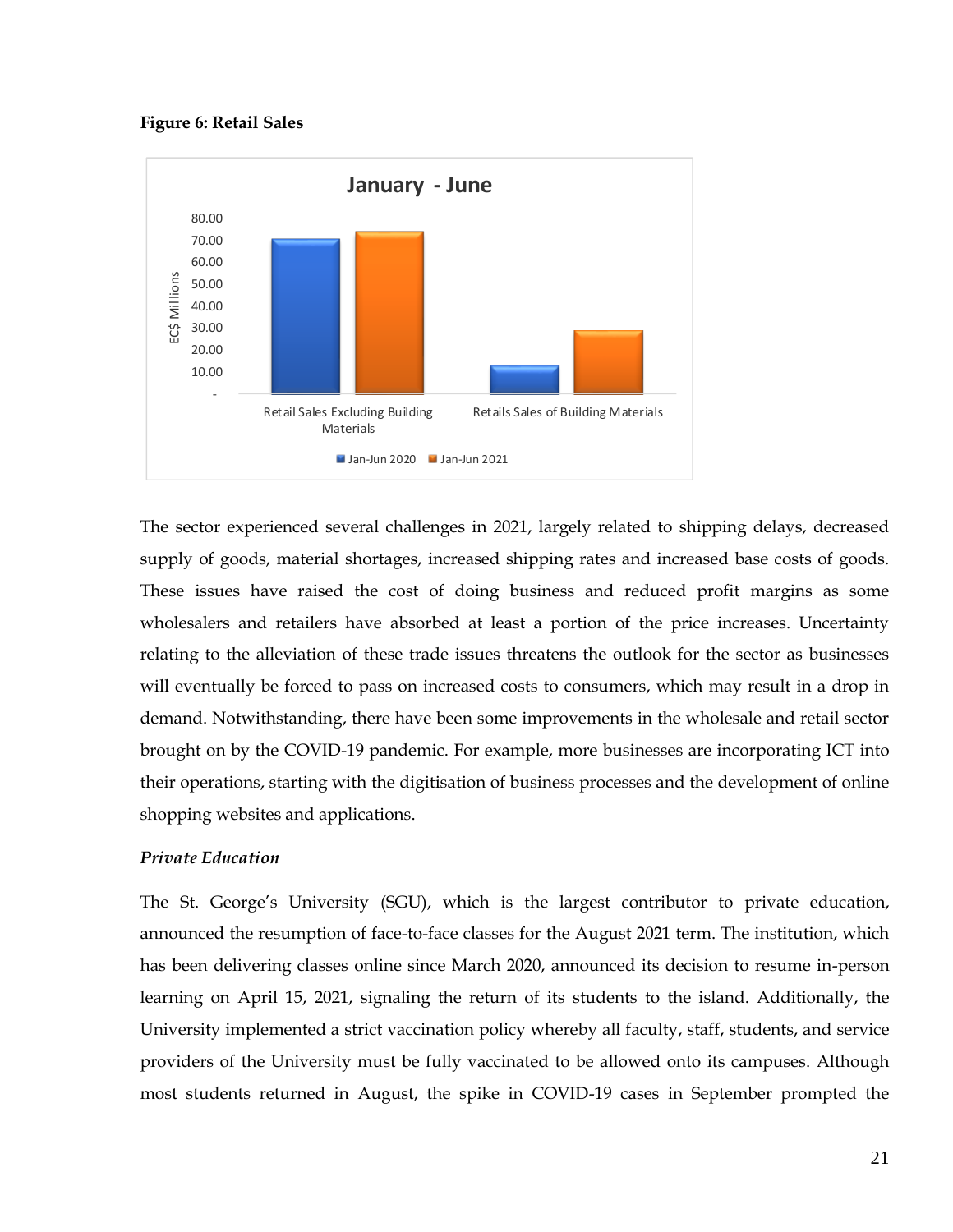University to temporarily halt face-to-face classes for several weeks. Students were given the option to remain on the island or return home to engage with online classes. Face-to-face classes resumed in October, requiring the return of all students, faculty, and staff. The University is optimistic that enrolment for the 2021/2022 academic year, which includes the January intake, will be at least on par with previous years. Additionally, the University has adjusted its tuition fees upwards in 2021 after a temporary freeze in 2020. The return of the students and faculty should have a positive impact on other sectors, including the wholesale & retail and real estate sectors.

# *Inflation*

The consumer price index (CPI) for January to September 2021 indicates a period average inflation rate of 1.0 percent compared to the same period in 2020. Rising commodity prices relating to supply bottlenecks, trade disruptions and supply and demand mismatches have created domestic inflationary pressures. Local fuel prices, as measured by the CPI, rose by 1.4 percent during the period reflective of increases in international oil prices. Likewise, food prices grew by 1.4 percent also reflective of high international prices (Figure 7).



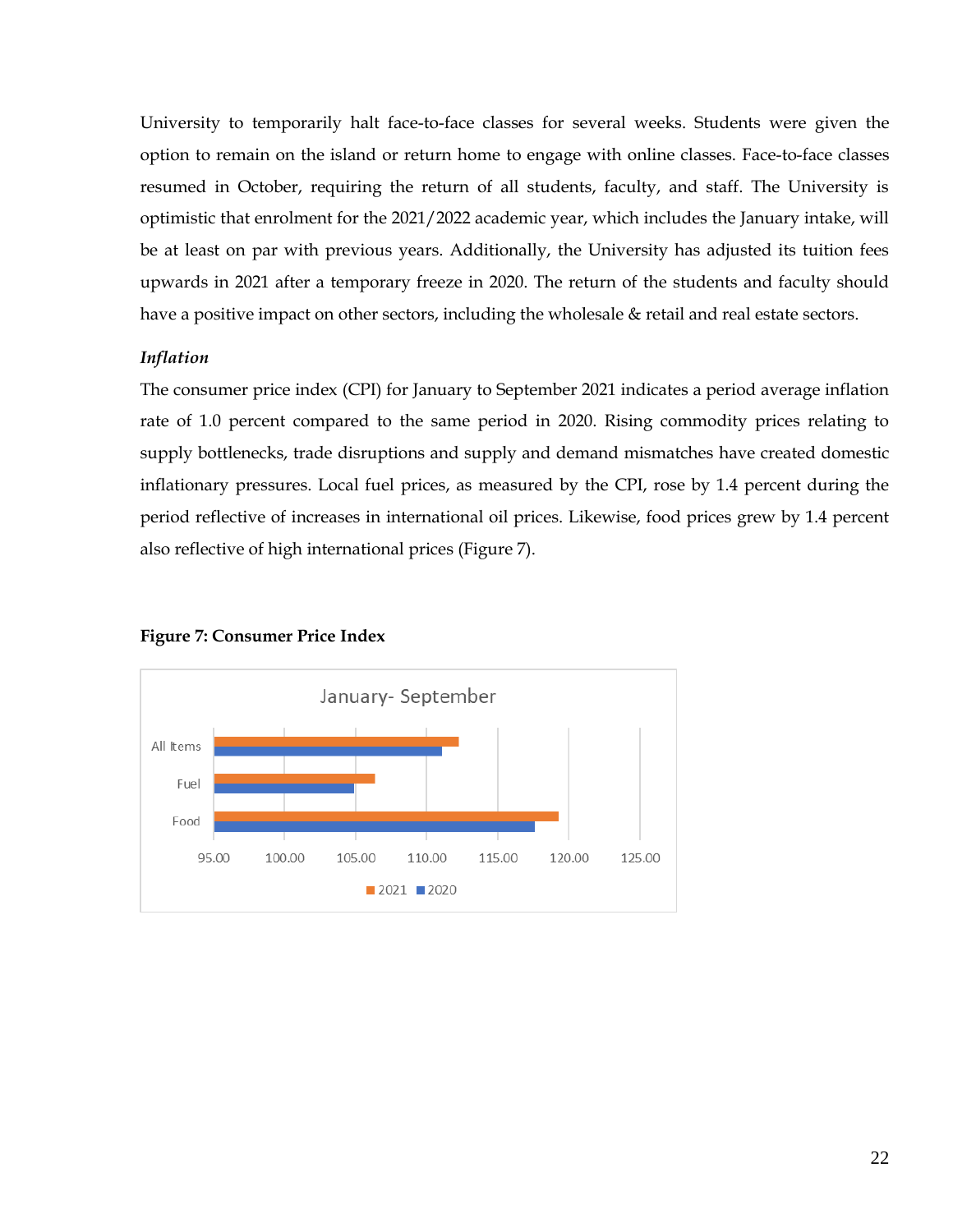#### <span id="page-22-0"></span>7. **GOVERNMENT FISCAL PERFORMANCE**

Prior to the onset of the COVID-19 pandemic in 2020, Grenada's fiscal position was strong recording consistent primary and overall surpluses since 2016. The severe disruption in economic activities engendered by the COVID-19 pandemic, has significantly undercut Government revenues and increased spending in 2020 resulting in primary and overall deficits. Highlights of the fiscal results achieved over the past three years (2018 - 2020) and the estimated outturn for 2021 are summarized in Table 4.

|                                       | 2018  | 2019              | 2020     | 2021(e) |
|---------------------------------------|-------|-------------------|----------|---------|
|                                       |       | In EC \$ millions |          |         |
| <b>Total Revenue &amp; Grants</b>     | 850.2 | 871.5             | 792.7    | 923.0   |
| <b>Total Revenue</b>                  | 755.9 | 778.0             | 689.6    | 690.4   |
| <b>Tax Revenue</b>                    | 704.1 | 718.6             | 622.8    | 605.0   |
| Non-Tax Revenue                       | 51.8  | 59.4              | 66.8     | 85.4    |
| <b>Total Grants</b>                   | 94.3  | 93.5              | 103.1    | 232.6   |
|                                       |       |                   |          |         |
| <b>Total Expenditure</b>              | 695.3 | 709.2             | 921.0    | 860.3   |
| Recurrent Expenditure                 | 608.5 | 623.5             | 651.1    | 598.6   |
| o/w Interest Payment                  | 63.2  | 60.6              | 55.9     | 54.5    |
| Capital Expenditure                   | 86.8  | 85.7              | 269.9    | 261.7   |
|                                       |       |                   |          |         |
| <b>Primary Balance (after Grants)</b> | 218.1 | 223.1             | $-72.4$  | 117.1   |
| <b>Overall Balance (after Grants)</b> | 154.9 | 162.3             | $-128.3$ | 62.7    |

## **Table 4: Fiscal Performance 2018-2021(e)**

e-estimated

Source: Ministry of Finance

On balance, Grenada's fiscal position has strengthened in 2021 despite the continued impact of the pandemic. Reflective of better-than-budgeted tax, non-tax revenue outturns and grants during the first nine months of 2021 and an under –shooting of Capital Expenditure relative to Budget , an Overall Surplus of \$62.7 million is estimated for the full year 2021. Likewise, a Primary Surplus including Grants of \$117.1 million is estimated.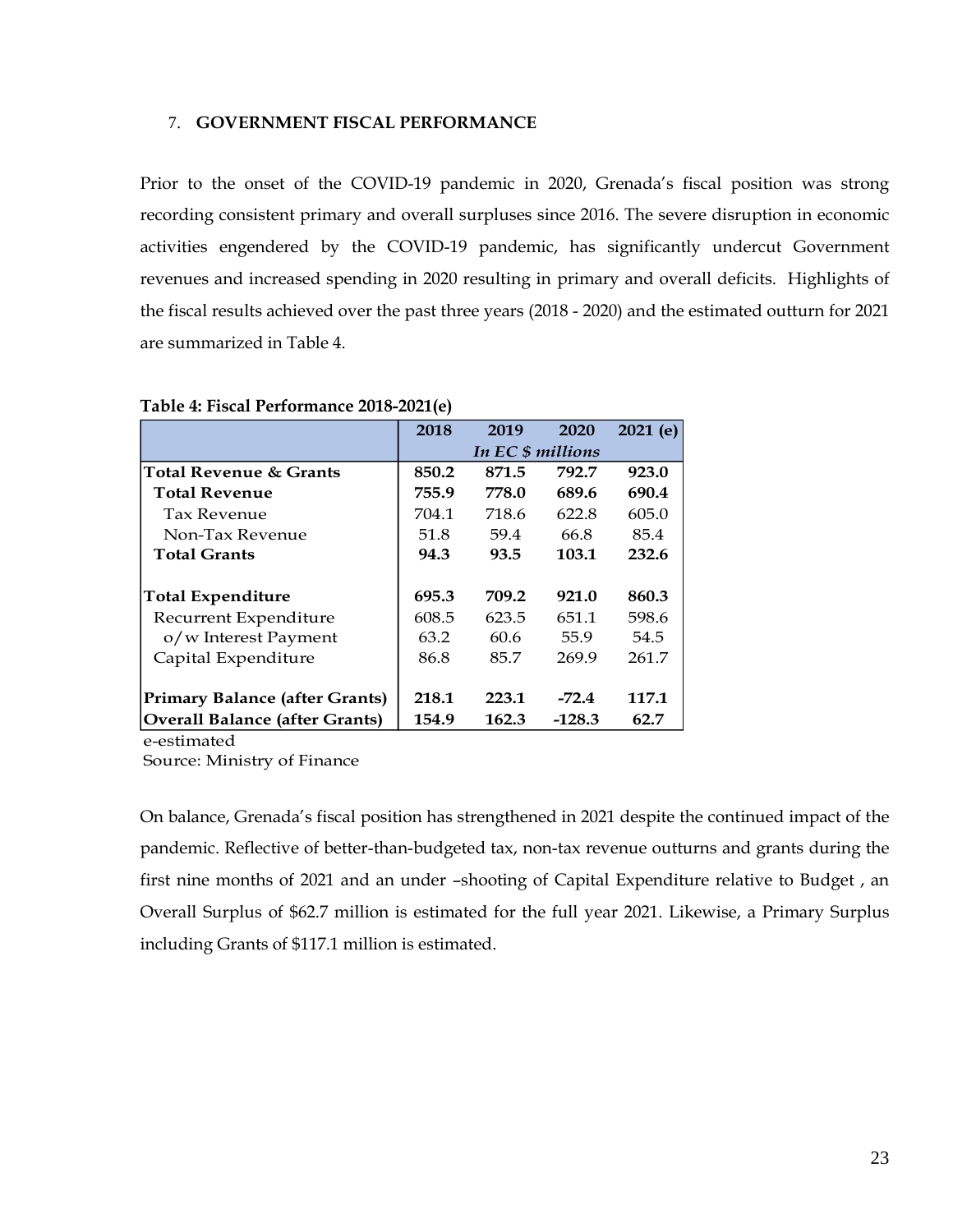# <span id="page-23-0"></span>**8. PUBLIC DEBT ANALYSIS**

Total public debt as of end September 2021 comprised of the Central Government's debt only and stood at \$2,104.5 million (70.7 percent of projected GDP). This marked an increase of 5.4 percent from the same period in 2020 when public debt was \$1,996.0 million (70.9 percent of GDP). The increase in public debt is primarily attributable to disbursements received on new loans contracted to fund emergency spending as a result of the Covid-19 pandemic and to a lesser extent disbursements on existing loans and oversubscriptions allowed on the RGSM.

# <span id="page-23-1"></span>*8.1 Central Government External Debt*

As of the end of September 2020, external debt held by Central Government stood at \$1,529.0 million or 54.7 percent of projected GDP. Compared to the same period in 2019, external debt increased by 7.2 percent.

# *External Debt by Creditor Type and Interest Rate Type*

Multilateral lenders continued to dominate the external portfolio at 64.6 percent (\$1,058.4 million), followed by commercial debt which accounted for 16.5 percent (\$271.1 million). Non-Paris Club bilateral loans accounted for 13.8 percent (\$226.7 million), Paris Club bilateral loans for 1.0 percent (\$16.2 million) and Treasury bills and Treasury notes for which investors have external residency 4.0 percent (\$66.0 million) of the external portfolio as shown in (Figure 8).

Fixed interest rate debt was the principal type of debt in the external portfolio and accounted for \$1,383.3 million (84.4 percent) at the end of September 2021. Variable interest rate and interest-free debt accounted for \$133.2 million (8.1 percent) and \$121.9 million (7.5 percent) of the external portfolio respectively (Figure 9).

#### **Figure 9: Interest**

# *Currency Composition of External*

# *Debt*





**Figure 8: External** 

US dollar denominated debt represents the majority of the external debt **portfolio.** Loans

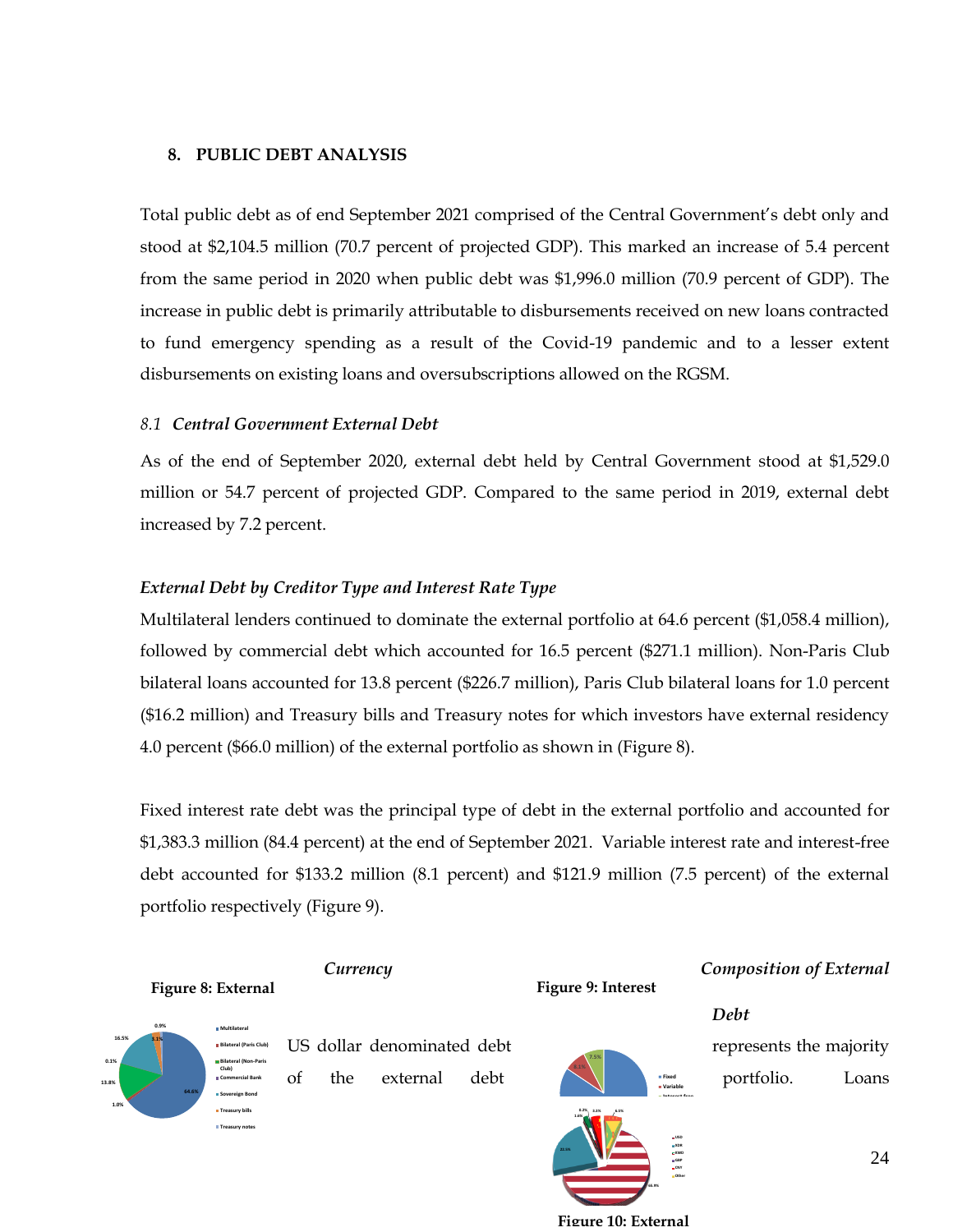25

contracted in USD accounted for 65.9 percent (\$1,079.0 million), followed by Special Drawing Rights (XDR), which accounted for 22.5 percent (\$368.5 million). The Kuwaiti Dinar (KWD) accounted for 1.6 percent (\$26.2 million), Chinese Yuan (CNY) 3.3 percent (\$54.9), Sterling (GBP) 0.2 percent (\$3.7 million), whilst other currencies made up 6.5 percent (\$106.1 million) (Figure 10).

# *Central Government Domestic Debt*

**Figure 11: Domestic** 

**0.7% 11.6%**

**Treasury Bills Treasury Notes Bonds Loans Other**

**22.9%**

**8.8%**

**56.0%**

# *Domestic Debt by Instrument*

Domestic debt as at the end of September 2021 was \$466.1 million (15.7) percent of GDP). This is a 0.2 percent decline from the corresponding period in 2020, when it was \$467.0 million. As depicted in figure 11, the

majority of domestic debt is held as bonds accounting for  $\frac{1}{2}$ . **Figure** 12: 260.9 million, followed by Treasury bills which amounted to 22.9 percent or \$106.6 million, T-notes amounted to 8.8 percent or \$41.2 million, loans 0.7 percent or \$3.2million, and other domestic liabilities amounted to 11.6 percent or \$54.2 million.

# *Domestic Debt by Holder*

Non-bank financial institutions were the majority holders of the Government of Grenada's domestic debt **and accounting for \$184.6** million (39.6 percent) of the domestic  $\left| \begin{array}{ccc} \bullet & \bullet & \bullet & \bullet \\ \bullet & \bullet & \bullet & \bullet & \bullet \\ \bullet & \bullet & \bullet & \bullet & \bullet \end{array} \right|$  portfolio. They were followed by public sector institutions which accounted for  $$92.7$  million (19.9 percent) and  $\left( \begin{array}{ccc} 1 & 1 & 1 \end{array} \right)$  investors on the Regional Government Securities Market which and the secounted for \$60.5

million (13.0 percent). The residual of government's domestic liabilities was shared between Commercial Banks \$35.3 million (7.5 percent), private individuals \$29.2 million (6.3 percent) and other holders accounted for \$63.8 million (13.7 percent) of the domestic portfolio (Figure 12).

# *Debt of State-Owned Enterprises*

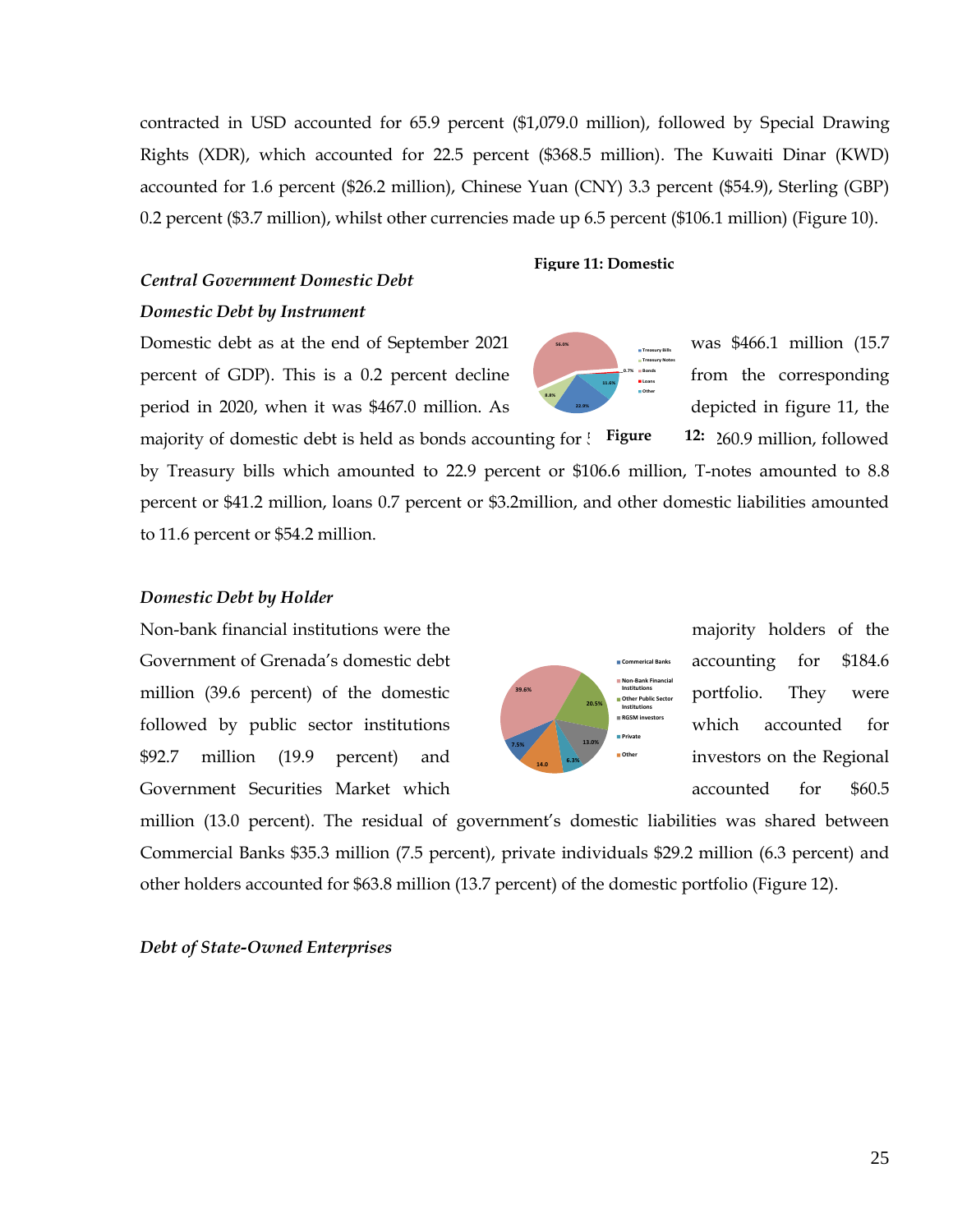At the end of Q2 20214, the total debt stock of SOEs was \$527.9 million (17.7 percent of GDP). This is inclusive of the debt obligations of Petro Caribe which is \$372.1 million (12.5 percent of GDP). All loans contracted by SOEs are long-term loans and the majority are denominated in XCD.

#### *Debt Service*

Debt service from January to September of 2021 amounted to \$177.0 million. It decreased from \$184.0 million in the same period in 2020 (3.8 percent). External debt service was \$84.0 million (5.4 percent increase from 2020) while domestic debt service was \$93.0 million (10.8 percent decline from 2020).

## *Credit Rating*

Since 2012 Standard & Poor's has lowered Grenada's foreign currency sovereign credit rating to "SD," or selective default, from "B- $/B$ ," and has also lowered its local currency sovereign credit ratings to "CCC+/C" from "B-/B." Grenada has not had another international credit rating since then and has not issued any new debt on the international capital market. Notwithstanding the shortfall in revenue created by the onset of the COVID-19 pandemic, the Government has continued to service its external and domestic debt obligations including the US & EC Bonds due 2030 and Treasury bills and bonds on the RGSM as they fall due*.* Existing external arrears (relatively small amounts) with three bilateral creditors (Libya, Algeria, Trinidad and Tobago) means that Grenada's overall debt rating remains **"in debt distress"**. Negotiations were completed with Algeria and the Government is awaiting payment instructions from the Authorities whilst payments were made into an escrow account that was set up for Trinidad and Tobago.

Notwithstanding the "in debt distress" technical classification by the World Bank, which is soley because of the existing external arrears, debt sustainability remains well anchored. Over the medium term, public debt is projected to average 65.2 percent of GDP. The large contraction in output because of the COVID-19 shock and the related increases in health and social spending caused an uptick in the debt to GDP ratio in 2021. However, the subsequent recovery and projected medium term growth outlook is expected to reverse this rise. Additionally, the intended

<sup>4</sup> Q2 2021 is the latest period for which SOE debt data is available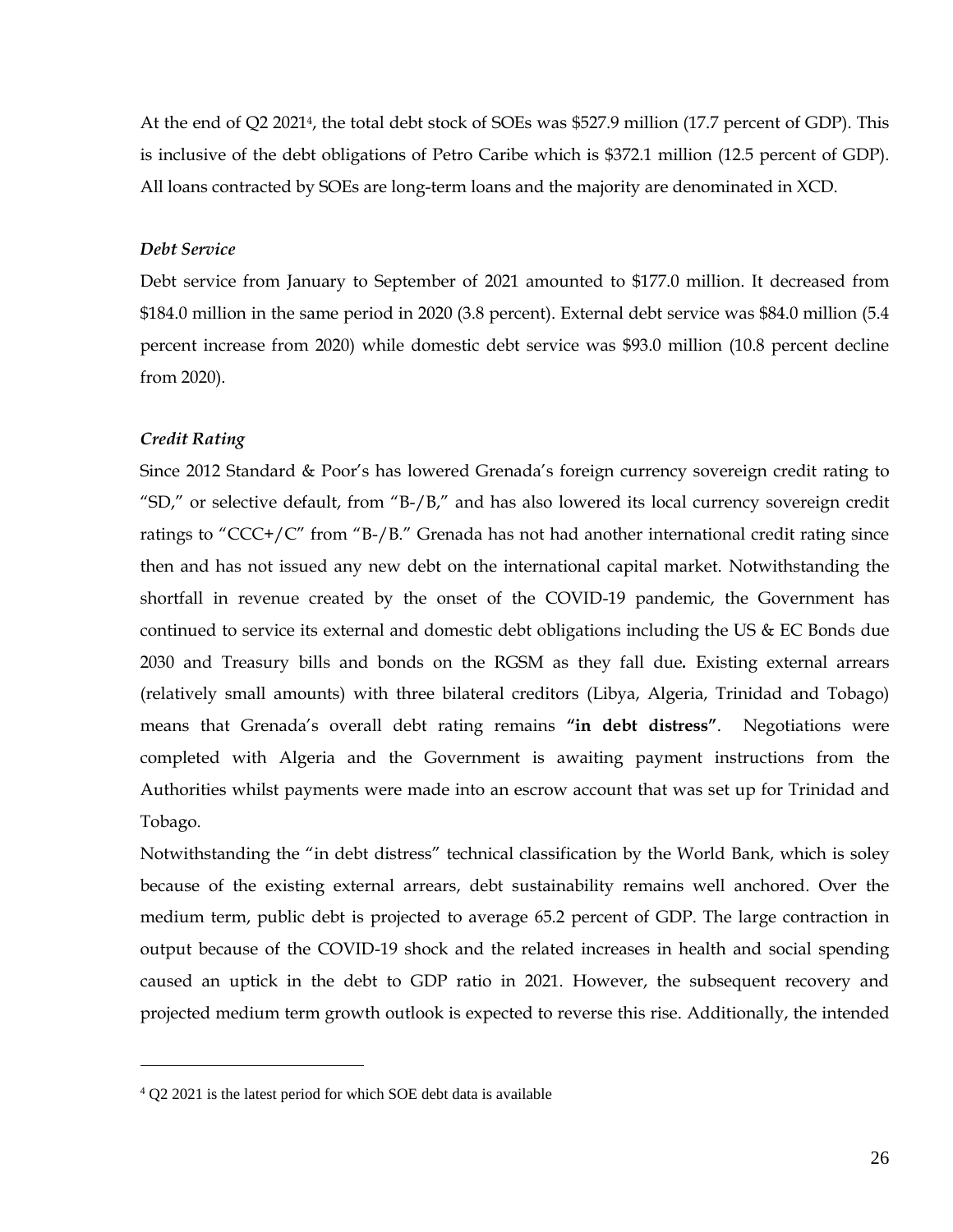return to the core tenets of the FRL in 2023 will further put Grenada's debt on a firm downward trajectory. The principal risks to the debt dynamics arise from a more prolonged and protracted pandemic, natural disasters and climated related risks.

# *Medium-Term Debt Strategy*

management objectives. Government's debt management, therefore, is the process of establishing and executing a strategy for managing public sector debt. Effective debt management ensures that the Government's funding needs are met at the lowest possible cost and with a prudent degree of risk. It takes into consideration any additional debt management goals such as developing and maintaining an efficient market for Government securities. The MTDS 2022-2024 is expected to bring into effect these objectives.

# *Cost and Risk Indicators of the Existing Portfolio Interest rate risk*

The interest rate is subject to moderate risk with an Average Time to Re-Fixing (ATR) of 9.0 years of which 20.7 percent of the portfolio is subject to a change in interest rates in a 1-year period. This risk resides mainly in the domestic portfolio where 36.7 percent of the debt is subject to re-fixing in one year due to the number of short-term instruments (Treasury bills).

# *Refinancing Risk*

The refinancing risk profile of the portfolio has an Average Time to Maturity (ATM) of 9.4 years, in line with Government's target of 8 years and above (Table 5). The current portfolio is moderately subjected to foreign exchange risk because most of the foreign currency debt is denominated in USD to which the EC dollar is pegged.

# **Table 5 Cost and Risk Indicators of Central Government's Debt Portfolio estimated at the end of 2021<sup>5</sup>**

|                             |               | Domestic |            |
|-----------------------------|---------------|----------|------------|
| <b>Risk Indicators</b>      | External debt | debt     | Total debt |
| Amount (in millions of XCD) | 1,496.0       | 560.1    | 2,056.1    |

<sup>5</sup> Adopted from Government of Grenada Medium-Term Debt Management Strategy 2022-2024.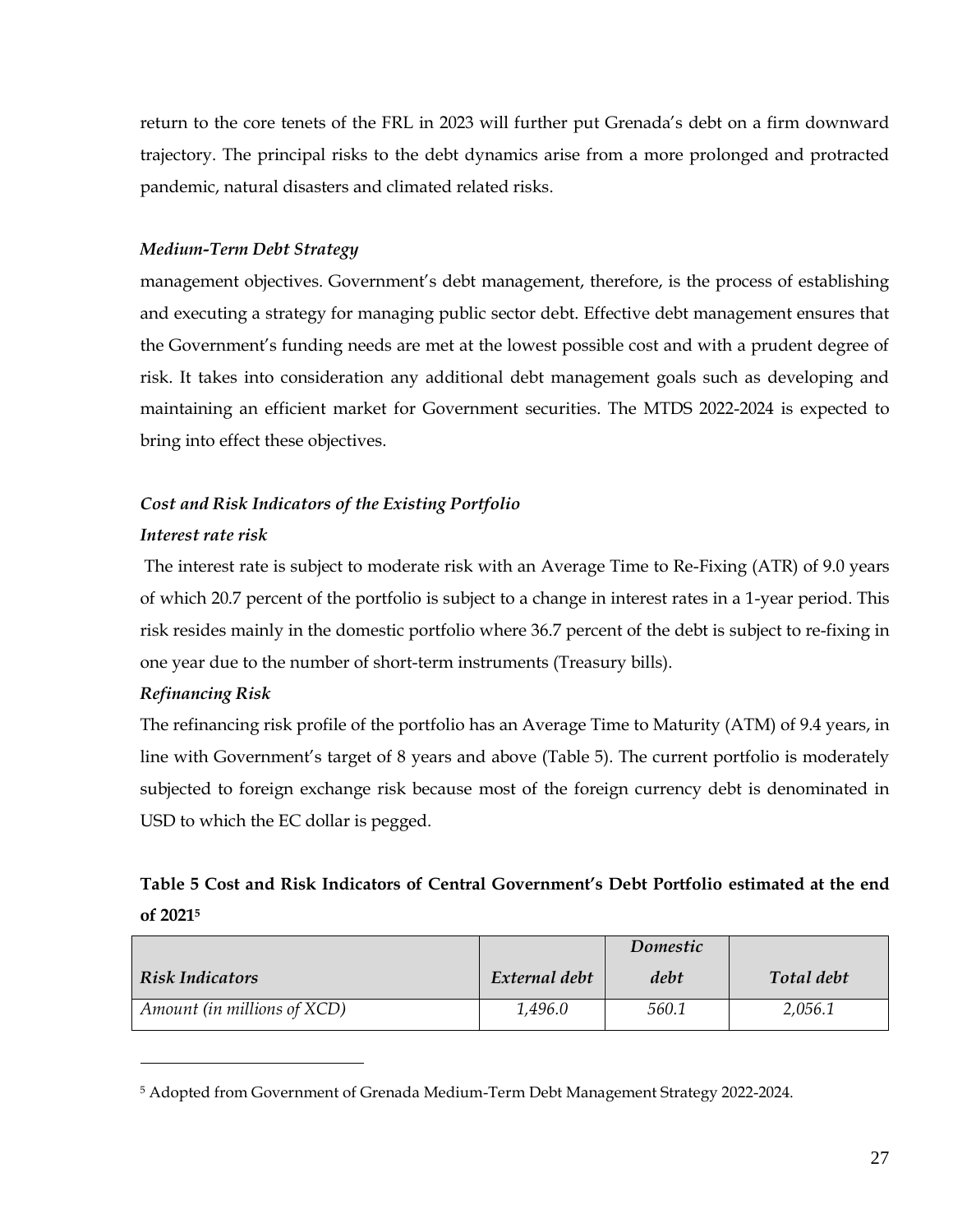| Amount (in millions of USD) |                                         | 554.1 | 207.5 | 761.5 |
|-----------------------------|-----------------------------------------|-------|-------|-------|
| Debt as a % GDP             |                                         | 50.2  | 18.8  | 69.0  |
| PV as a % of GDP            |                                         | 38.9  | 18.8  | 57.7  |
| Cost of debt                | Interest payment as a % GDP             | 1.3   | 0.7   | 1.9   |
|                             | Weighted Av. IR (%)                     | 2.5   | 3.5   | 2.8   |
|                             | ATM (years)                             | 10.8  | 5.7   | 9.4   |
|                             | Debt maturing in 1yr (% of              |       |       |       |
| Refinancing<br>risk         | total)                                  | 6.9   | 36.7  | 15.0  |
|                             | Debt maturing in 1yr (% of              |       |       |       |
|                             | GDP)                                    | 3.5   | 6.9   | 10.4  |
|                             | ATR (years)                             | 10.2  | 5.7   | 9.0   |
| Interest<br>rate            | Debt refixing in 1yr (% of              |       |       |       |
| risk                        | total)                                  | 14.8  | 36.7  | 20.7  |
|                             | Fixed rate debt (% of total)            | 91.1  | 100.0 | 93.5  |
| FX risk                     | FX debt (% of total debt)               |       |       | 72.8  |
|                             | $\overline{ST}$ FX debt (% of reserves) |       |       | 12.5  |

*Source: Ministry of Finance*

# *Redemption Profile*

The redemption profile depicts how outstanding debt will be amortized and reflects the risks inherent in the structure of the existing debt portfolio. A high portion of domestic debt, namely Treasury bills, is due within one year for redemption which explains the spike in 2022 in Figure 13. Similarly, in 2026 the maturity of two 5-year bonds, represents the spike in that year. External debt has a relatively smooth redemption profile and a longer maturity period because the majority of external loans have been contracted on concessional terms predominantly from multilateral and bilateral creditors. **Figure 13 Grenada Redemption Profile as at end December 2021 (EC\$M)**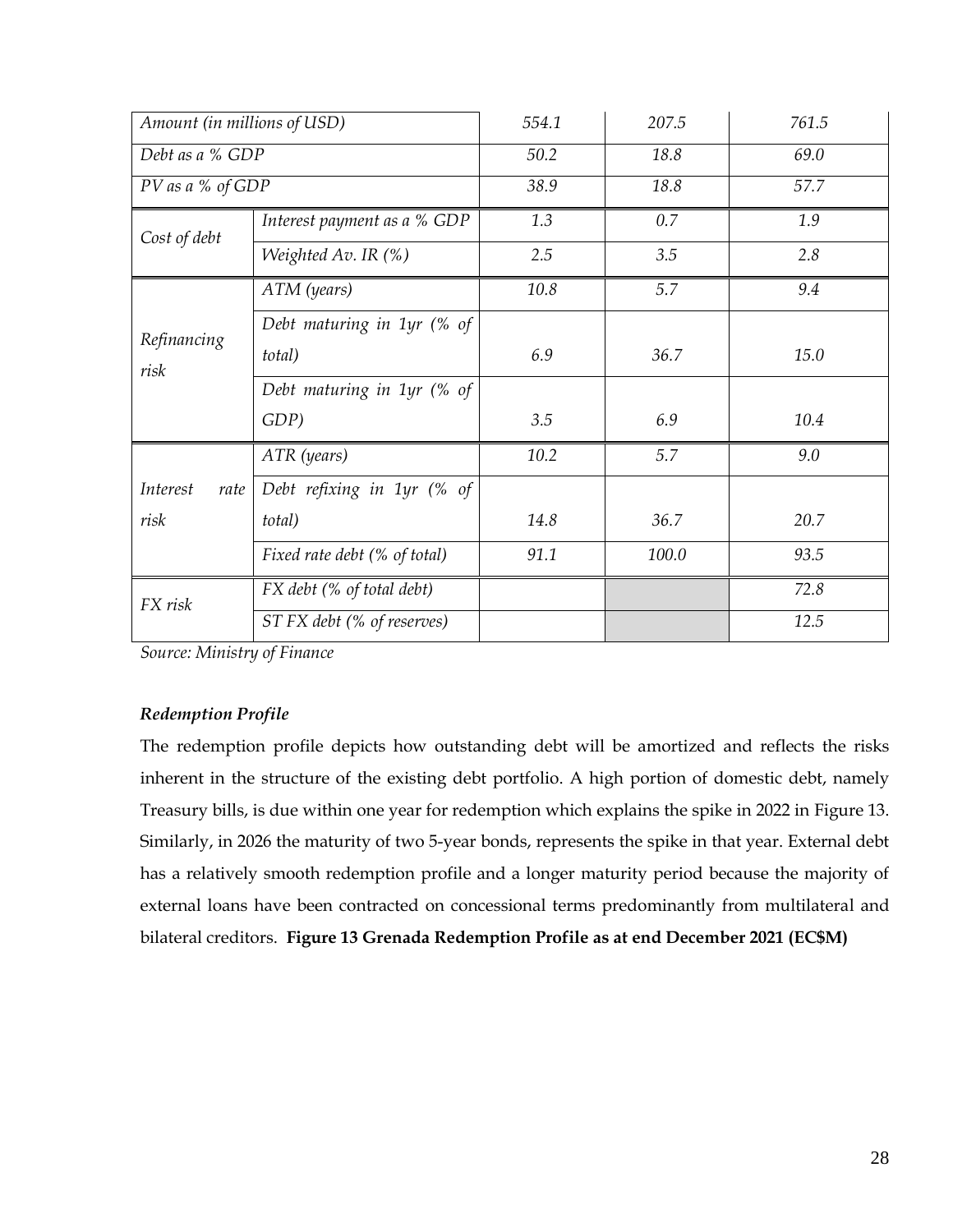

*Source: Ministry of Finance*

## *Selected Strategy*

The selected strategy for 2022-2024 recommends that financing be obtained primarily from external multilateral creditors on concessional terms and the continued drawdown of committed undisbursed balances from existing creditors. It also suggests a continued presence on the domestic and regional markets. The strategy assumes that the financing gap over the medium term will be filled by assigning 52.0 percent of financing predominantly from multilateral creditors and a to a lesser extent bilateral partners. The remaining 48.0 percent will be apportioned to domestic financing mainly through RGSM reissuances. Different stress scenarios including interest and exchange rate shocks of moderate and extreme degrees were applied to the strategy during analysis. The most feasible strategy was chosen for financing Government's needs whilst adhering to the debt management targets and objectives as outlined in the Public Debt Management Act 2015.

## <span id="page-28-0"></span>**9. EXTERNAL SECTOR**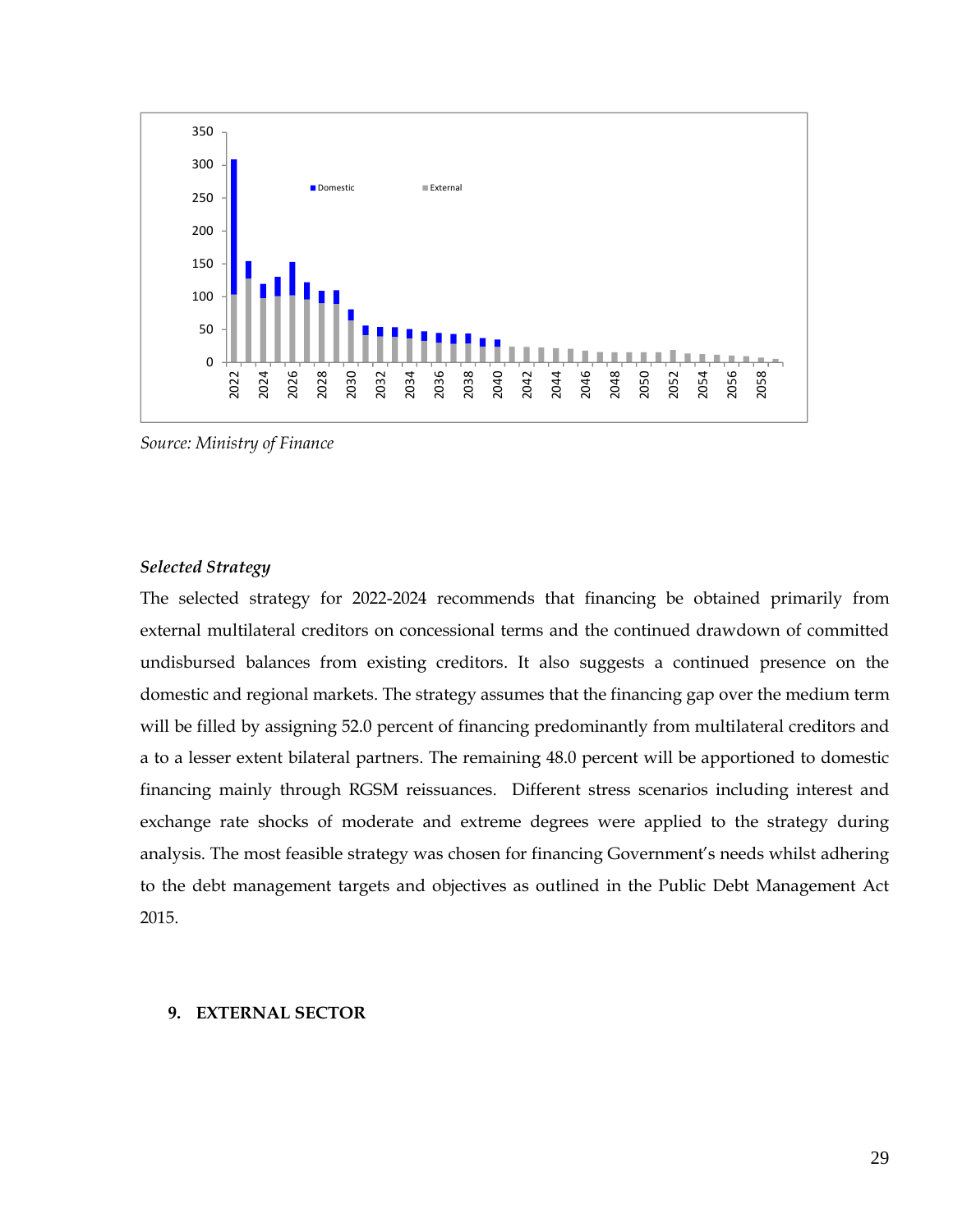An analysis of the trade data for the first half of 2021 (the latest period for which data are available) depicts a slight worsening of the trade balance compared to the same period in 2020. The trade deficit increased by 5.8 percent, moving from -\$480.0 million at the end of the second quarter of 2020, to -\$507.9 million at the end of the second quarter of 2021 (Figure 20). This increase in the trade deficit was the result of the growth in total imports by 8.2 percent, from \$506.0 million (Jan-Jun 2020) to \$547.5 million (Jan-Jun 2021). Additionally, there was a substantial improvement in total exports (though the nominal values are small), which grew by 52.5 at the end of June 2021 compared to 2020.



**Figure 14: Balance of Trade (est.)**

An examination of the category of imports for the second half of 2021, reveals that the main contributors driving the increase in imports are Animal & Vegetable Oils, Fats & Waxes (42.9 percent), Crude Materials, inedible, except fuels (37.4 percent), and Miscellaneous Manufactured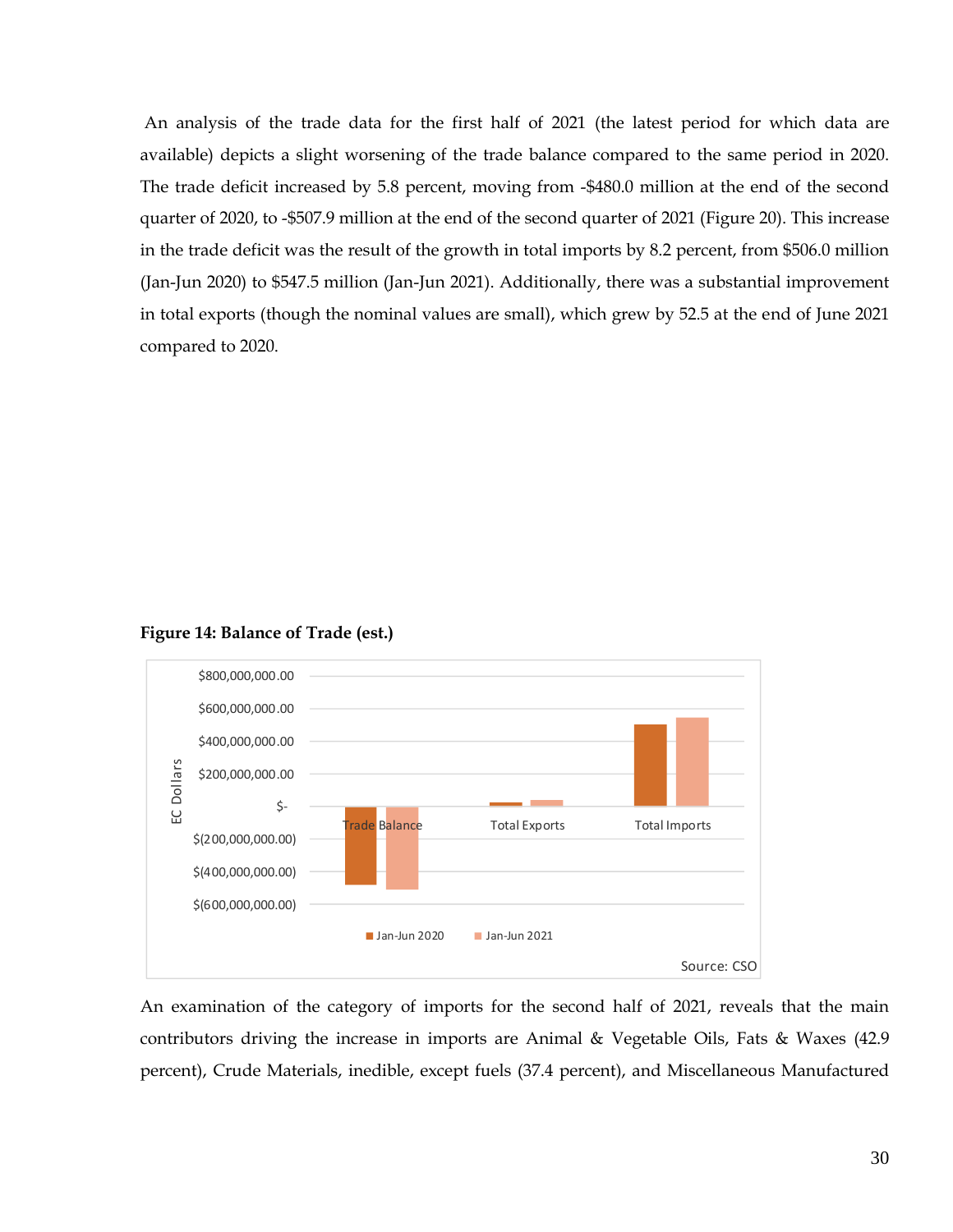Articles (23.7 percent) (Table 5). Even with the rise in trade costs, it is expected that the importation of goods will continue to increase in the last quarter of 2021 especially as the Christmas season approaches.

| <b>SITC SECTIONS</b>                                |    | <b>Jan-Jun 2020</b> |     | <b>Jan-Jun 2021</b> | % Change |
|-----------------------------------------------------|----|---------------------|-----|---------------------|----------|
|                                                     |    | <b>ECS Millions</b> |     | <b>ECS Millions</b> |          |
| <b>FOOD</b>                                         | \$ | 111.23              | Ŝ   | 105.55              | $-5.1$   |
| IBEVERAGES & TOBACCO                                | \$ | 15.32               | Ŝ.  | 12.56               | $-18.1$  |
| CRUDE MATERIALS, INEDIBLE, EXCEPT FUELS             | \$ | 13.95               | Ŝ   | 19.16               | 37.4     |
| MINERAL FUEL, LUBRICANTS & RELATED MATERIALS        | \$ | 81.70               | S   | 86.89               | 6.4      |
| ANIMALS & VEGETABLE OILS, FATS & WAXES              | \$ | 1.88                | Ŝ.  | 2.69                | 42.9     |
| CHEMICALS & RELATED PRODUCTS, N.E.S                 | \$ | 46.28               | Ŝ   | 50.15               | 8.4      |
| İMANUFACTURED GOODS CLASSIFIED CHIEFLY BY MATERIAL  | \$ | 78.89               | Ś   | 91.57               | 16.1     |
| MACHINERY & TRANSPORT EQUIPMENT                     | Ś  | 102.27              |     | 111.63              | 9.2      |
| lMISCELLANEOUS MANUFACTURED ARTICLES                | \$ | 54.45               | \$. | 67.35               | 23.7     |
| COMMODITIES & TRANSACTIONS NOT CLASSIFIED ELSEWHERE | \$ | 0.00                | Ŝ   | 0.00                | $-64.7$  |
| <b>TOTAL</b>                                        | \$ | 505.98              | s   | 547.55              | 8.2      |

Source: CSO

# **Table 6: Domestic Imports (Est)**

An evaluation of the category of exports shows that domestic exports increased by 65.5 percent and re-exports declined by 32.5 percent, leading to an overall expansion in total exports of 52.5 percent at the end of June 2021. The increase in total exports at the end of quarter two was driven by the 137.4 percent surge in exports of Machinery & Transport Equipment, 113.3 percent in Beverages & Tobacco, and 73.6 percent in Food items. The export of Miscellaneous Manufactured Articles declined by 57.6 percent and Chemicals & Related Products by 20.8 percent (Table 6).

# **Table 7: Domestic Exports (Est)**

| <b>SITC SECTIONS</b>                                |    | <b>Jan-Jun 2020</b> |    | <b>Jan-Jun 2021</b> | % Change |
|-----------------------------------------------------|----|---------------------|----|---------------------|----------|
|                                                     |    | <b>ECS Millions</b> |    | <b>ECS Millions</b> |          |
| <b>FOOD</b>                                         | \$ | 14.77               | .S | 25.65               | 73.6     |
| <b>BEVERAGES &amp; TOBACCO</b>                      | \$ | 2.88                | S  | 6.14                | 113.3    |
| CRUDE MATERIALS, INEDIBLE, EXCEPT FUELS             | S  | 0.15                | S  | 0.15                | 1.4      |
| MINERAL FUEL, LUBRICANTS & RELATED MATERIALS        | \$ |                     |    |                     |          |
| ANIMALS & VEGETABLE OILS, FATS & WAXES              | \$ |                     |    |                     |          |
| CHEMICALS & RELATED PRODUCTS, N.E.S                 | Ś  | 1.59                |    | 1.26                | $-20.8$  |
| MANUFACTURED GOODS CLASSIFIED CHIEFLY BY MATERIAL   | S. | 2.59                | S  | 3.10                | 19.7     |
| MACHINERY & TRANSPORT EQUIPMENT                     | \$ | 0.40                |    | 0.94                | 137.4    |
| MISCELLANEOUS MANUFACTURED ARTICLES                 | \$ | 0.17                | Ŝ  | 0.07                | $-57.6$  |
| COMMODITIES & TRANSACTIONS NOT CLASSIFIED ELSEWHERE | \$ | 0.00                | S  |                     | $-100.0$ |
| <b>TOTAL</b>                                        | \$ | 22.54               |    | 37.31               | 65.5     |

Source: CSO

31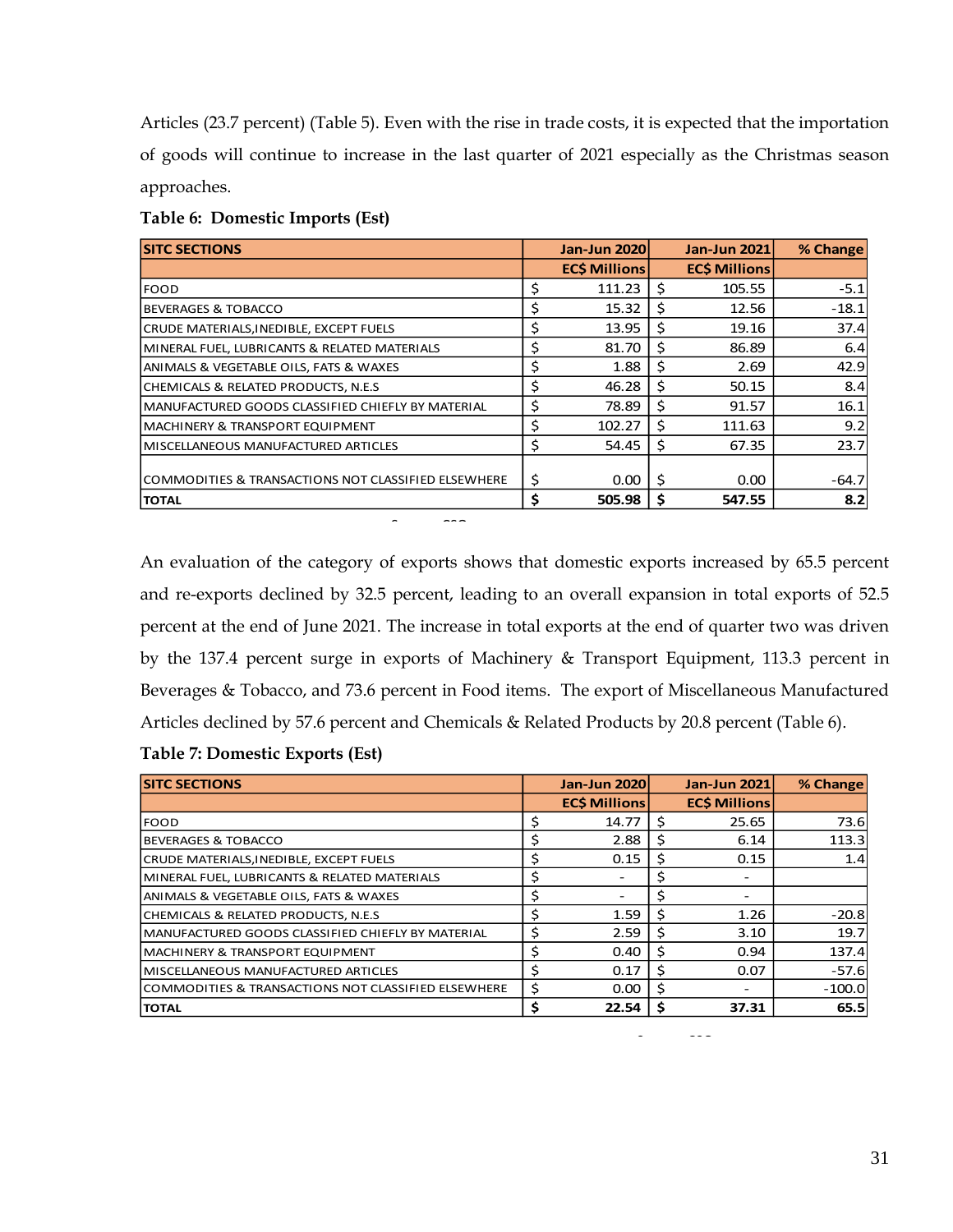Agricultural exports rose by 76.3 percent at the end of quarter two 2021, in comparison to the same period in 2020, and represented 57.1 percent of total Domestic Exports. The increase in agricultural exports was underpinned by Soursop exports, which expanded by 181.3 percent, Nutmegs 127.4 percent, Cocoa 74.8 percent, and other 123.4 percent. The significant increases in the exportation of nutmegs, cocoa, and soursop, depict the growth in the agricultural sector as at the end of June 2021. The exportation of nutmegs and mace represented 32.0 percent of total agricultural exports, fish was 31.0 percent, cocoa was 21.0 percent and soursop was 15.0 percent (Figure 21). The soursop market continues to improve significantly as the demand for this product increases regionally and internationally.



Source

**Figure 15: Percentage Share of Agricultural Exports (Jan-Jun 2021)**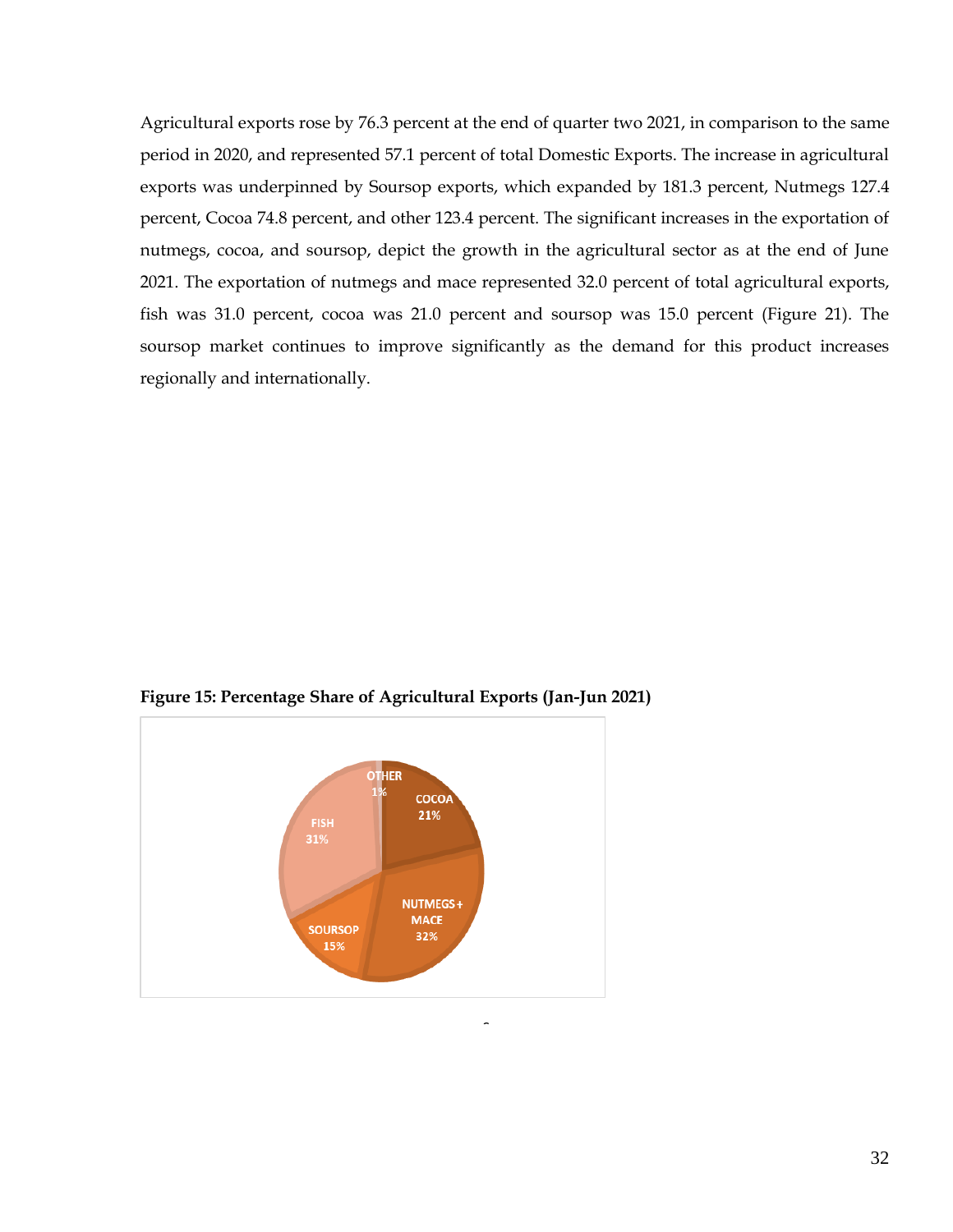Manufactured exports increased by 53.0 percent at the end of June 2021, compared to the end of June 2020, and represented 42.9 percent of total domestic exports for the period mentioned. The increase in manufactured exports was driven by the increases in the exportation of Flour by 27.2 percent, Animal Feed by 19.6 percent, Paper Products by 14.8 percent, and Other Products by 31.6 percent. Of the total manufactured exports recorded during the period, Flour represented 27.0 percent, Animal Feed 20.0 percent, and "Other" was 31.0 percent (Figure 16). The increase in the exports of manufactured goods showed improvement in the sector, which is expected to continue.



**Figure 16: Percentage Share of Manufactured Exports (Jan-Jun 2021)**

#### <span id="page-32-0"></span>**10. MONETARY AND FINANCIAL SECTOR ANALYSIS**

The monetary and financial system analysed through banks and non-bank financial institutions, continued to see improvements in its assets. Despite financial pressures due to the onset of the COVID-19 pandemic, deposits rose at a faster rate than loans, which further increased the alreadyhigh liquidity in the financial sector. Overall, the financial sector remained stable, with improvements in domestic credit over the period and non-performing loans remaining below the prudential benchmark.

## *Overview of the Monetary and Financial Sectors*



The monetary and financial sector showed slight improvements at the end of the the third quarter of 2021, compared to the same period in 2020. This was illustrated by the 5.7

Source: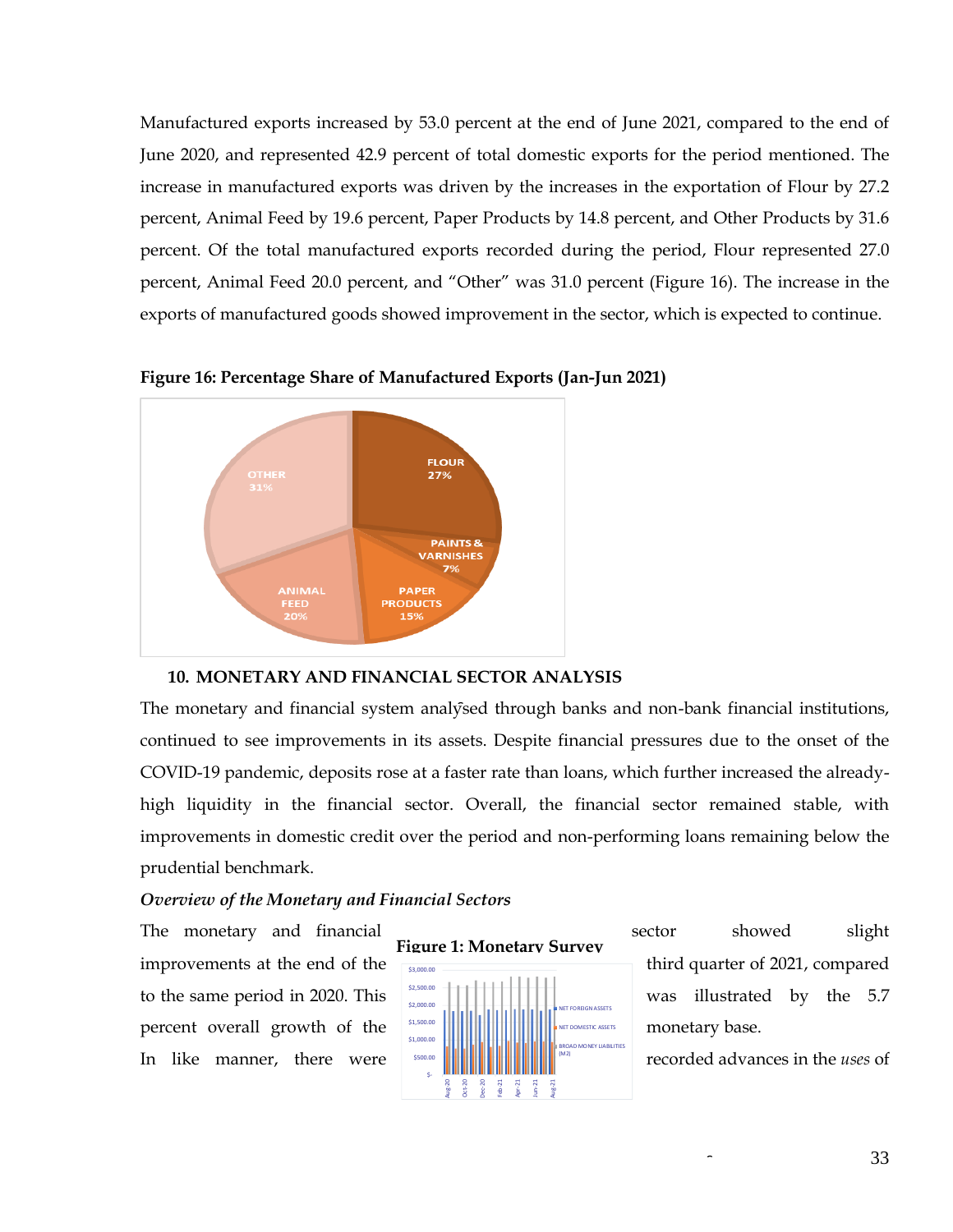finances (Assets). Net Domestic Assets (NDA) grew by 16.4 percent due to increases in domestic credit, mainly in Private Sector credit, and to a lesser extent, Public Sector credit.

Net Foreign Assets (NFA) increased slightly by 1.1 percent, attributed to increased foreign assets held at the Eastern Caribbean Central Bank (ECCB) (imputed reserves) and reductions in other depository corporations (Commercial Banks) (Figure 17).

Supporting these activities were the *sources of financing (Liabilities)*, the stock of Broad Money (M2). Monetary Liabilities have been chiefly driven by improvements in narrow money (M1) of 14.7 percent, foreign currency deposits and other deposits in national currency. Banks continue to be very liquid, with a ratio of total non-interbank loans/total non-interbank deposits of 51.7 percent. Notwithstanding the high liquidity levels, there was a slight decline in liquidity of 1.0 percent over the period September 2020 to September 2021. Overall, the stock of money continued to grow at a rate greater than NDA and NFA, which duly indicated the level of liquidity in the sector and the stability of the financial system.

# *Detailed Analysis of Monetary Survey*

# *Assets*

# *Net Foreign Assets (NFA)*

At the end of August 2021, the NFA position stood at \$1,877.9 million. This increase of \$19.6 million was primarily driven by an expansion in the ECCB's (imputed reserve) of \$77.7 million;

however, there was a decline in Other Depository Corporations (Commercial Banks) of \$58.2 million.

#### *Net Domestic Assets (NDA)*

Despite the dampening effects of the **COVID-19** pandemic, NDA at the end of August 2021 showed  $\overline{\phantom{a}}$   $\overline{\phantom{a}}$  a growth, recording a \$132.6

million improvement compared to August 2020 (Figure 18).

---- \$51.2 million, accounted for Improvements in Public Sector credit of 38.5 percent improvements in NDA. While Private Sector credit experienced marginal improvements, that is, by 3.7 percent, a large portion of the changes observed with NDA is explained by the nominal value of credit to the Private Sector \$60 million, which is indicative of

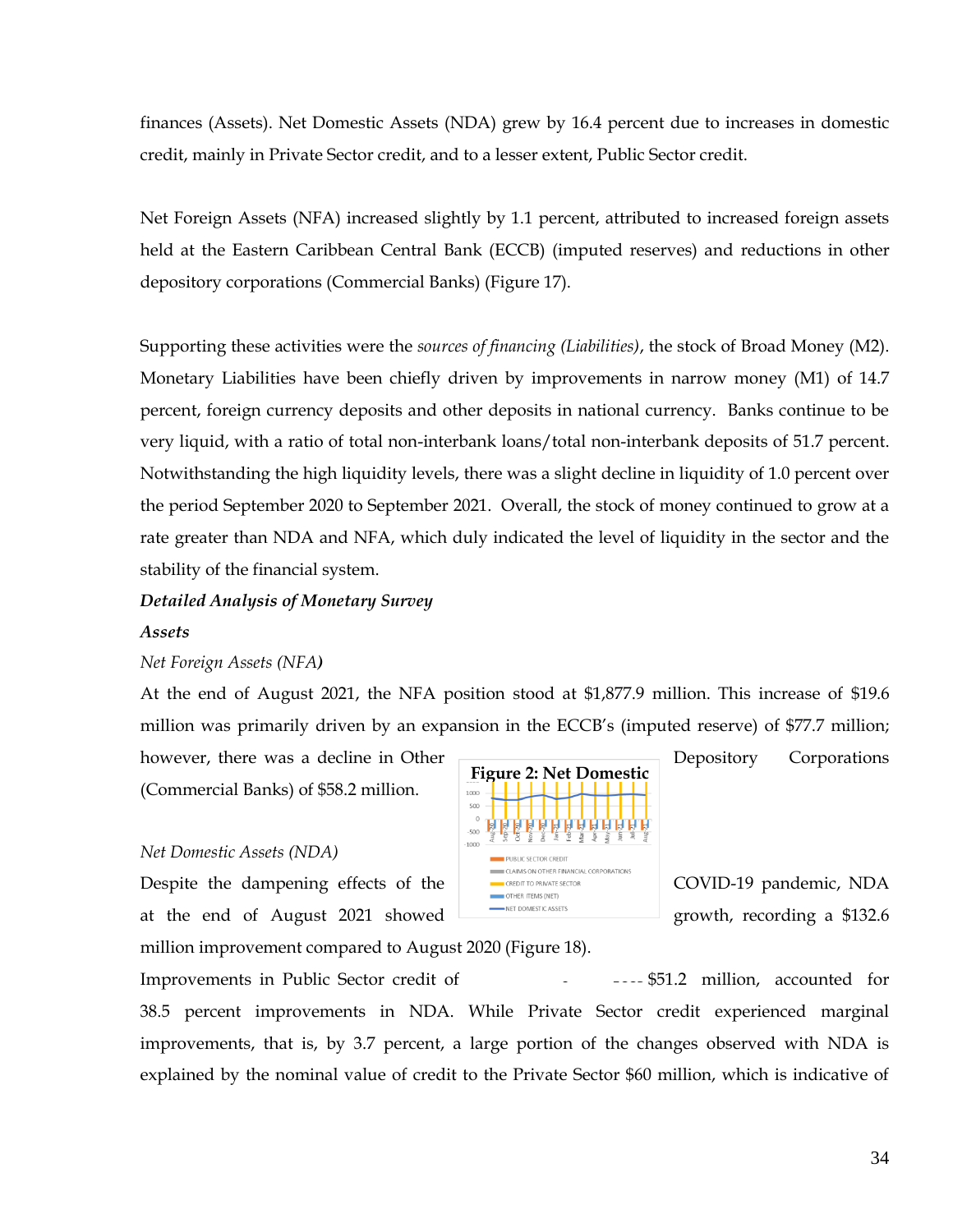the degree of economic activities in the Private Sector. This was driven by a 4.8 percent uptick in commercial loans mostly in the construction and land development sector, and in Transport and Storage over the period. Additional sectors that experienced notable improvements include Human Health and Social Work Activities, Manufacturing, Water Supply or Sewerage and Waste Management, Information and Communication, Education (including student loans), Other Service Activities and Private Household credit specifically: Medical, Private travel and Personal vehicle.

### *Liabilities*

Monetary Liabilities improved by 5.5 percent at the end of August 2021 compared to the same  $\Box$   $\Box$ which includes Other Deposits in National Currency and Foreign Currency Deposits account for most  $\overline{\phantom{a}}$  registered currency deposits and  $\overline{\phantom{a}}$  of the stock of Monetary Liabilities. Over the observation **Financial period August 2020** to August

#### **Figure 3: Disaggregation of**



2021, Quasi Money registered slight improvements of approximately 1.7 percent (\$31.4 million). This was chiefly driven by an increase in Other Deposits in National Currency of \$44.4 millionthis growth was influenced most significantly by improvements in Public Non-financial Corporations (\$37.5 million) and deposits from the Private Sector (\$7.5 million). These improvements however were netted against the recorded declines in Foreign Currency Deposits of \$13.1 million, which resulted in the stock of Quasi Money to stand at \$1,877 million at the end of August 2021.

Although quasi money accounts for the largest share of the money stock, the observed growth in Monetary Liabilities is owed primarily to the increases in the Money Supply (M1) equivalent to \$120.8 million (14.9 percent improvement). Transferable deposits which included Public Non-Financial Corporations Demand Deposits, and Private Sector Demand Deposits and EC Cheques and Drafts issued, accounted for a significant share of this growth in M1 (\$65.4 and \$50.3 million respectively)- while currency held with the public accounted for a smaller portion (\$11.1 million) (Figure 19).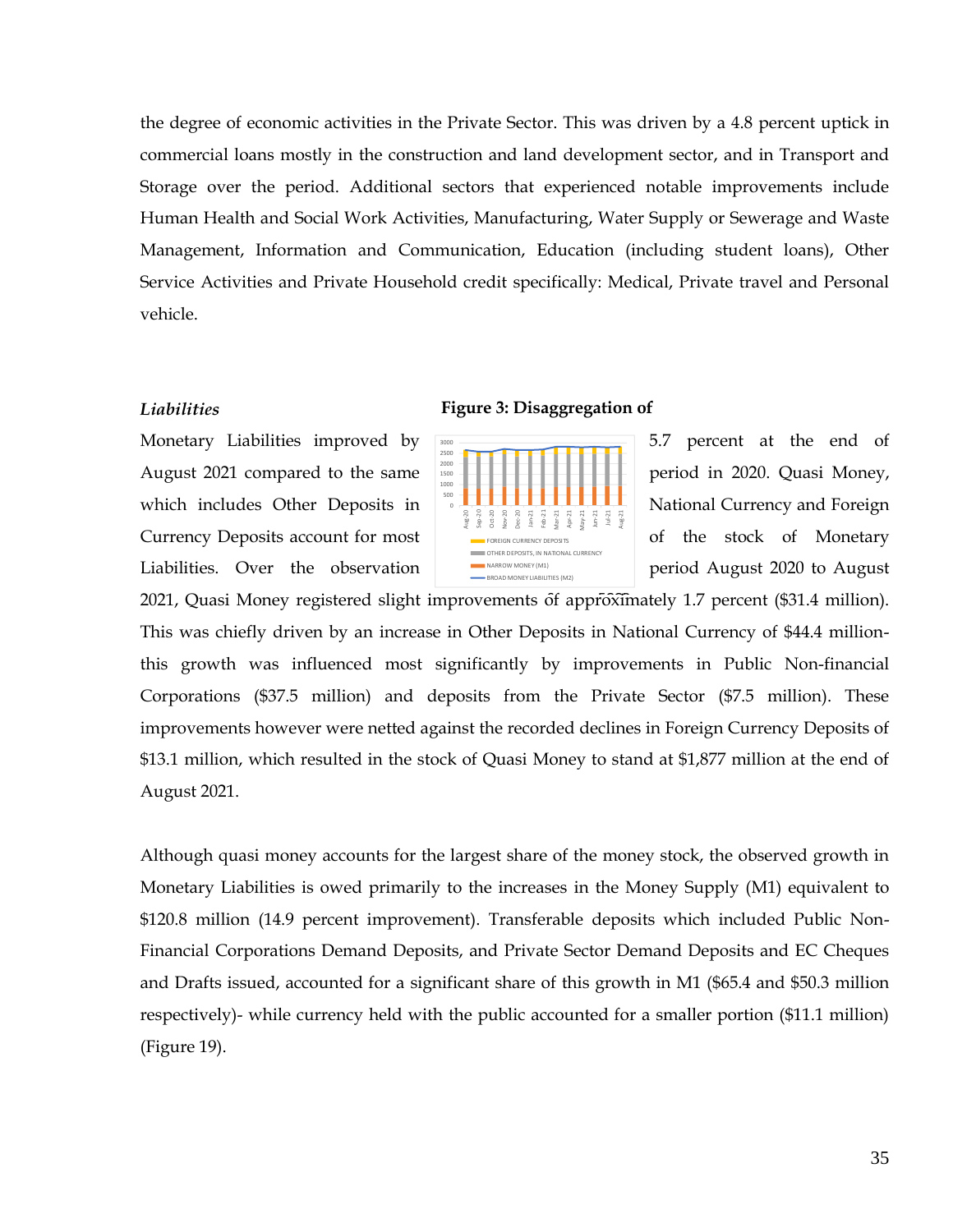#### <span id="page-35-0"></span>**11. UNEMPLOYMENT**

Unemployment was on a downward trajectory for two consecutive quarters since the spike in quarter two 2020, reaching 18.5 percent in quarter four of 2020. It increased marginally to 19.5 percent in the first quarter of 2021 then reduced to 16.6 percent in the second quarter. The unemployment rate remains higher for women than for men, though the rates for both sexes were falling pre-COVID-19. Similarly, though still high, youth unemployment had been on a downtrend pre-COVID-19 (Figure 20). The spike in youth unemployment in the first quarter of 2021 is partly attributed to an increase in youth participation in the labour force after completion of studies. It has since been on a downward trajectory in the second quarter.



**Figure 20: Unemployment Rate**

#### <span id="page-35-1"></span>**12. PROSPECTS FOR 2022-2024**

The pace of Grenada's economic recovery is largely hinged on global recovery and the rate at which these positive impacts filter through the local economy. Most notably, improved economic conditions in the United States should positively influence trade of both goods and services as the United States is one of Grenada's main trading partners. The resumption of face-to-face classes at the SGU is a welcomed development that would not only impact private education but spill over into other sectors such as real estate activities, construction, agriculture, and wholesale & retail trade.

Activity in the tourism sector is also projected to pick up over the medium term with vaccination rollouts, especially in advanced economies. However, the low rate of vaccination locally could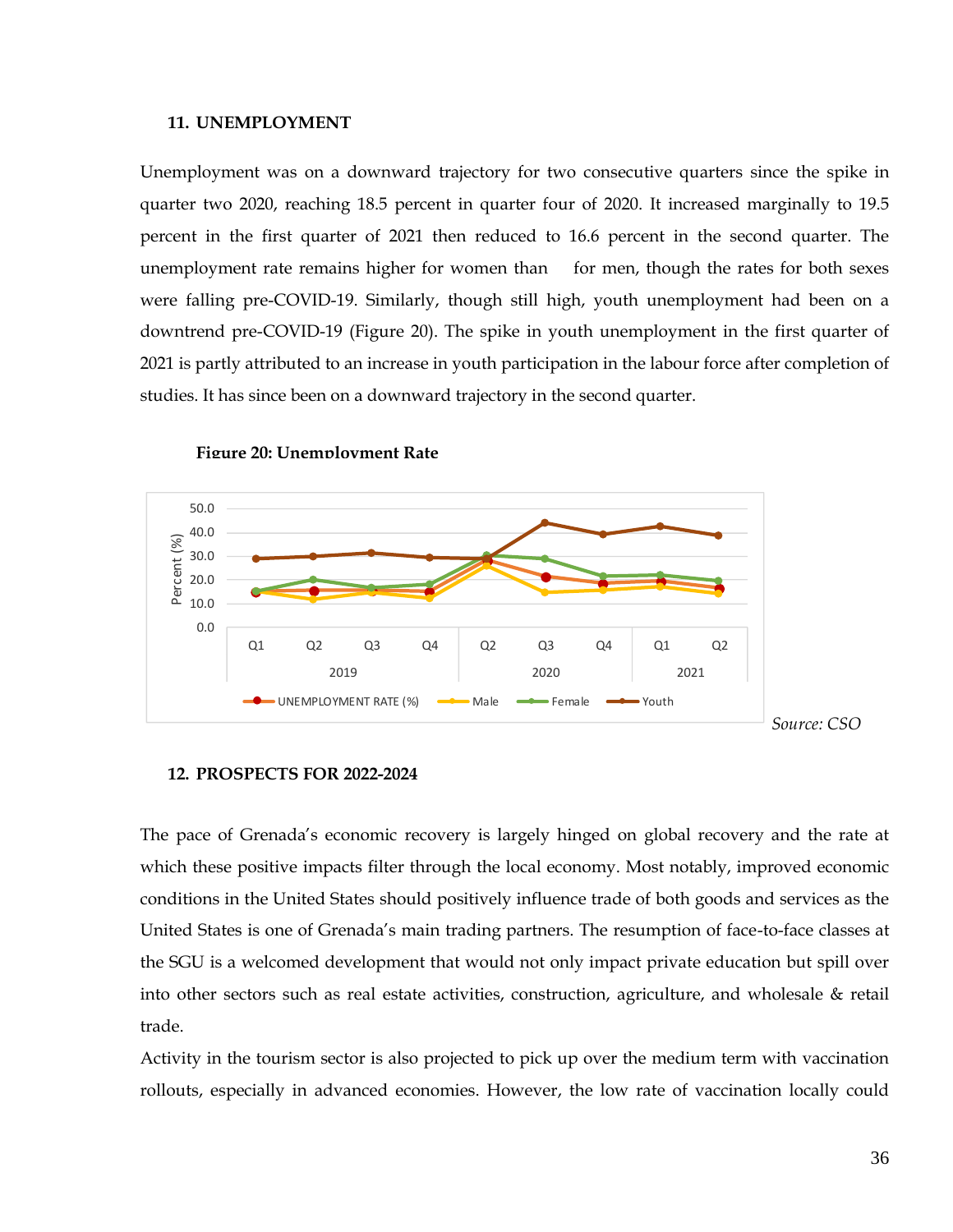further delay recovery. Although vaccine access has been cited as a reason for the low rate of vaccination in developing countries, this has not been an issue in Grenada. By contrast, vaccine hesitancy, or in some cases, vaccine resistance among certain sectors of the population, has slowed the rate of vaccination, with some expressing concerns about the safety of the available vaccines. More public education programmes that are better targeted at the root causes of hesitancy may be more effective in accelerating vaccine take up.

Moreover, the rising cost of food and fuel globally are significantly impacting local consumption and business activity and could ultimately affect investment decisions. The increased cost of living has the potential to negatively impact all sectors, especially the wholesale and retail trade, tourism, construction (more so residential construction), and real estate sectors, which are key in achieving the average 4.3 percent growth projected for the medium term. Notwithstanding, measures implemented by the Government, including a second economic support programme and improved implementation of the PSIP should further stimulate the economy and increase investor confidence. Public sector projects continue, including schools' construction/upgrades, low-income housing projects in several parishes, as well as road, drain, and bridge construction and repairs. Major private sector projects are also ongoing, including the Six Senses Resort and the Beach House by Silver Sands.

Inflation is expected to strengthen over the medium term with forecasted increases in Grenada's top imports, namely food and fuel, as international price increases penetrate the local economy. Additionally, trade disruptions and demand and supply mismatches could impact the cost of trade over the medium term and further influence prices. Inflation is projected to average 2.8 percent for the period 2022-2024, well above the 0.7 percent over the period 2018-2021.

Fiscal performance is projected to further improve in the short-to-medium term though not at pre-COVID-19 levels. The Primary balance and Overall balance are projected to average 3.1 percent and 1.3 percent of projected GDP respectively over the medium term.

**Table 8: Medium-Term Projections**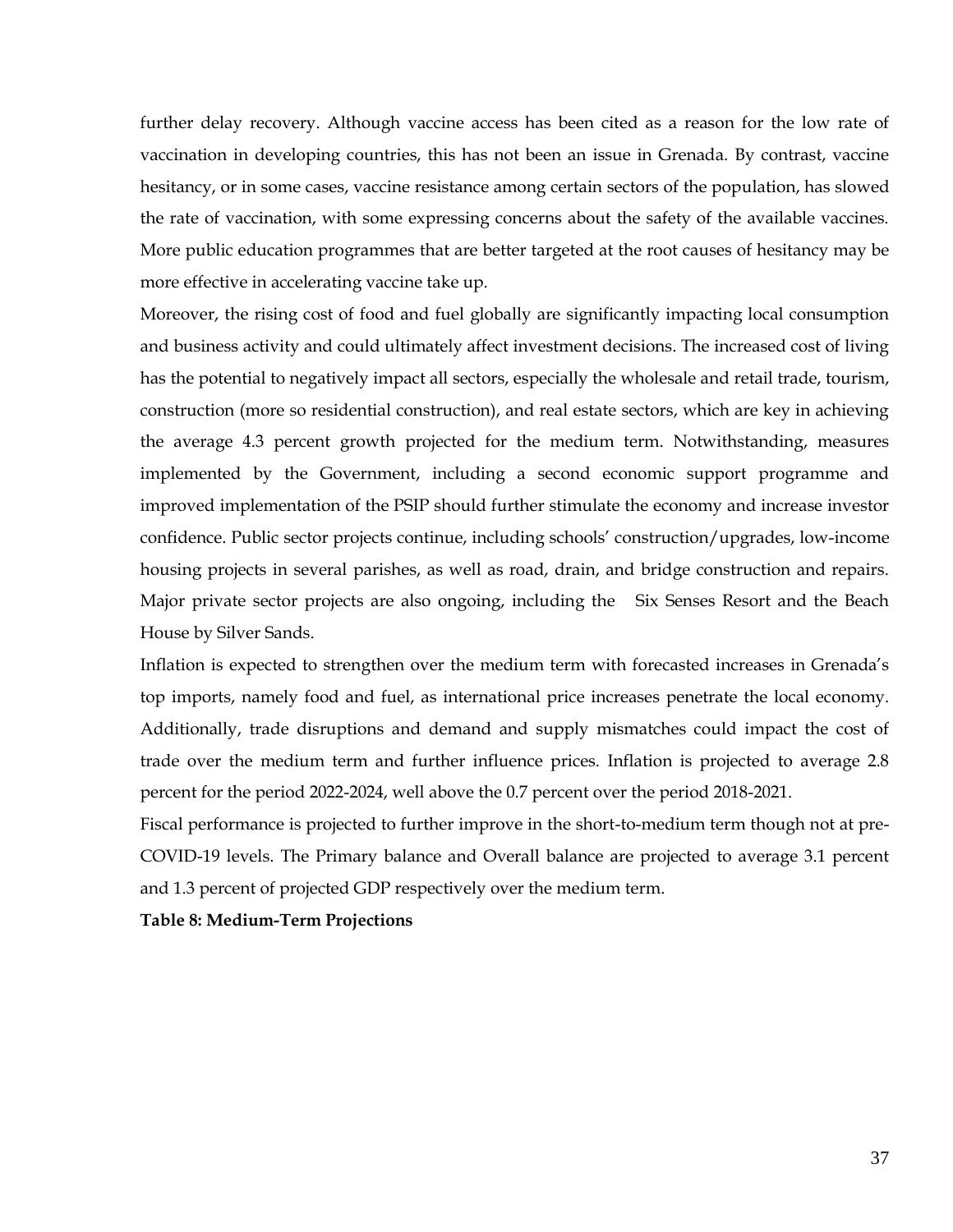|                                                  | 2022    | 2023    | 2024    |
|--------------------------------------------------|---------|---------|---------|
| Real GDP $(\%)$                                  | 4.5     | 4.4     | 4.0     |
| Nominal GDP (EC\$M)                              | 3,185.7 | 3,380.6 | 3,551.7 |
| Total Revenue (% of GDP)                         | 22.7    | 22.7    | 22.9    |
| Total Expenditure (% of GDP)                     | 31.3    | 26.3    | 21.8    |
| Overall Fiscal Balance (after grants) (% of GDP) | $-3.1$  | 1.7     | 5.3     |
| Primary Balance (after grants) (% of GDP)        | $-1.1$  | 3.5     | 6.9     |
| Public Debt (% of GDP)                           | 67.0    | 65.2    | 63.5    |

*Source: Ministry of Finance*

#### <span id="page-37-0"></span>**12.1 Risks to Outlook**

A mix of upside and downside risks remain to the Outlook, but they are more tilted to the downside. On the upside, further improvements in the fiscal position through enhanced revenue mobilisation can boost public investment and spur job creation and growth. Downside risks relate primarily to the COVID-19 pandemic and its prolonged socioeconomic effects. The fast-spreading Delta and threats of new variants have heightened uncertainty about when the pandemic can be defeated. A protracted health crisis can adversely affect tourist arrivals, remittances, and foreign direct investment. The recovery path also depends on the pace of vaccination and a rebound of economic activities in the private and public sectors. Vaccine hesitancy and vaccine resistance remain hurdles to a return to normalisation and a premature relaxation or removal of protocols can trigger additional domestic outbreaks and waves of the COVID-19. Meanwhile, rising international oil and food prices are significant risks to the outlook through inflationary pressures. Grenada's high vulnerability to natural disasters is an inherent risk and its susceptibility to the adverse effects of climate change can retard agricultural production as well as tourism activity.

# <span id="page-37-1"></span>**13. SECURITY ISSUANCE PROCEDURES AND SETTLEMENT AND SECONDARY MARKET ACTIVITIES**

The Treasury bills and bonds will be issued on the Regional Government Securities Market using the Eastern Caribbean Securities Exchange trading platform for both primary issuance and secondary trading. The pricing methodology to be used for selling the securities will be that of a competitive uniform price auction with open bidding. The ECSE and its subsidiaries are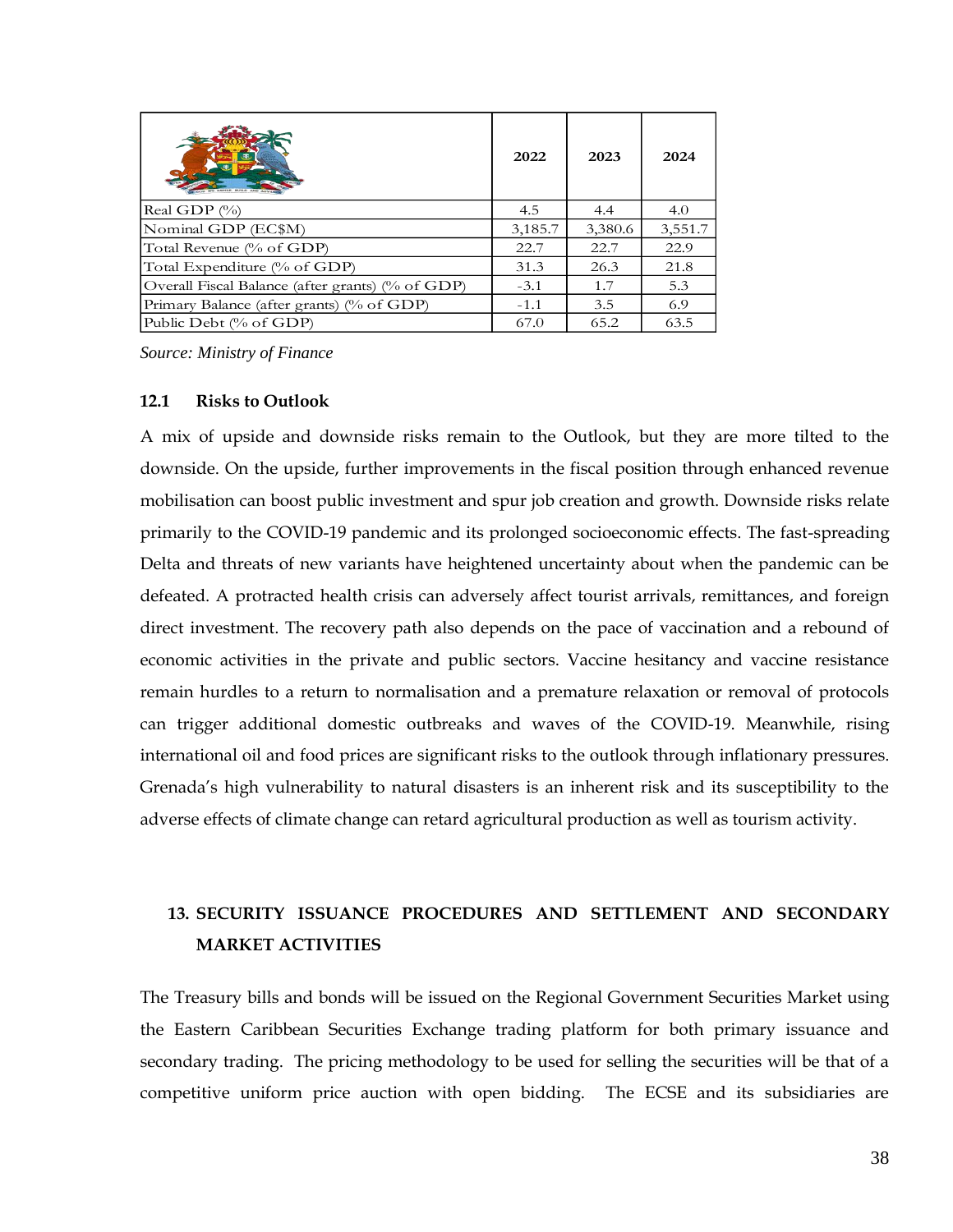responsible for processing, clearance and settlement of securities and providing the intermediaries with access to their settlement projections report, which indicates the obligations of the intermediary. Intermediaries are responsible for interfacing with prospective creditors, collecting applications for subscription and processing bids on the ECSE platform. A list of licensed intermediaries is provided in Appendix I**.**

Successful investors will be informed of their payment obligations and funds deducted from their respective accounts with the intermediaries. As an issuer on the RGSM, the Government of Grenada will be subject to the rules and procedures established by the Regional Debt Coordinating Committee for the operation of the market including ongoing reporting and disclosure requirements.

# <span id="page-38-0"></span>**14. CURRENT ISSUES OF GOVERNMENT SECURITIES ON THE REGIONAL GOVERNMENT SECURITIES MARKET**

# *RGSM TREASURY BILLS AND BONDS*

| <b>Issues Outstanding</b> | EC\$ 60.0M                                     |
|---------------------------|------------------------------------------------|
| Type of Issue             | Government of Grenada Treasury Bills and Bonds |
| Maturity in Days          | 91 and 365 Days                                |
| Maturity in Years         | 2 Years                                        |
| Date of Issues            | February 2020 to October 2021                  |
| Yields                    | Max 5.5 percent                                |
| Discount Price            | EC\$94.50                                      |

Treasury Bills and bonds outstanding as of October 31st, 2021 are listed in Table 11.

# **Table 9: Outstanding Treasury Bills listed on RGSM as of October 31st , 2021**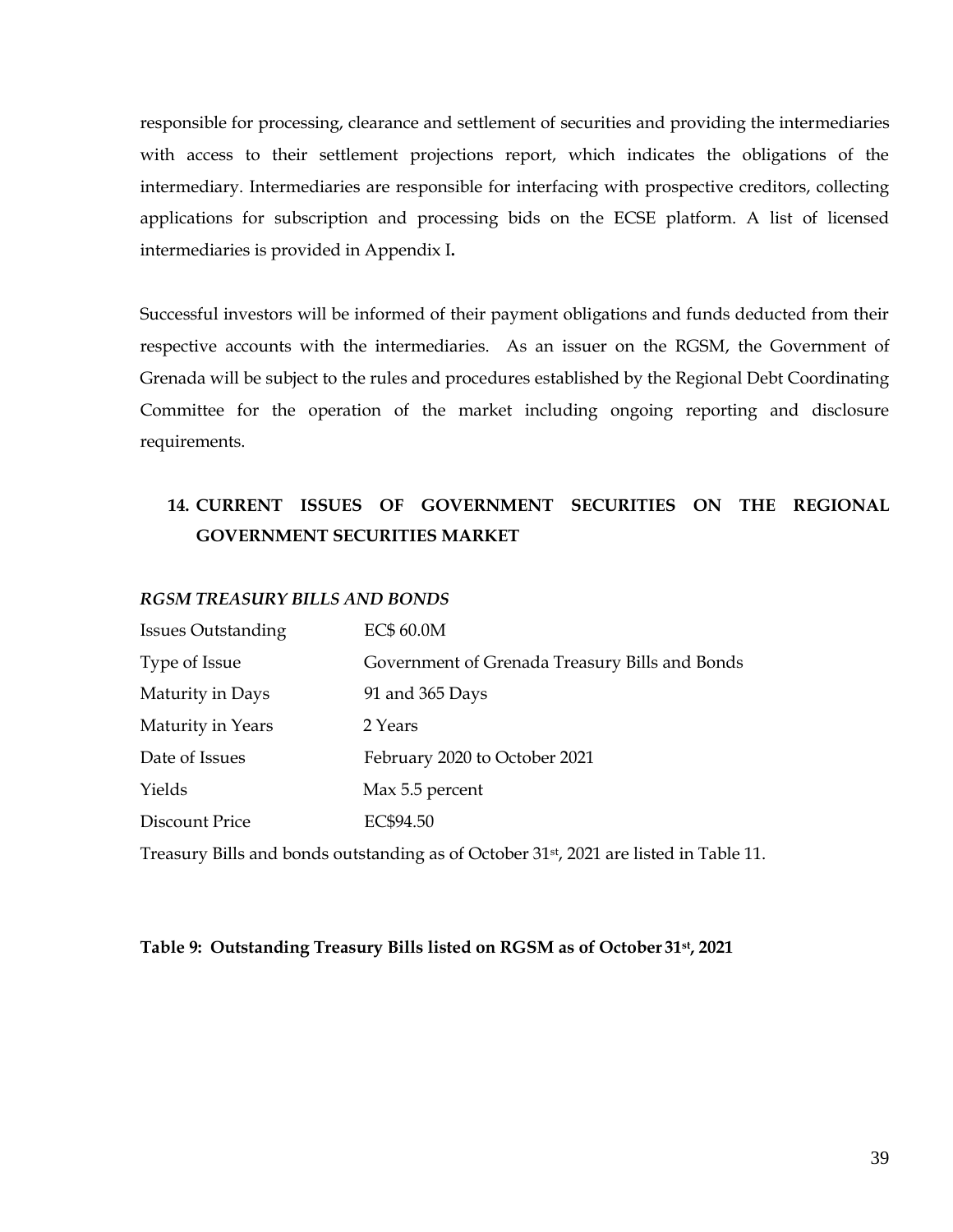| Auction<br>Name                       | <b>Issue</b><br>Date | <b>Maturity</b><br>Date         | <b>Tenor</b>       | Value of<br><b>Bids</b> | Issue<br>$ ECSM $ $ ECSM $ | Amount<br><b>Amount</b> Accepted<br>(EC\$M) | $($ %) | <b>Bids</b> | Yield Total Successful<br><b>Bids</b> |
|---------------------------------------|----------------------|---------------------------------|--------------------|-------------------------|----------------------------|---------------------------------------------|--------|-------------|---------------------------------------|
| GDN110222 11-Feb-20 11-Feb-22 2 Years |                      |                                 |                    | 20.61                   | 10.00                      | 10.00                                       | 3.85   | 23          | 9                                     |
| GDB300722                             | $30$ -Jul-21         |                                 | 30-Jul-22 365 Days | 45.92                   | 25.00                      | 25.00                                       | 3.00   | 19          | 13                                    |
| GDB110122                             |                      | 12-Oct-21   11-Jan-22   91 Days |                    | 21.78                   | 15.00                      | 15.00                                       | 2.25   | 11          | 10                                    |
| GDB221022                             |                      | 22-Oct-21 22-Oct-22 365 Days    |                    | 18.41                   | 10.00                      | 10.00                                       | 4.50   | 13          | 12                                    |

*Source: Ministry of Finance*

*Secondary Market Activities on the RGSM*

**Table 10: Value of Trades on the secondary market (ECSE platform only) in EC\$ millions 2017- 2021<sup>6</sup>**

| Country                             | 2017 | 2018 | 2019 | 2020 | 2021 | <b>Total</b> |
|-------------------------------------|------|------|------|------|------|--------------|
| Antigua & Barbuda                   | 3.4  | 1.1  | 9.5  | 3.5  | 0.5  | 17.9         |
| Commonwealth of Dominica            | 0.0  | 1.2  | 0.0  | 0.0  | 0.0  | 1.2          |
| Grenada                             | 0.0  | 0.0  | 0.0  | 0.0  | 0.0  | 0.0          |
| St. Kitts & Nevis                   | 1.8  | 0.0  | 0.0  | 0.0  | 0.0  | 1.8          |
| St. Lucia                           | 17.3 | 17.8 | 9.8  | 25.4 | 2.9  | 73.2         |
| <b>St.</b> Vincent & the Grenadines | 0.0  | 9.1  | 2.2  | 0.0  | 2.0  | 13.2         |
| <b>Grand Total</b>                  | 22.5 | 29.2 | 21.4 | 28.9 | 5.4  | 107.4        |

*Source: ECSE, ECCB*

<span id="page-39-0"></span>**15. UPCOMING ISSUES OF GOVERNMENT SECURITIES ON REGIONAL MARKET 2022**

 $^6$  Data for 2021 are for the period January to November  $15^{\rm th}$  only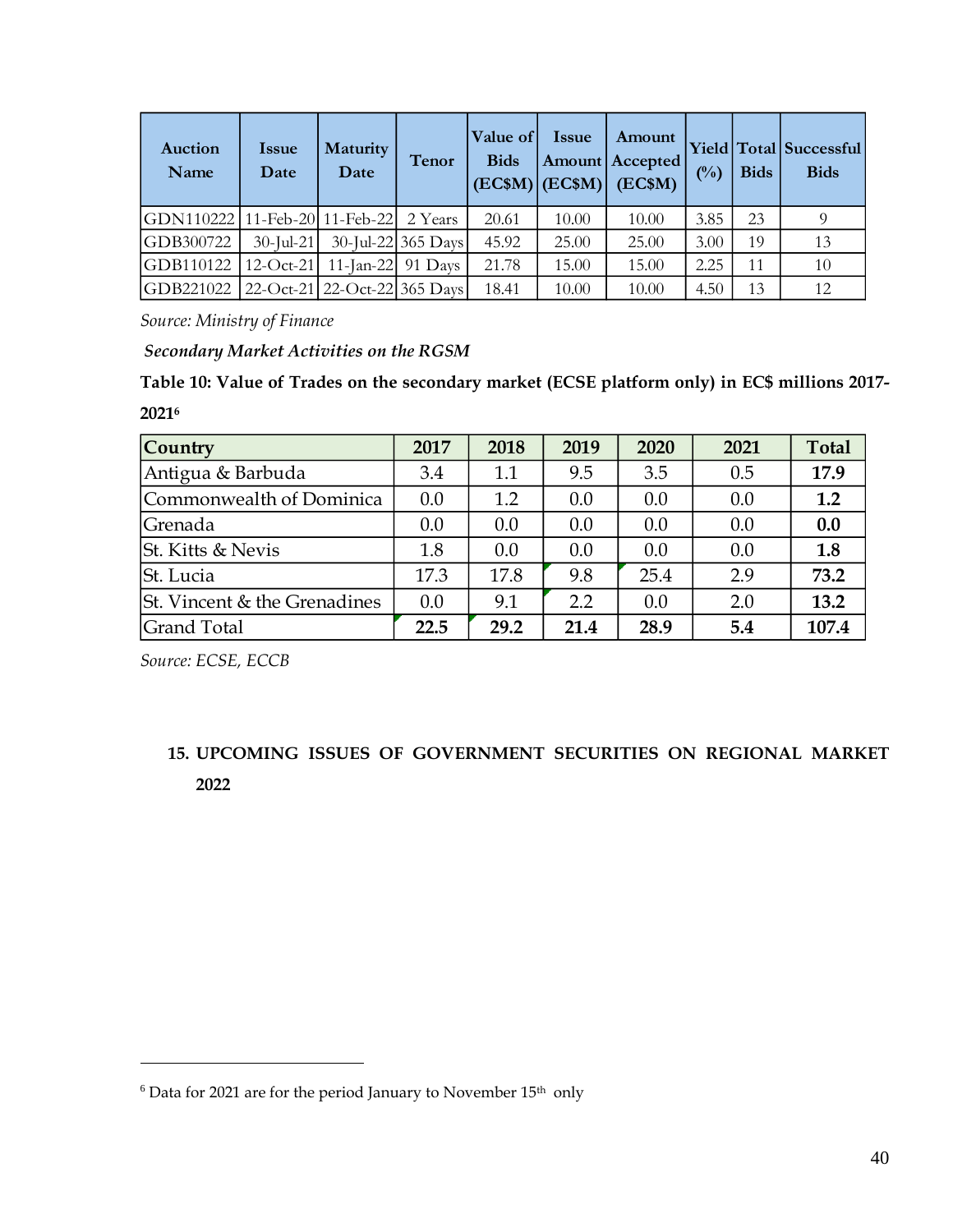| <b>SYMBOL</b> |              | <b>AUCTION ISSUE/SETTLE MATURITY</b> |             | <b>ISSUE AMT. TENOR</b> |          | <b>INTEREST RATE</b> |
|---------------|--------------|--------------------------------------|-------------|-------------------------|----------|----------------------|
|               | <b>DATES</b> | <b>MENT DATE</b>                     | <b>DATE</b> | EC\$M                   |          | CEILING %            |
| GDB140422     | $12$ -Jan-22 | $13$ -Jan-22                         | 14-Apr-22   | 15                      | 91 Days  | 3.5%                 |
| GDN150224     | 14-Feb-22    | 15-Feb-22                            | 15-Feb-24   | 10                      | 2 Years  | 5.5%                 |
| GDB180722     | 15-Apr-22    | 18-Apr-22                            | 18-Jul-22   | 15                      | 91 Days  | 3.5%                 |
| GDB191022     | $19$ -Jul-22 | $20$ -Jul-22                         | 19-Oct-22   | 15                      | 91 Days  | 3.5%                 |
| GDB040823     | 03-Aug-22    | 04-Aug-22                            | 04-Aug-23   | 25                      | 365 Days | 5.0%                 |
| GDB200123     | 20-Oct-22    | 21-Oct-22                            | 20-Jan-23   | 15                      | 91 Days  | 3.5%                 |
| GDB251023     | 24-Oct-22    | 25-Oct-22                            | 25-Oct-23   | 10                      | 365 Days | 5.0%                 |
| GDB131223     | 12-Dec-22    | 13-Dec-22                            | 13-Dec-23   | 10                      | 365 Days | 5.0%                 |

# **All ISSUES ON THE MARKET ARE IN EC DOLLARS SUBJECT TO REVISION BASED ON FINANCING METHOD EMPLOYED**

# <span id="page-40-0"></span>**APPENDICES**

# <span id="page-40-1"></span>APPENDIX I: LIST OF LICENSED ECSE MEMBER BROKER DEALERS

|                  |                       |                         | Type of        |
|------------------|-----------------------|-------------------------|----------------|
| <b>Territory</b> | Institution           | Name of Lincensee       | License        |
| <b>GRENADA</b>   | Grenada Co-           |                         |                |
|                  | operative Bank Ltd.   | Allana Joseph           | Principal      |
|                  |                       | Aaron Logie             | Principal      |
|                  |                       | <b>Kishel Francis</b>   | Representative |
|                  |                       | Laurian Modeste         | Representative |
|                  |                       |                         |                |
| <b>ST KITTS</b>  | St. Kitts-Nevis-      |                         |                |
| <b>AND NEVIS</b> | Anguilla National     | <b>Anthony Galloway</b> | Principal      |
|                  | <b>Bank Ltd</b>       | Angelica Lewis          | Representative |
|                  |                       | Marlene Nisbett         | Representative |
|                  |                       | Petronella Crooke       | Principal      |
|                  | The Bank of Nevis     | Monique Williams        | Principal      |
|                  | Ltd.                  | Judy Claxton            | Principal      |
|                  |                       | Denicia Small           | Representative |
|                  |                       | Nikesia Pemberton       | Representative |
|                  |                       |                         |                |
| SAINT LUCIA      | Bank of St Lucia Ltd. | Medford Francis         | Principal      |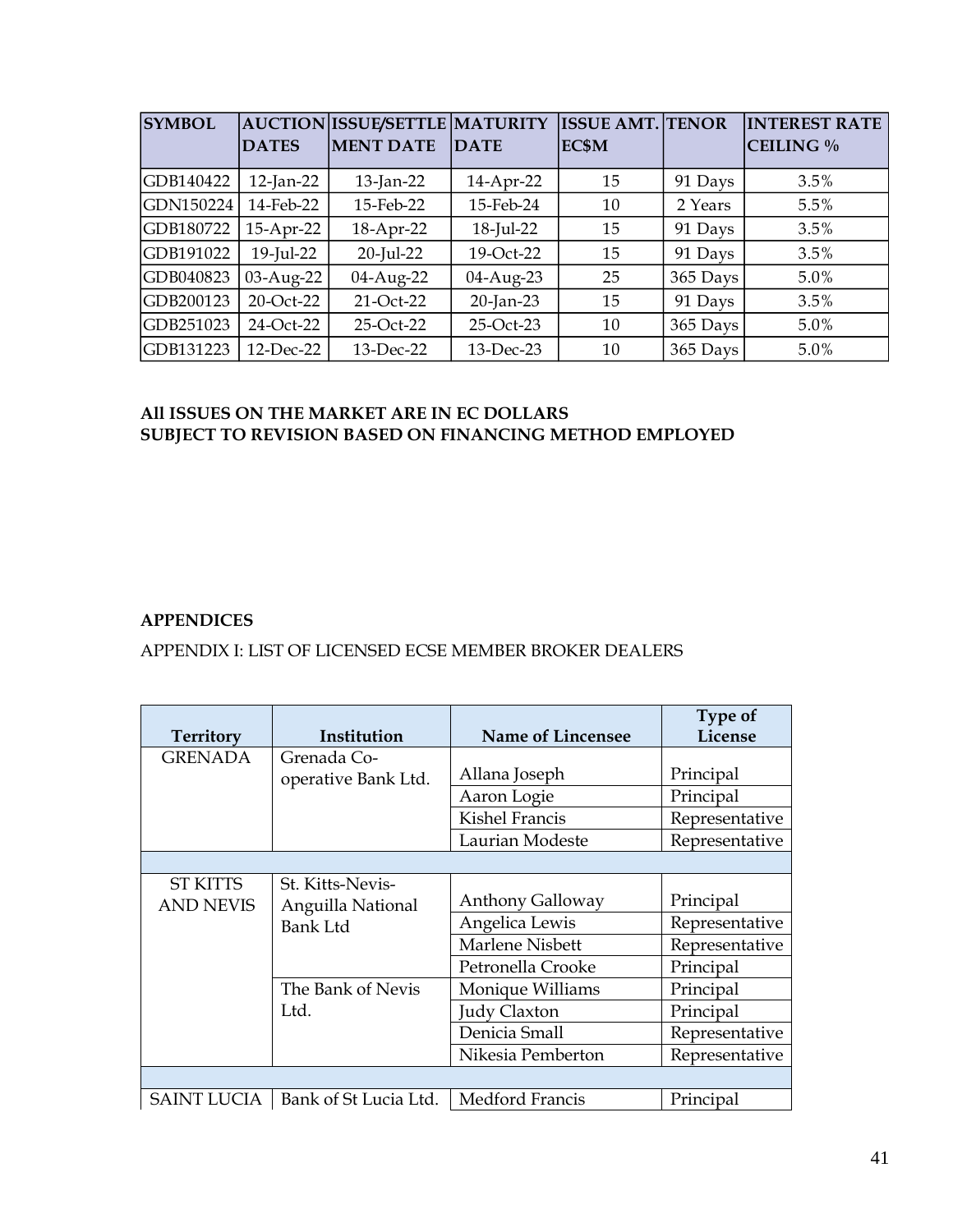|                   |                            | Lawrence Jean           | Principal      |
|-------------------|----------------------------|-------------------------|----------------|
|                   |                            | Cedric George Charles   | Principal      |
|                   |                            | Deesha Lewis            | Representative |
|                   |                            | Shaiiede Kallicharran   | Representative |
|                   |                            | Mervin Simeon           | Representative |
|                   | <b>First Citizens</b>      |                         |                |
|                   | <b>Investment Services</b> | Margaret Cox            | Principal      |
|                   | Ltd.                       | Omar Burch-Smith        | Principal      |
|                   |                            | Norlan Gabriel          | Principal      |
|                   |                            | Gale Ann Stacy          |                |
|                   |                            | Cumberbatch             | Representative |
|                   |                            | Gavery David            | Representative |
|                   |                            | Greg Ferreira           | Representative |
|                   |                            |                         |                |
| <b>SAINT</b>      | <b>Bank of St Vincent</b>  |                         |                |
| <b>VINCENT</b>    | and the Grenadines         | Laurent Hadley          | Principal      |
| <b>AND THE</b>    | Ltd.                       | Monifa Latham           | Principal      |
| <b>GRENADINES</b> |                            | Chez Quow               | Representative |
|                   |                            | Tabisha La Fleur Joseph | Representative |
|                   |                            | Delroy Myers            | Representative |
|                   |                            | Patricia John           | Representative |

<span id="page-41-0"></span>APPENDIX II: SELECTED MACROECONOMIC INDICATORS 2016-2021(e)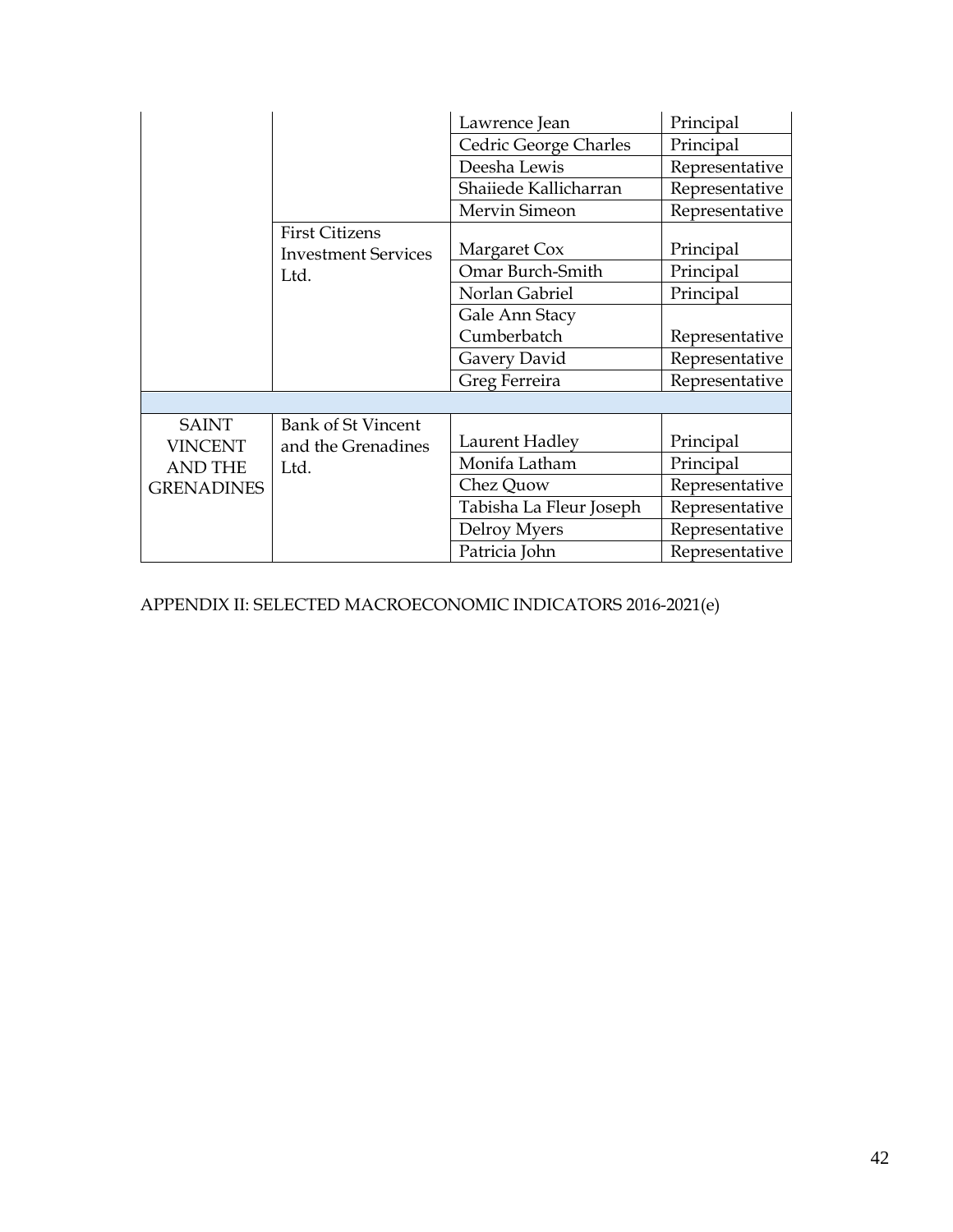|                                                                                                       | 2016    | 2017     | 2018                                | 2019                                                  | 2020     |          |
|-------------------------------------------------------------------------------------------------------|---------|----------|-------------------------------------|-------------------------------------------------------|----------|----------|
| <b>Real Sector</b>                                                                                    |         |          |                                     | (Annual Percentage Change Unless Otherwise Indicated) |          | 2021(e)  |
| Real GDP Growth                                                                                       | 3.7     | 4.4      | 4.4                                 | 0.7                                                   | $-13.8$  | 4.8      |
| Inflation (period average, %)                                                                         | 1.7     | 0.9      | 0.8                                 | 0.6                                                   | $-0.7$   | 2.2      |
| Unemployment Rate (%)                                                                                 | 28.2    | 23.6     | 18.5                                | 15.1                                                  | 18.5     | 16.6     |
|                                                                                                       |         |          |                                     |                                                       |          |          |
| Nutmeg Production (million lbs)                                                                       | 1.1     | 1.3      | 1.2                                 | 1.1                                                   | 1.4      | 0.6      |
| MNIB Purchases of other crops (million lbs)                                                           | 3.0     | 2.3      | 2.3                                 | 2.0                                                   | 1.7      | 0.9      |
| Imports of Building Material (EC\$ million)                                                           | 112.1   | 145.1    | 164.8                               | 161.1                                                 | 126.6    | 76.6     |
| Sales of Building Material (EC\$ million)                                                             | 46.7    | 48.5     | 47.8                                | 49.0                                                  | 28.1     | 28.4     |
| Agriculture, Livestock and Forestry                                                                   | $-13.9$ | $-19.5$  | 3.0                                 | $-3.6$                                                | $-15.0$  | 12.5     |
| Construction                                                                                          | 13.1    | 29.1     | 12.6                                | $-3.6$                                                | $-20.5$  | 22.8     |
| Hotels and Restaurants                                                                                | 10.7    | 5.0      | 9.9                                 | 4.1                                                   | $-68.2$  | $-2.6$   |
|                                                                                                       |         |          |                                     |                                                       |          |          |
| SGU Enrollment (no. of students)                                                                      | 7457    | 7572     | 7900                                | 8256                                                  | 8617     | 8792     |
| Stay Over Arrivals (no. of persons)                                                                   | 135372  | 146384   | 160973                              | 162903                                                | 43815    | 10027    |
| Cruise Ship Visitor Arrivals (no. of persons)                                                         | 314913  | 299449   | 342826                              | 337940                                                | 162517   | $\sigma$ |
| <b>Fiscal Account</b>                                                                                 |         |          | (As a Percentage of GDP)            |                                                       |          |          |
| Total Revenue & Grants                                                                                | 26.2    | 25.6     | 27.0                                | 26.6                                                  | 28.1     | 30.8     |
| Tax Revenue                                                                                           | 20.9    | 21.4     | 22.4                                | 21.9                                                  | 22.1     | 20.3     |
| Non-tax Revenue                                                                                       | 1.8     | 1.6      | 1.6                                 | 1.8                                                   | 2.4      | 2.9      |
| Grants                                                                                                | 3.5     | 2.6      | 3.0                                 | 2.9                                                   | 3.7      | 7.6      |
|                                                                                                       |         |          |                                     |                                                       |          |          |
| Total Expenditure                                                                                     | 23.9    | 22.6     | 22.1                                | 21.6                                                  | 32.7     | 26.8     |
| Current Expenditure                                                                                   | 19.7    | 19.9     | 19.3                                | 19.0                                                  | 23.1     | 18.0     |
| Capital Expenditure                                                                                   | 4.2     | 2.7      | 2.8                                 | 2.6                                                   | 9.6      | 8.9      |
|                                                                                                       |         |          |                                     |                                                       |          |          |
| Primary Balance (including grants)                                                                    | 5.2     | 5.7      | 6.9                                 | 6.8                                                   | $-2.6$   | 4.4      |
| Overall Balance (including grants)                                                                    | 2.3     | 3.0      | 4.9                                 | 5.0                                                   | $-4.5$   | 3.9      |
|                                                                                                       |         |          |                                     |                                                       |          |          |
| 2021 Real Sector data as at end June and Fiscal Account data preliminary estimate as at end September |         |          |                                     |                                                       |          |          |
| Public Sector Debt (% of GDP)                                                                         | 79.0    | 68.9     | 63.9                                | 57.7                                                  | 70.6     | 69.0     |
| Principal Repayments (EC\$ million)                                                                   | 294.4   | 292.2    | 244.3                               | 224.6                                                 | 217.2    | 222.8    |
| Interest Payments (EC\$ million)                                                                      | 82.3    | 75.3     | 63.2                                | 60.6                                                  | 55.9     | 54.5     |
|                                                                                                       |         |          |                                     |                                                       |          |          |
| <b>External Account</b><br><b>Current Account Balance</b>                                             | $-11.0$ | $-14.4$  | (As a percentage of GDP)<br>$-15.5$ | $-16.6$                                               | $-16.8$  | $-14.0$  |
| Exports of Goods & Services                                                                           | 49.4    | 51.4     | 53.3                                | 51.6                                                  | 41.1     | 43.7     |
| Imports                                                                                               | 49.9    | 54.7     | 58.7                                | 59.0                                                  | 52.1     | 52.6     |
| Foreign Direct Investment (percent of GDP)                                                            | $-8.8$  | $-13.5$  | $-14.0$                             | $-16.2$                                               | $-14.0$  | $-6.6$   |
| <b>Money and Banking</b>                                                                              |         |          | <b>In ECS Millions</b>              |                                                       |          |          |
| Net Foreign Assets (EC\$ million)                                                                     | 975.3   | 1053.7   | 1315.2                              | 1400.4                                                | 1720.7   | n.a      |
| Domestic Credit (EC\$ million)                                                                        | 1396.0  | 1405.4   | 1351.4                              | 1326.2                                                | 1243.9   | n.a      |
| $\mathrm{o}/\mathrm{w}$ Households (EC\$ million)                                                     | 1054.6  | 1038.0   | 1055.9                              | 1040.0                                                | 1050.1   | n.a      |
| Firms (EC\$ million)                                                                                  | 485.3   | 514.1    | 539.2                               | 583.4                                                 | 623.2    | n.a      |
| Non-Bank Institutions (EC\$ million)                                                                  | 8.7     | 6.4      | 6.9                                 | 0.7                                                   | 1.2      | n.a      |
| Other Public Sector (net, EC\$ million)                                                               | $-93.8$ | $-32.6$  | $-49.3$                             | $-75.3$                                               | $-211.0$ | n.a      |
| General Government (EC\$ million)                                                                     | $-58.8$ | $-120.6$ | $-201.3$                            | $-222.6$                                              | $-219.6$ | n.a      |
| Currency with the public(EC\$ million)                                                                | 135.7   | 151.4    | 143.9                               | 138.6                                                 | 160.8    | n.a      |
| Weighted Average Interest Rate                                                                        |         |          |                                     |                                                       |          |          |
| Total Deposits Rate (%)                                                                               | 1.4     | 1.3      | 1.3                                 | 1.2                                                   | 1.1      | n.a      |
| Lending Rate $(\%)$                                                                                   | 8.4     | 8.0      | 7.6                                 | 7.2                                                   | 6.4      | n.a      |
| Memo Item:                                                                                            |         |          |                                     |                                                       |          |          |
| Nominal GDP (EC\$ million)                                                                            | 2866.4  | 3039.4   | 3149.6                              | 3276.4                                                | 2817.2   | 2978.8   |

*Sources and notes: Ministry of Finance,CSO, ECCB*

*(e) – Estimate n.a – Not Available*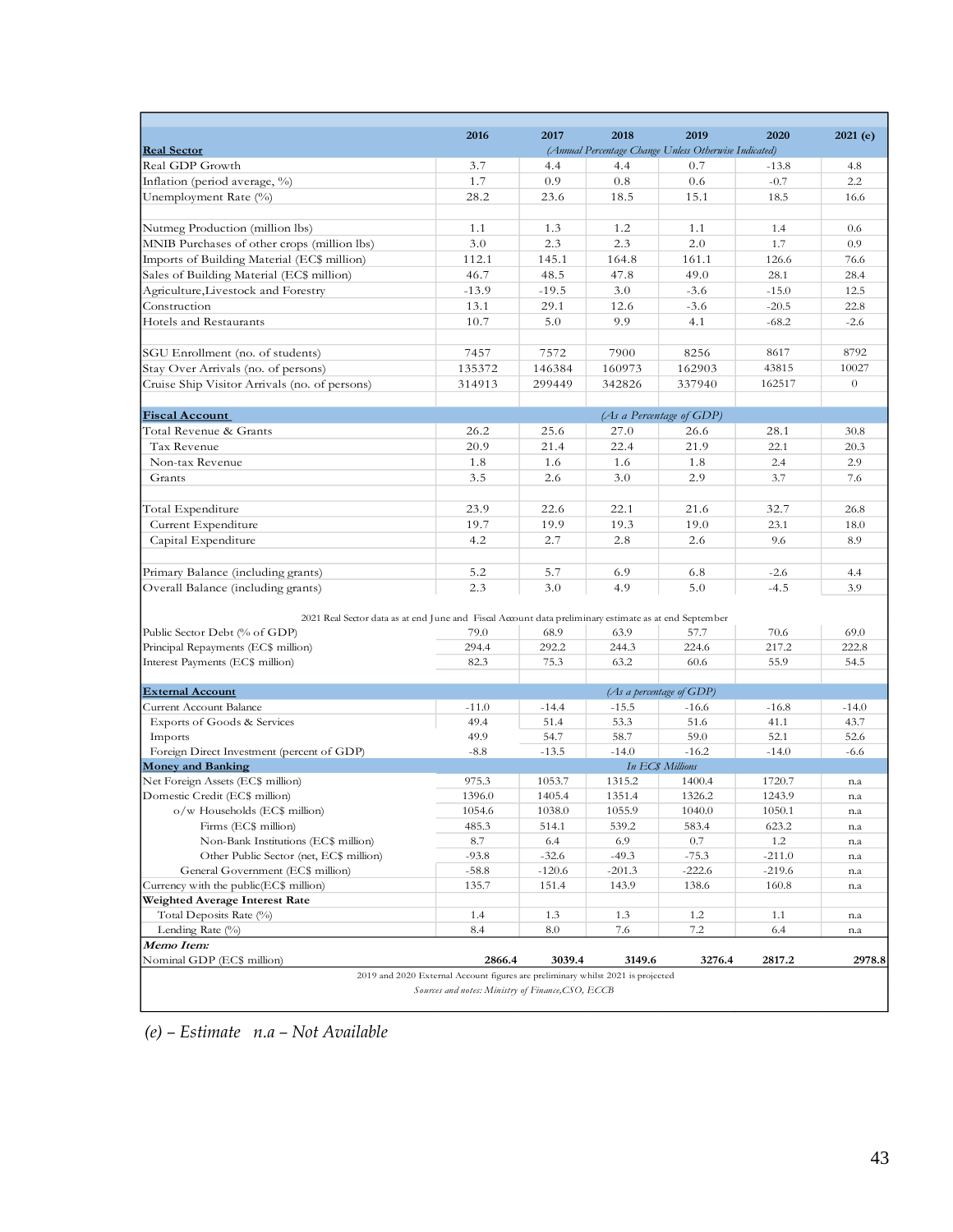|                                        | 2017                             | 2018   | 2019   | 2020   | 2021(e) |  |
|----------------------------------------|----------------------------------|--------|--------|--------|---------|--|
|                                        | In EC\$M unless stated otherwise |        |        |        |         |  |
| <b>Total Public Debt</b>               |                                  |        |        |        |         |  |
| External Debt (incl. Gov't Guarantees) | 1437.3                           | 1418.0 | 1410.9 | 1531.3 | 1496.0  |  |
| Domestic Debt (incl. Gov't Guarantees) | 632.0                            | 560.0  | 477.9  | 457.1  | 560.1   |  |
| Total Public Debt to GDP (%)           |                                  |        |        |        |         |  |
| External Debt to GDP                   | 47.3                             | 44.9   | 43.1   | 54.4   | 50.2    |  |
| Domestic Debt o GDP                    | 20.8                             | 17.7   | 14.6   | 16.2   | 18.8    |  |
| <b>Central Government Debt</b>         |                                  |        |        |        |         |  |
| <b>External Debt</b>                   | 1401.3                           | 1417.8 | 1410.9 | 1531.3 | 1496.0  |  |
| Domestic Debt                          | 595.9                            | 560.0  | 477.9  | 457.1  | 560.1   |  |
| Central Government Debt to GDP $(\%)$  |                                  |        |        |        |         |  |
| <b>External Debt</b>                   | 46.1                             | 44.9   | 43.1   | 54.4   | 50.2    |  |
| Domestic Debt                          | 19.6                             | 17.7   | 14.6   | 16.2   | 18.8    |  |
| <b>Total Debt Service</b>              | 381.7                            | 327.1  | 285.2  | 272.3  | 277.3   |  |
| External                               | 149.7                            | 175.7  | 133.7  | 121.6  | 127.5   |  |
| Domestic                               | 231.9                            | 151.4  | 151.5  | 150.7  | 149.8   |  |
| Memo Item: Nominal GDP (EC\$M)         | 3039.4                           | 3155.5 | 3271.4 | 2817.2 | 2978.8  |  |

# <span id="page-43-0"></span>APPENDIX III: OUTSTANDING DEBT 2017 -2021(e)

*Source: Eastern Caribbean Central Bank & Ministry of Finance*